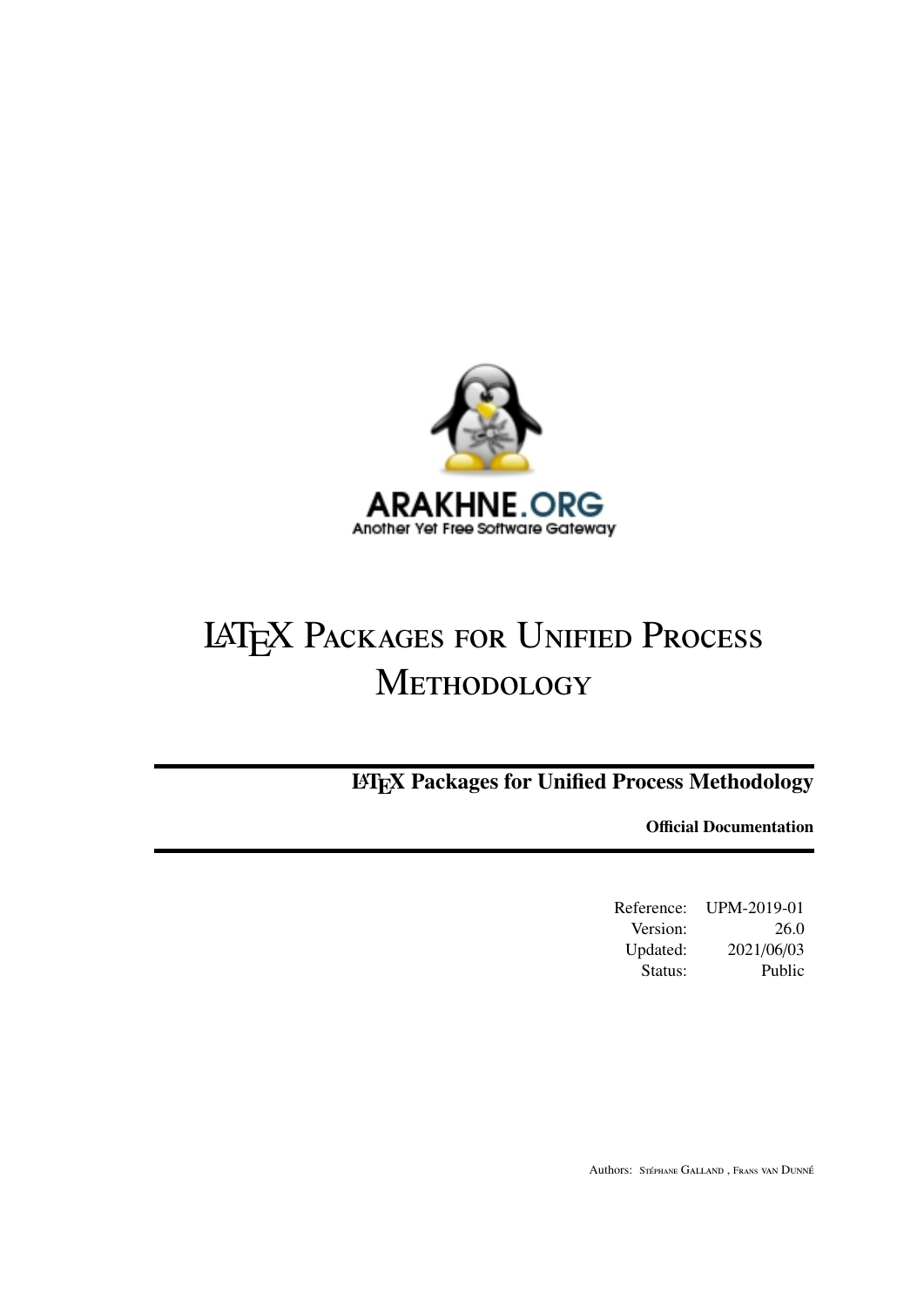This document describes the LATEX Packages for Unified Process Methodology project.

TEX and LATEX are a trademarks of the American Mathematical Society. tex-upmethodology is owned by Stéphane Galland, Arakhnê.org, France.

This document was realised with LATEX and tex-upmethodology.

Copyright © 2017-2021 Stéphane GALLAND.

This document is published by the Arakhnê.org Group. All rights reserved. No part of this publication may be reproduced, stored in a retreival system, or transmitted, in any form or by any means, electronic, mechanical, photocopying, recording, or otherwise, without the prior written permission of the publishers.

Reference : UPM-2019-01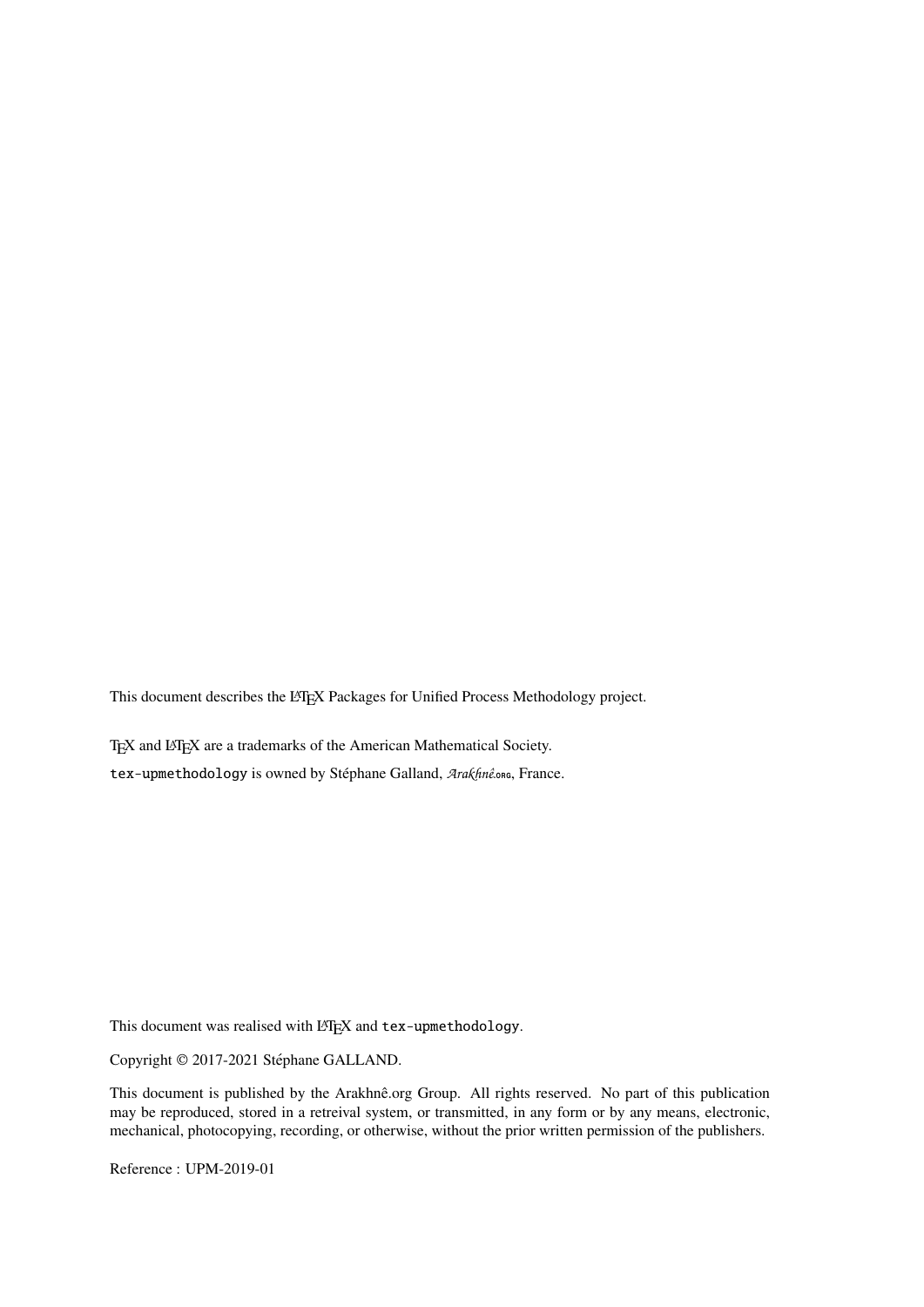| <b>Document Summary</b>                                          |                               |  |  |
|------------------------------------------------------------------|-------------------------------|--|--|
| Project<br><b>LATEX</b> Packages for Unified Process Methodology |                               |  |  |
| Document                                                         | <b>Official Documentation</b> |  |  |
| UPM-2019-01<br>Reference                                         |                               |  |  |
| Version<br>26.0                                                  |                               |  |  |
| Last Update                                                      | 2021/06/03                    |  |  |

| <b>Authors</b>   |                 |                     |  |
|------------------|-----------------|---------------------|--|
| <b>Names</b>     | <i>Comments</i> | Emails              |  |
| Stéphane GALLAND | Original Author | galland@arakhne.org |  |
| Frans van Dunné  | Reviewer        |                     |  |

| <b>Validators</b> |                        |                       |                 |
|-------------------|------------------------|-----------------------|-----------------|
| Names             | <i>Comments</i>        | Emails                | <i>Initials</i> |
| STÉPHANE GALLAND  | <b>Original Author</b> | galland@arakhne.org = |                 |

|                | <b>Version History</b> |                                                        |  |  |
|----------------|------------------------|--------------------------------------------------------|--|--|
| <b>Version</b> | Date                   | <i>Updates</i>                                         |  |  |
| 23.0           | 2017/02/17             | Replace the package subfigure by subcaption.           |  |  |
| 23.1           | 2017/03/10             | Fixing subfigure invalid alignement.                   |  |  |
| 23.2           | 2017/08/08             | Fixing spelling errors and typos.                      |  |  |
| 23.3           | 2017/11/28             | Add 'standardlists' option.                            |  |  |
| 23.4           | 2019/08/04             | Add 'graphicspathcontext' option.                      |  |  |
| 24.0           | 2019/09/17             | Add class options to include optional packages.        |  |  |
| 25.0           | 2020/04/06             | Add explainations for \Append and \setdocumentpurpose. |  |  |
| 26.0           | 2021/06/03             | Add emphazing box with titles.                         |  |  |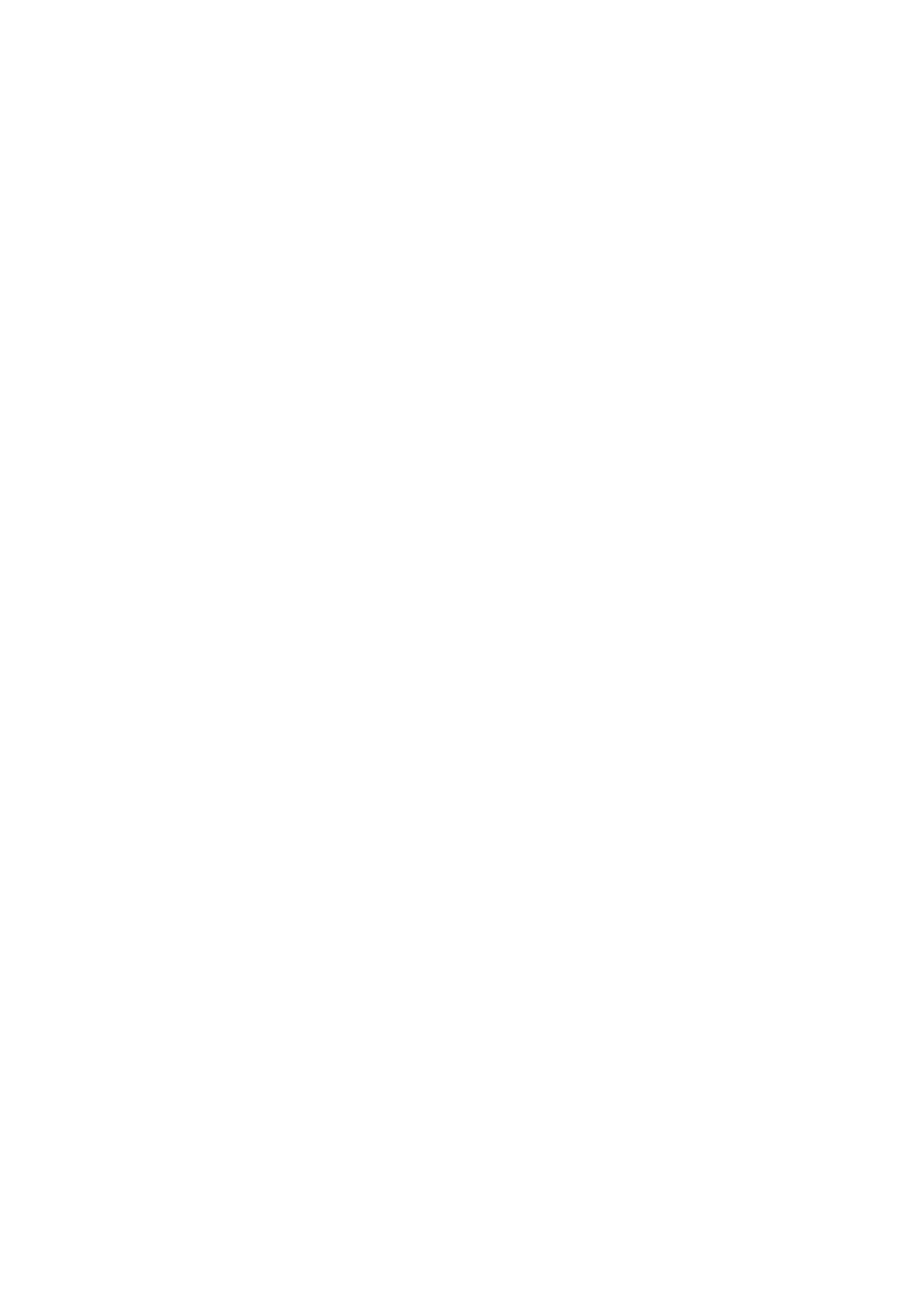# CONTENTS

| 1                       |     | <b>Introduction</b> |                                     | 13 |
|-------------------------|-----|---------------------|-------------------------------------|----|
| I                       |     |                     | <b>General User Documentation</b>   | 15 |
| 2                       |     |                     | <b>Download and Installation</b>    | 17 |
|                         | 2.1 |                     |                                     | 17 |
|                         | 2.2 |                     |                                     | 17 |
|                         | 2.3 |                     |                                     | 17 |
|                         | 2.4 |                     |                                     | 17 |
|                         | 2.5 |                     |                                     | 18 |
|                         |     | 2.5.1               |                                     | 18 |
|                         |     | 2.5.2               |                                     | 18 |
|                         |     | 2.5.3               |                                     | 18 |
|                         |     | 2.5.4               |                                     | 18 |
|                         |     | 2.5.5               |                                     | 19 |
|                         |     | 2.5.6               |                                     | 19 |
|                         |     | 2.5.7               |                                     | 19 |
|                         |     | 2.5.8               |                                     | 19 |
|                         |     | 2.5.9               |                                     | 20 |
|                         |     |                     |                                     | 20 |
|                         |     |                     |                                     | 20 |
|                         |     |                     |                                     |    |
| П                       |     |                     | <b>Package Documentation</b>        | 21 |
| $\overline{\mathbf{3}}$ |     |                     | <b>Class upmethodology-document</b> | 23 |
|                         |     |                     |                                     | 23 |
|                         | 3.2 |                     |                                     | 23 |
|                         | 3.3 |                     |                                     | 24 |
| 4                       |     |                     | Package upmethodology-version       | 27 |
|                         | 4.1 |                     |                                     | 27 |
|                         |     | 4.1.1               |                                     | 27 |
|                         |     |                     |                                     |    |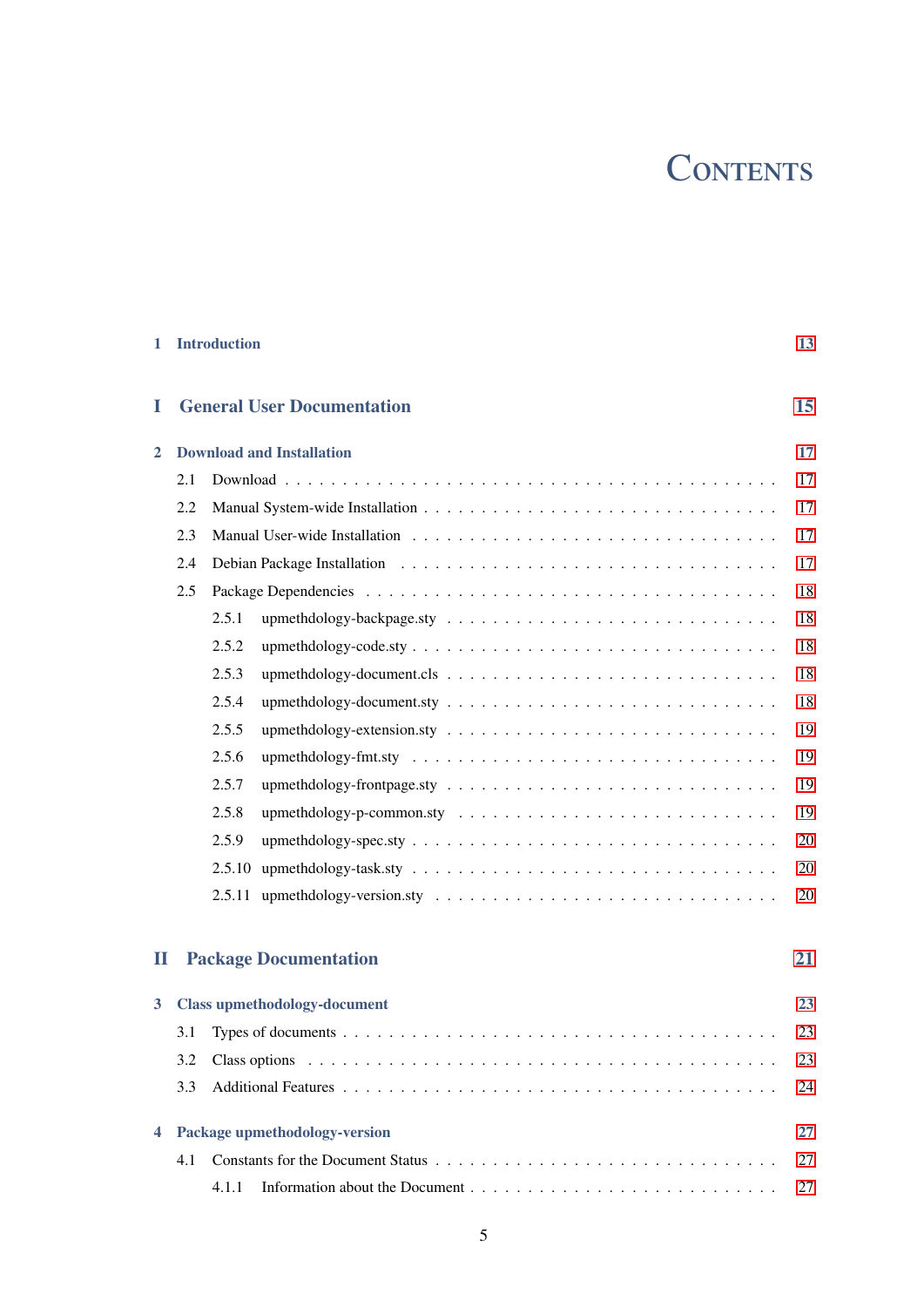|   | 4.2 | Register Revisions (a) respectively and the contract of the contract of the contract of the contract of the contract of the contract of the contract of the contract of the contract of the contract of the contract of the co | 28 |
|---|-----|--------------------------------------------------------------------------------------------------------------------------------------------------------------------------------------------------------------------------------|----|
|   | 4.3 |                                                                                                                                                                                                                                | 28 |
|   | 4.4 |                                                                                                                                                                                                                                | 28 |
| 5 |     | Package upmethodology-fmt                                                                                                                                                                                                      | 29 |
|   | 5.1 |                                                                                                                                                                                                                                | 29 |
|   | 5.2 |                                                                                                                                                                                                                                | 29 |
|   | 5.3 |                                                                                                                                                                                                                                | 30 |
|   | 5.4 |                                                                                                                                                                                                                                | 30 |
|   | 5.5 |                                                                                                                                                                                                                                | 31 |
|   |     | 5.5.1                                                                                                                                                                                                                          | 32 |
|   |     | 5.5.2                                                                                                                                                                                                                          | 33 |
|   |     | 5.5.3                                                                                                                                                                                                                          | 34 |
|   | 5.6 |                                                                                                                                                                                                                                | 34 |
|   | 5.7 |                                                                                                                                                                                                                                | 35 |
|   | 5.8 |                                                                                                                                                                                                                                | 36 |
|   |     | 5.8.1                                                                                                                                                                                                                          | 37 |
|   |     | 5.8.2                                                                                                                                                                                                                          | 38 |
|   | 5.9 |                                                                                                                                                                                                                                | 38 |
|   |     | 5.10 Descriptions in conjunction with enumeration $\dots \dots \dots \dots \dots \dots \dots \dots \dots$                                                                                                                      | 39 |
|   |     |                                                                                                                                                                                                                                | 39 |
|   |     |                                                                                                                                                                                                                                | 40 |
|   |     |                                                                                                                                                                                                                                | 42 |
|   |     |                                                                                                                                                                                                                                | 42 |
|   |     | 5.12 UML diagrams on the side of paragraphs                                                                                                                                                                                    | 43 |
|   |     |                                                                                                                                                                                                                                | 43 |
|   |     |                                                                                                                                                                                                                                | 44 |
|   |     |                                                                                                                                                                                                                                | 46 |
|   |     |                                                                                                                                                                                                                                | 46 |
|   |     |                                                                                                                                                                                                                                | 46 |
|   |     |                                                                                                                                                                                                                                | 47 |
|   |     |                                                                                                                                                                                                                                | 47 |
|   |     | 5.17.1 Definition of a new theorem environment $\dots \dots \dots \dots \dots \dots \dots \dots \dots$                                                                                                                         | 47 |
|   |     |                                                                                                                                                                                                                                | 48 |
|   |     |                                                                                                                                                                                                                                | 49 |
|   |     |                                                                                                                                                                                                                                | 50 |
|   |     |                                                                                                                                                                                                                                | 51 |
|   |     |                                                                                                                                                                                                                                | 52 |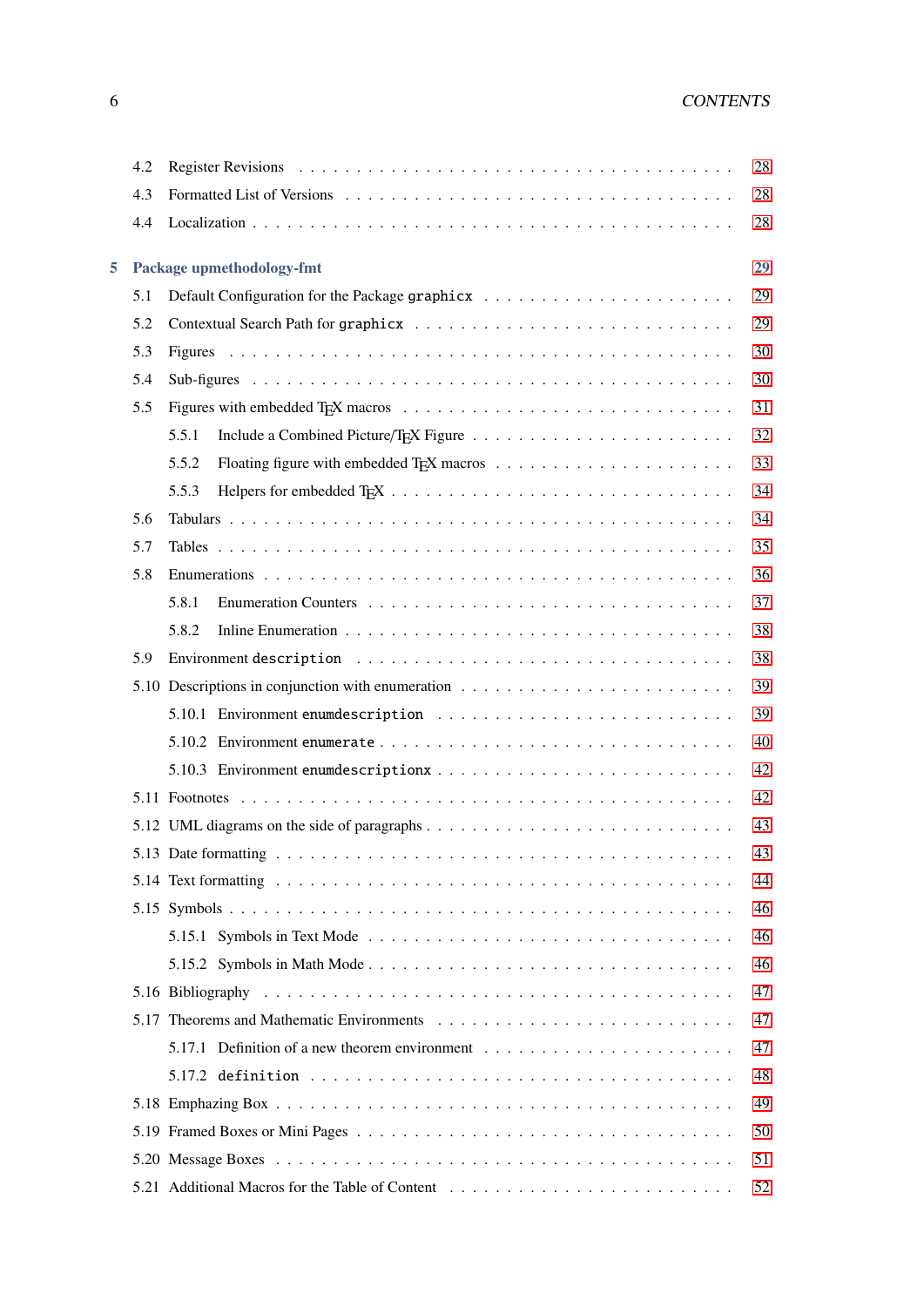|   |     | 52<br>5.22 Additional Document Sectioning Macros (and all contained a section of the section of the section of the section of the section of the section of the section of the section of the section of the section of the section |    |  |  |  |
|---|-----|-------------------------------------------------------------------------------------------------------------------------------------------------------------------------------------------------------------------------------------|----|--|--|--|
|   |     |                                                                                                                                                                                                                                     | 52 |  |  |  |
|   |     |                                                                                                                                                                                                                                     | 52 |  |  |  |
|   |     |                                                                                                                                                                                                                                     | 52 |  |  |  |
|   |     |                                                                                                                                                                                                                                     | 52 |  |  |  |
|   |     |                                                                                                                                                                                                                                     | 53 |  |  |  |
|   |     | 5.22.6 Chapter with different labels in TOC, headers and document                                                                                                                                                                   | 53 |  |  |  |
|   |     | 5.22.7 Section with different labels in TOC, headers and document                                                                                                                                                                   | 53 |  |  |  |
| 6 |     | Package upmethodology-document                                                                                                                                                                                                      | 55 |  |  |  |
|   | 6.1 |                                                                                                                                                                                                                                     | 55 |  |  |  |
|   | 6.2 |                                                                                                                                                                                                                                     | 55 |  |  |  |
|   |     | 6.2.1                                                                                                                                                                                                                               | 56 |  |  |  |
|   |     | 6.2.2                                                                                                                                                                                                                               | 56 |  |  |  |
|   | 6.3 |                                                                                                                                                                                                                                     | 56 |  |  |  |
|   | 6.4 |                                                                                                                                                                                                                                     | 56 |  |  |  |
|   | 6.5 |                                                                                                                                                                                                                                     | 56 |  |  |  |
|   | 6.6 |                                                                                                                                                                                                                                     | 57 |  |  |  |
|   | 6.7 |                                                                                                                                                                                                                                     | 57 |  |  |  |
|   | 6.8 |                                                                                                                                                                                                                                     | 58 |  |  |  |
|   |     | 6.8.1                                                                                                                                                                                                                               | 58 |  |  |  |
|   |     | 6.8.2                                                                                                                                                                                                                               | 58 |  |  |  |
|   |     | 6.8.3                                                                                                                                                                                                                               | 58 |  |  |  |
|   | 6.9 |                                                                                                                                                                                                                                     | 59 |  |  |  |
| 7 |     | Package upmethodology-frontpage                                                                                                                                                                                                     | 61 |  |  |  |
|   | 7.1 | Display the front page $\dots \dots \dots \dots \dots \dots \dots \dots \dots \dots \dots \dots \dots \dots \dots \dots$                                                                                                            | 61 |  |  |  |
|   | 7.2 |                                                                                                                                                                                                                                     | 61 |  |  |  |
|   | 7.3 |                                                                                                                                                                                                                                     | 61 |  |  |  |
|   | 7.4 |                                                                                                                                                                                                                                     | 62 |  |  |  |
|   | 7.5 |                                                                                                                                                                                                                                     | 63 |  |  |  |
| 8 |     | Package upmethodology-backpage                                                                                                                                                                                                      | 65 |  |  |  |
|   | 8.1 |                                                                                                                                                                                                                                     | 65 |  |  |  |
|   | 8.2 |                                                                                                                                                                                                                                     | 65 |  |  |  |
|   | 8.3 |                                                                                                                                                                                                                                     | 65 |  |  |  |
|   | 8.4 |                                                                                                                                                                                                                                     | 65 |  |  |  |
| 9 |     | Package upmethodology-extension                                                                                                                                                                                                     | 67 |  |  |  |
|   | 9.1 |                                                                                                                                                                                                                                     | 67 |  |  |  |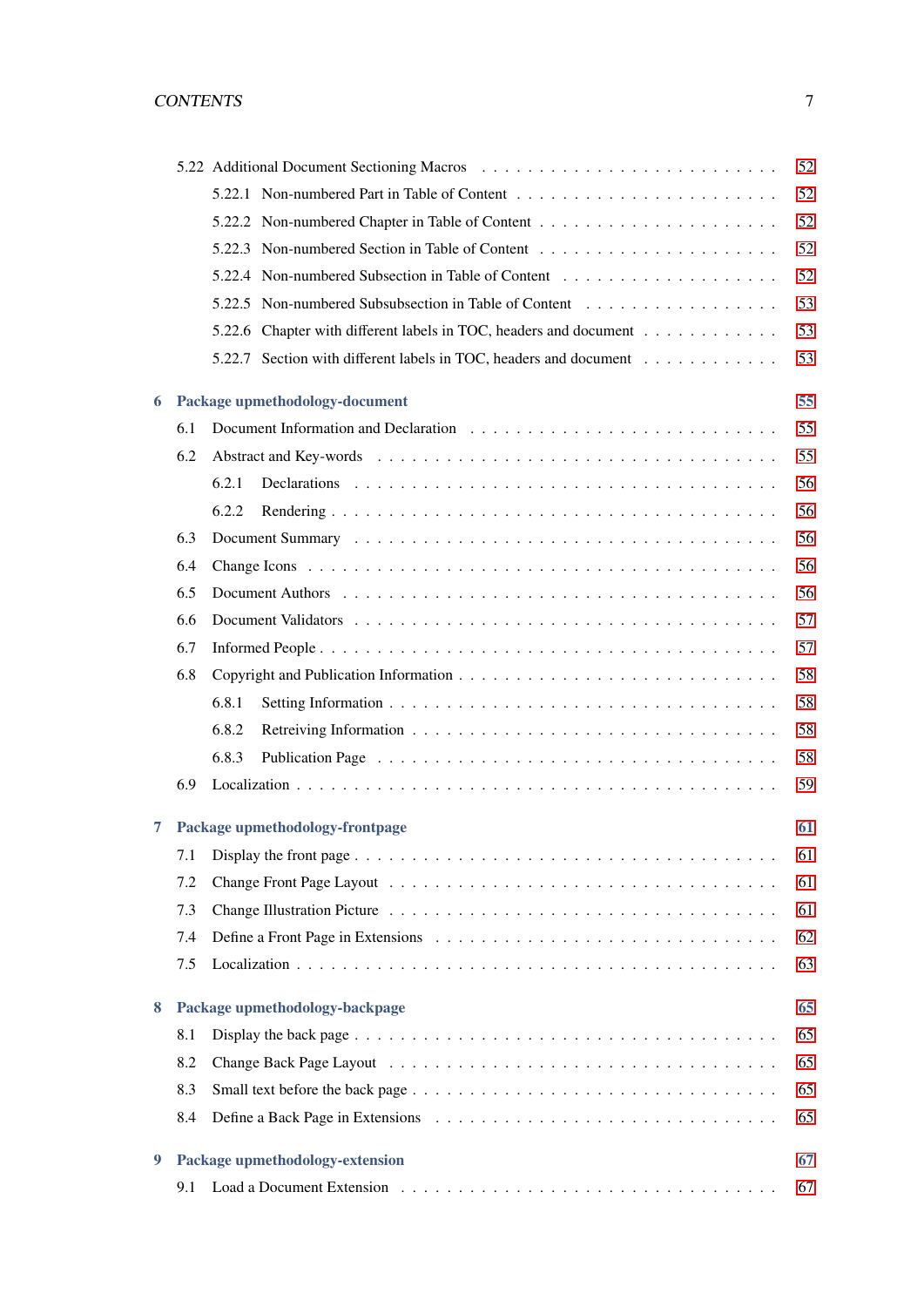## 8 CONTENTS

|  | 10 Package upmethodology-task | 69 |
|--|-------------------------------|----|
|  |                               |    |
|  |                               |    |
|  |                               |    |
|  | 11 Package upmethodology-code | 73 |
|  | 12 Authors and License        | 75 |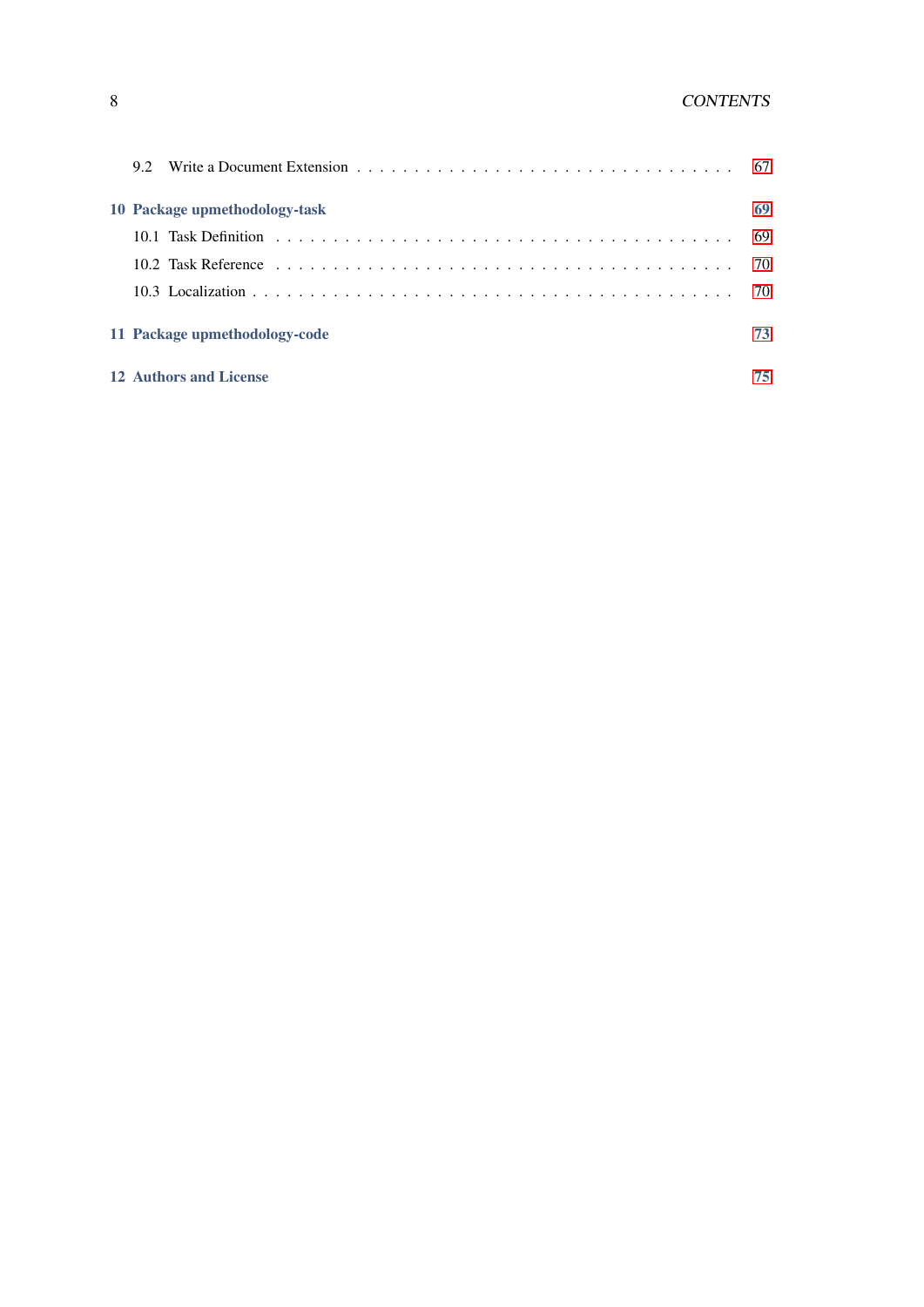# LIST OF FIGURES

| 6.1 Example of Publication Page generated with \upmpublication page $\dots \dots \dots \dots$ 60 |  |
|--------------------------------------------------------------------------------------------------|--|
|                                                                                                  |  |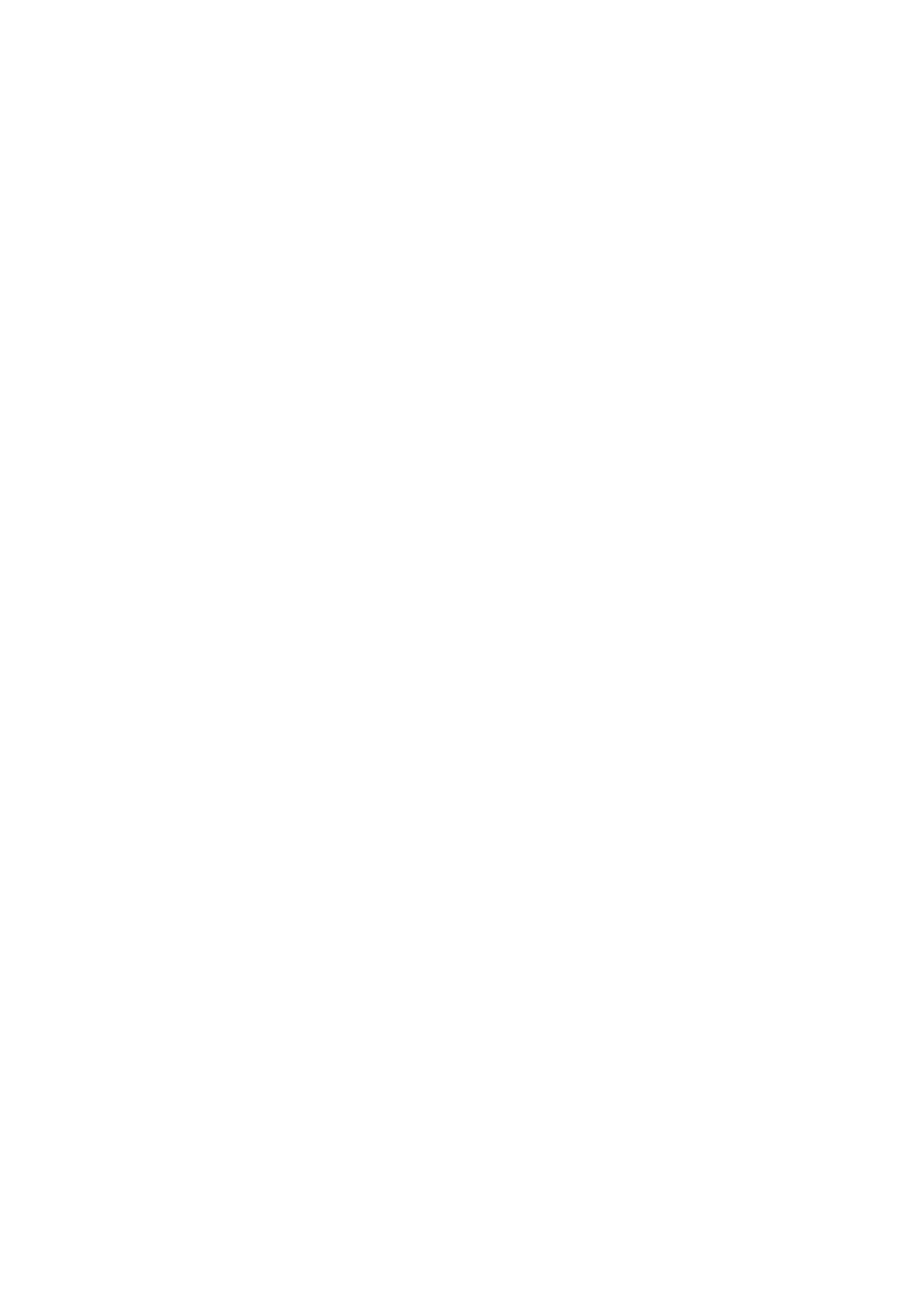# LIST OF TABLES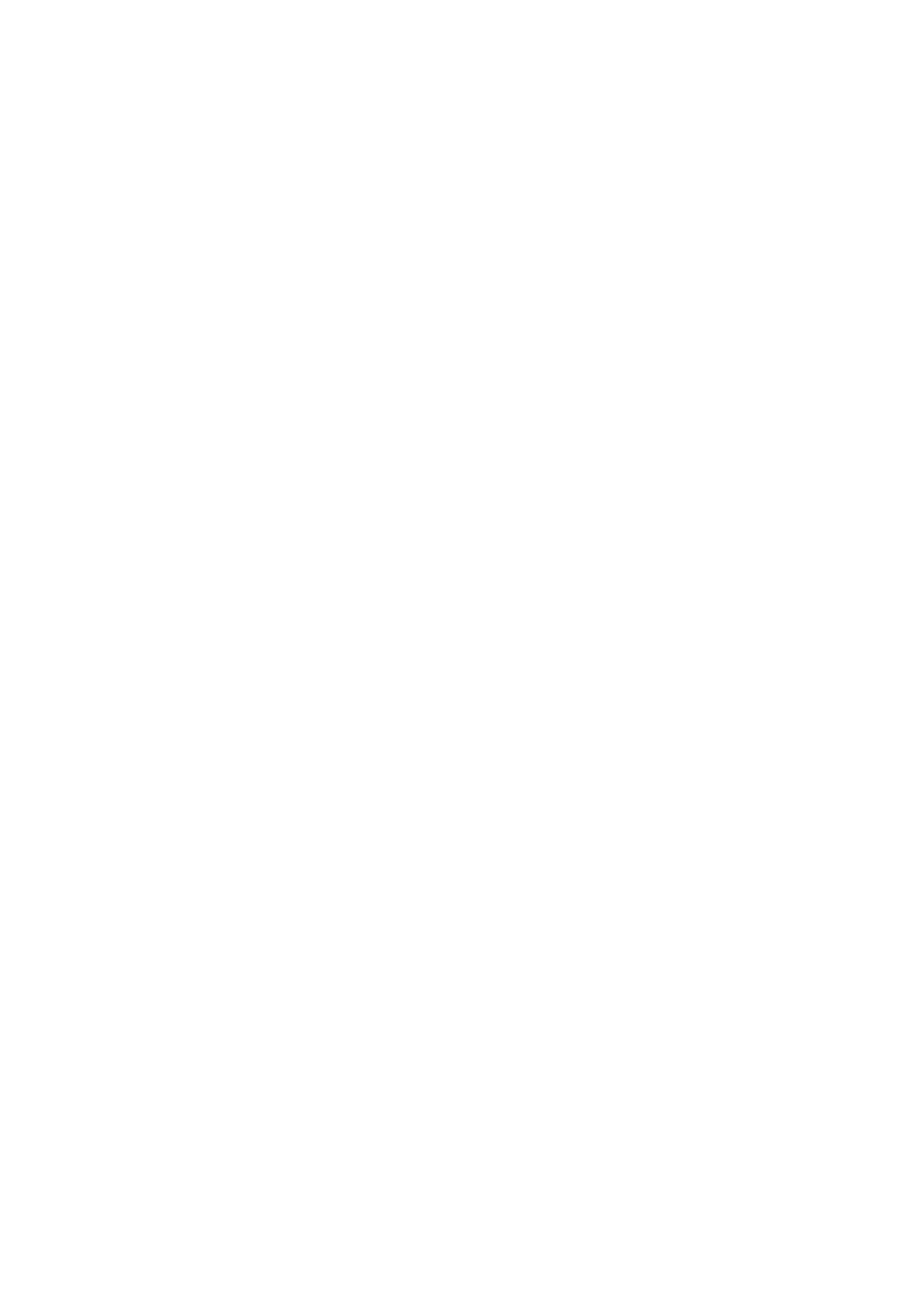1

# **INTRODUCTION**

### <span id="page-12-0"></span>This documentation is written for and compiled by the version 20210708 of tex-upmethodology.

This set of packages enables users to write documents according to the Unified Process Methodology. It was initially written by Stéphane GALLAND from the laboratory "Systèmes et Transports"<sup>[1](#page-12-1)</sup> and is distributed by the *Arakhnê*<sub>one</sub> website. The provided packages and classes may also be used for other types of documents (reports, theses...). Since 2012, it is used to support the layout and the style for the PhD theses of the Doctoral School SPIM<sup>[2](#page-12-2)</sup>.

Packages are:

- upmethodology-version.sty: makes it possible to set the version and the status of the document. It also makes it possible to manage the document history;
- upmethodology-fmt.sty: provides some useful functions to format the UP documents;
- upmethodology-document.sty: provides functions to manage the project, the subproject and the status of the document;
- upmethodology-frontpage.sty: formats and provides a front page for the document;
- upmethodology-backpage.sty: formats and provides a back page for the document;
- upmethodology-task.sty: is the *optional* LATEX  $2\varepsilon$  package that provides macros to manage project's tasks.
- upmethodology-spec.sty: is the *optional* LATEX  $2\varepsilon$  package that provides macros to build a specification description.
- upmethodology-document.cls: is the LATEX  $2\varepsilon$  class that provides the whole document specification. It is based on book and on the previous packages;
- upmethodology-code.sty: provides *optional* macros for source code formatting;
- upmethodology-extension.sty: provides macros for extension mechanism.

<span id="page-12-1"></span><sup>&</sup>lt;sup>1</sup>Laboratory Systèmes et Transport (IRTES-SET), Institut de Recherche sur le Transport, l'Énergie et la Société (ITRTES), Université de Technologie de Belfort-Montbéliard (UTBM), France, http://[set.utbm.fr](http://set.utbm.fr/)/

<span id="page-12-2"></span><sup>2</sup>Doctoral School on the Sciences for engineers, and microtechnics, http://[ed-spim.univ-fcomte.fr](http://ed-spim.univ-fcomte.fr/)/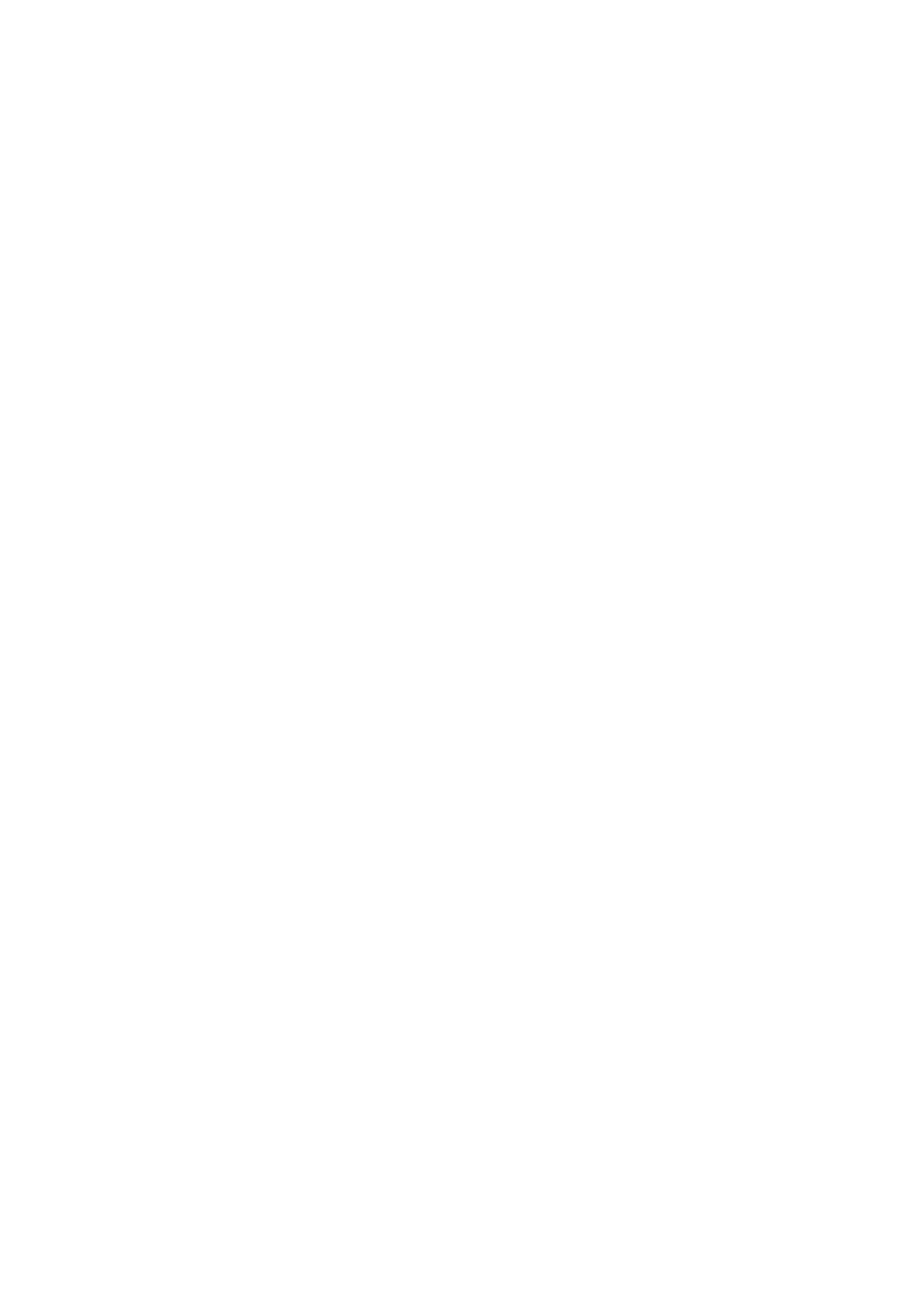<span id="page-14-0"></span>**GENERAL USER DOCUMENTATION** 

 $\bf{I}$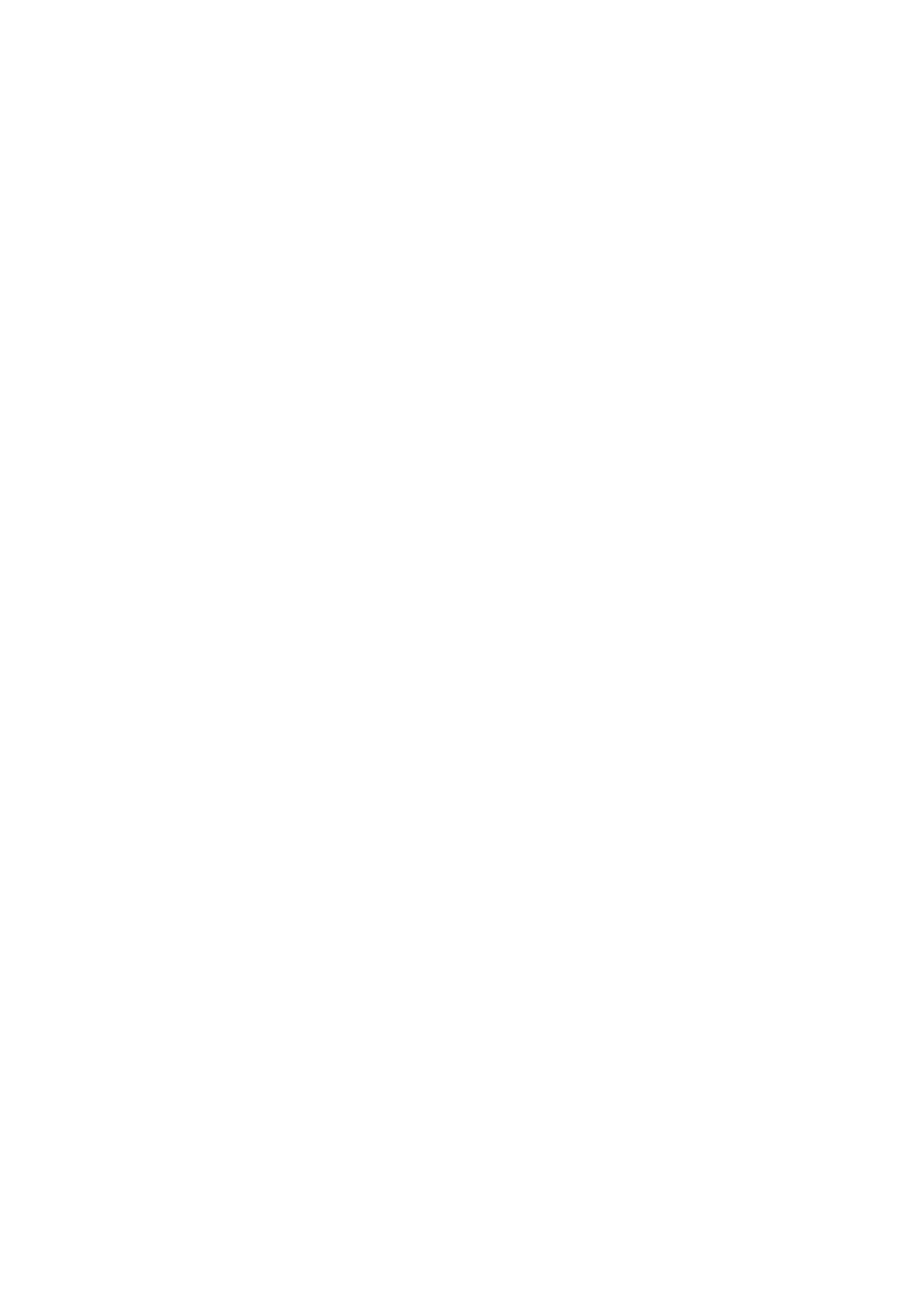# <span id="page-16-0"></span>Download and Installation

This chapter describes where to download tex-upmethodology and how to install it.

# <span id="page-16-1"></span>2.1/ Download

[tex-upmethodology](http://www.arakhne.org/tex-upmethodology/) is available on the *Arakhnê*.
oRg website: http://www.arakhne.org/tex-upmethodology/. Different types of installation are available: manual installation, Debian packages.

# <span id="page-16-2"></span>2.2/ Manual System-wide Installation

To make tex-upmethodology available to all users, copy the content of the tex-upmethodology archive inside one of your system texmf directory, usually one of:

- /usr/share/texmf-texlive/tex/latex/upmethodology,
- /usr/share/texmf/tex/latex/upmethodology.

The second is to rebuild the L<sup>AT</sup>EX databases by invoking on a console (Unix syntax us used):

- \$> sudo mktexlsr
- \$> sudo update-updmap --quiet

sudo is a standard Linux tool that allows authorized users to temporarily obtain the administration rights.

## <span id="page-16-3"></span>2.3/ Manual User-wide Installation

To make tex-upmethodology available to one user, copy the content of the tex-upmethodology archive inside the \$HOME/texmf directory.

It is not required to rebuild the system-wide LATEX databases because the user's texmf are dynamically parsed by the LAT<sub>EX</sub> distributions.

### <span id="page-16-4"></span>2.4/ Debian Package Installation

Debian packages are available on *Arakhnê*<sub>ore</sub> website: http://[www.arakhne.org](http://www.arakhne.org/ubuntu.html)/ubuntu.html. Please follow the given rules.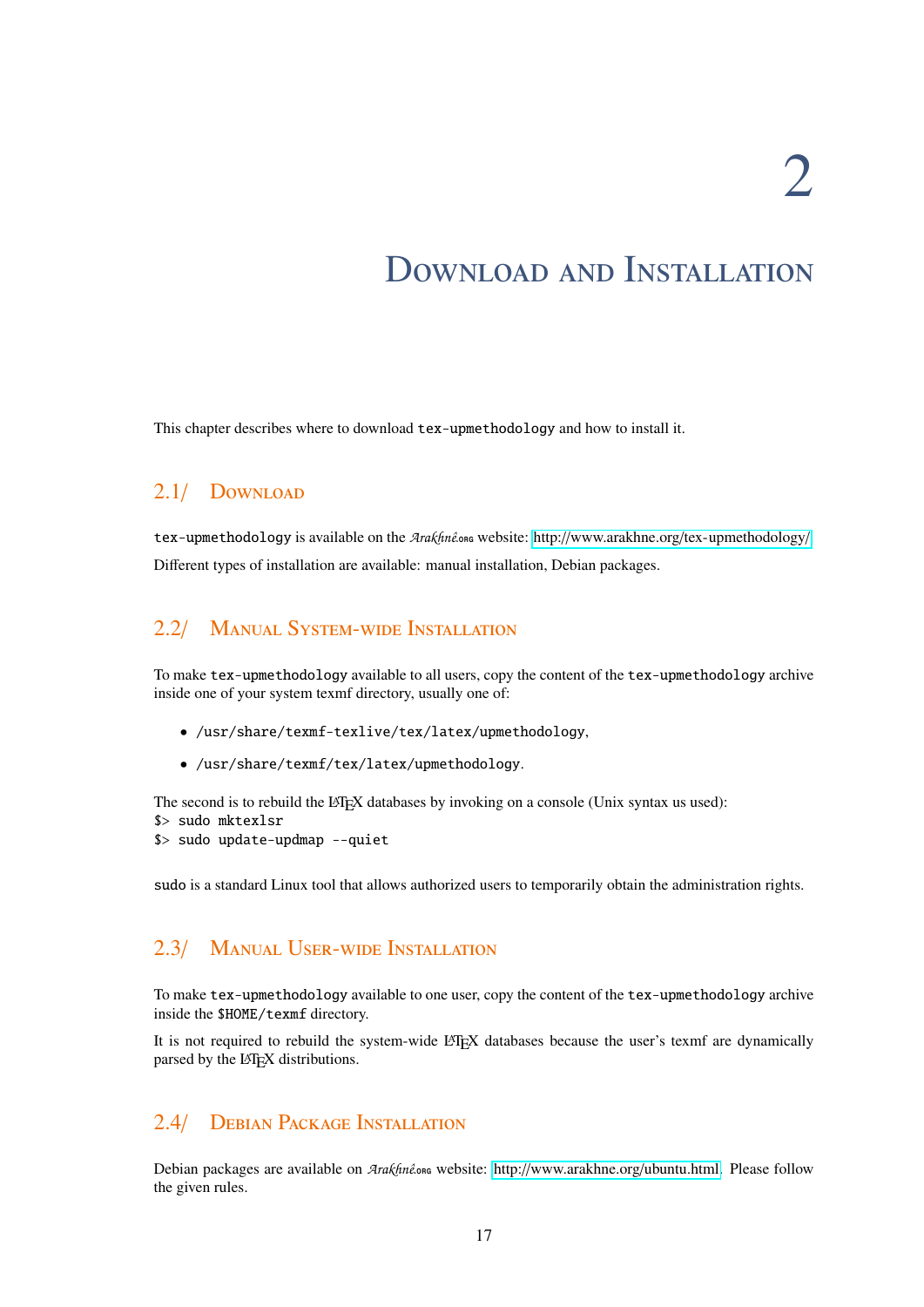### <span id="page-17-0"></span>2.5/ Package Dependencies

This section contains the list of all the package dependencies for the upmethodology packages.

#### <span id="page-17-1"></span>2.5.1/ upmethdology-backpage.sty

upmethodology-backpage package depends on:

- upmethodology-extension
- upmethodology-p-common

#### <span id="page-17-2"></span>2.5.2/ UPMETHDOLOGY-CODE.STY

upmethodology-code package depends on:

• upmethodology-p-common

#### <span id="page-17-3"></span>2.5.3/ upmethdology-document.cls

upmethodology-document class depends on:

- a4wide
- hyperref
- upmethodology-backpage
- upmethodology-code (optional)
- upmethodology-document
- upmethodology-extension
- upmethodology-frontpage
- upmethodology-p-common
- upmethodology-spec (optionnal)
- upmethodology-task (optionnal)
- url

### <span id="page-17-4"></span>2.5.4/ upmethdology-document.sty

upmethodology-document package depends on:

- babel
- upmethodology-extension
- upmethodology-fmt
- upmethodology-p-common
- upmethodology-version
- vmargin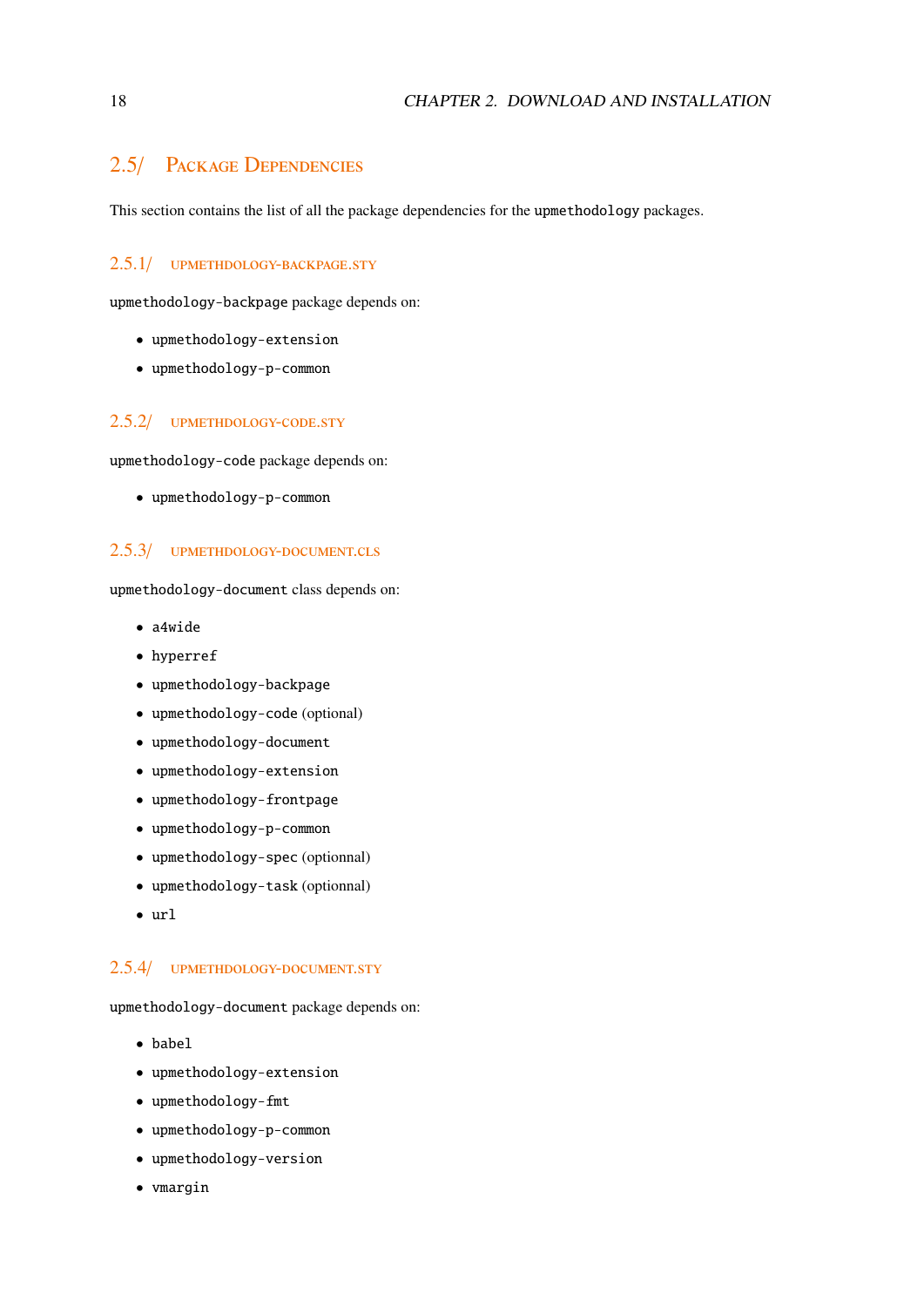#### 2.5. PACKAGE DEPENDENCIES 19

#### <span id="page-18-0"></span>2.5.5/ upmethdology-extension.sty

upmethodology-extension package depends on:

• upmethodology-p-common

#### <span id="page-18-1"></span>2.5.6/ upmethdology-fmt.sty

upmethodology-fmt package depends on:

- amsmath
- amsthm
- colortbl
- environ
- graphicx
- hyphenat
- mathbb
- multicol
- picinpar
- pifont
- setspace
- subcaption
- tabularx
- thmtools
- txfonts
- upmethodology-p-common
- xkeyval

#### <span id="page-18-2"></span>2.5.7/ upmethdology-frontpage.sty

upmethodology-frontpage package depends on:

- upmethodology-document
- upmethodology-extension
- upmethodology-p-common

### <span id="page-18-3"></span>2.5.8/ upmethdology-p-common.sty

upmethodology-p-common package depends on:

- ifthen
- xcolor
- xspace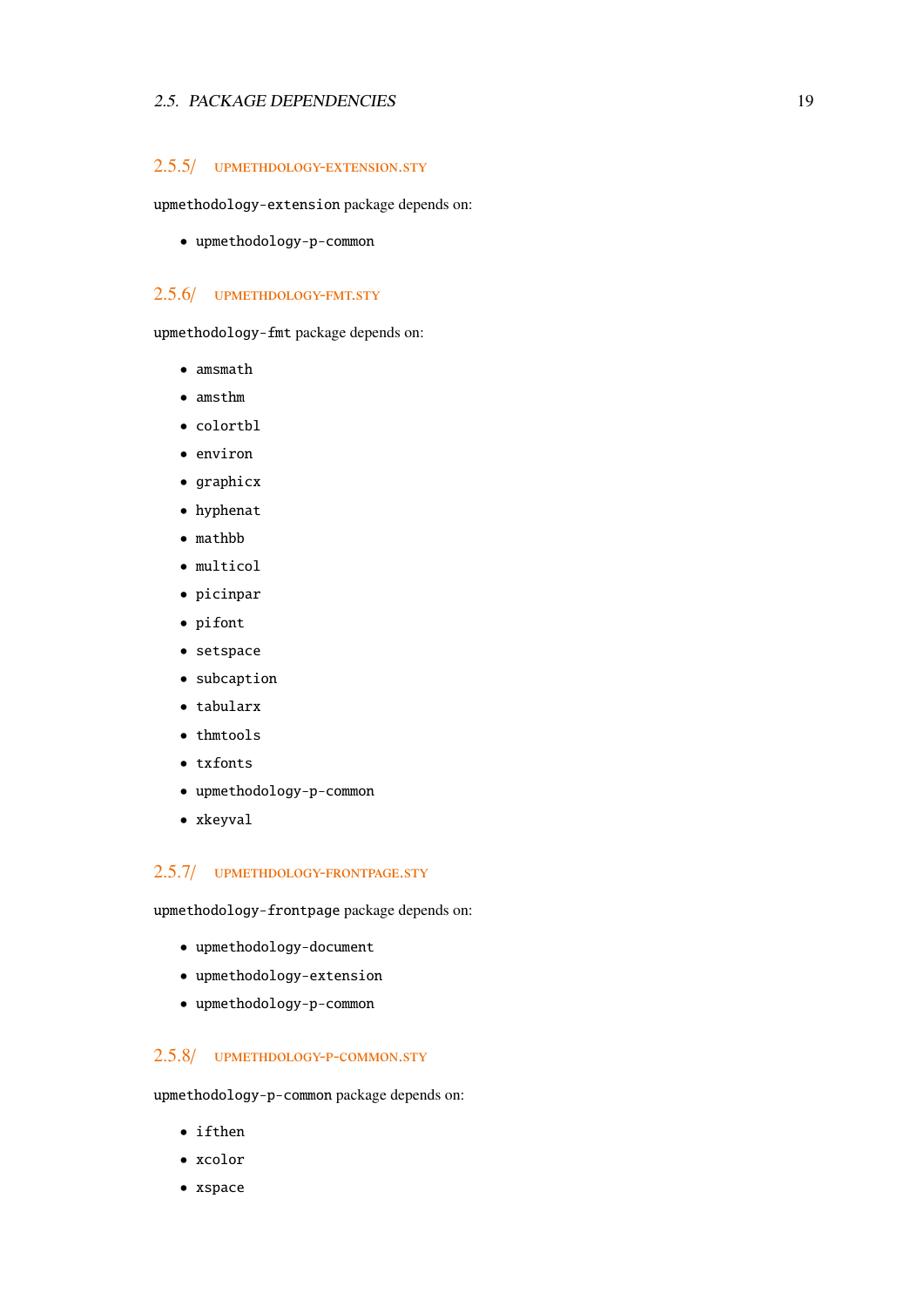### <span id="page-19-0"></span>2.5.9/ upmethdology-spec.sty

upmethodology-spec package depends on:

- ulem
- upmethodology-code
- upmethodology-fmt
- upmethodology-p-common

### <span id="page-19-1"></span>2.5.10/ UPMETHDOLOGY-TASK.STY

upmethodology-task package depends on:

- upmethodology-p-common
- upmethodology-version

### <span id="page-19-2"></span>2.5.11/ upmethdology-version.sty

upmethodology-version package depends on:

- upmethodology-fmt
- upmethodology-p-common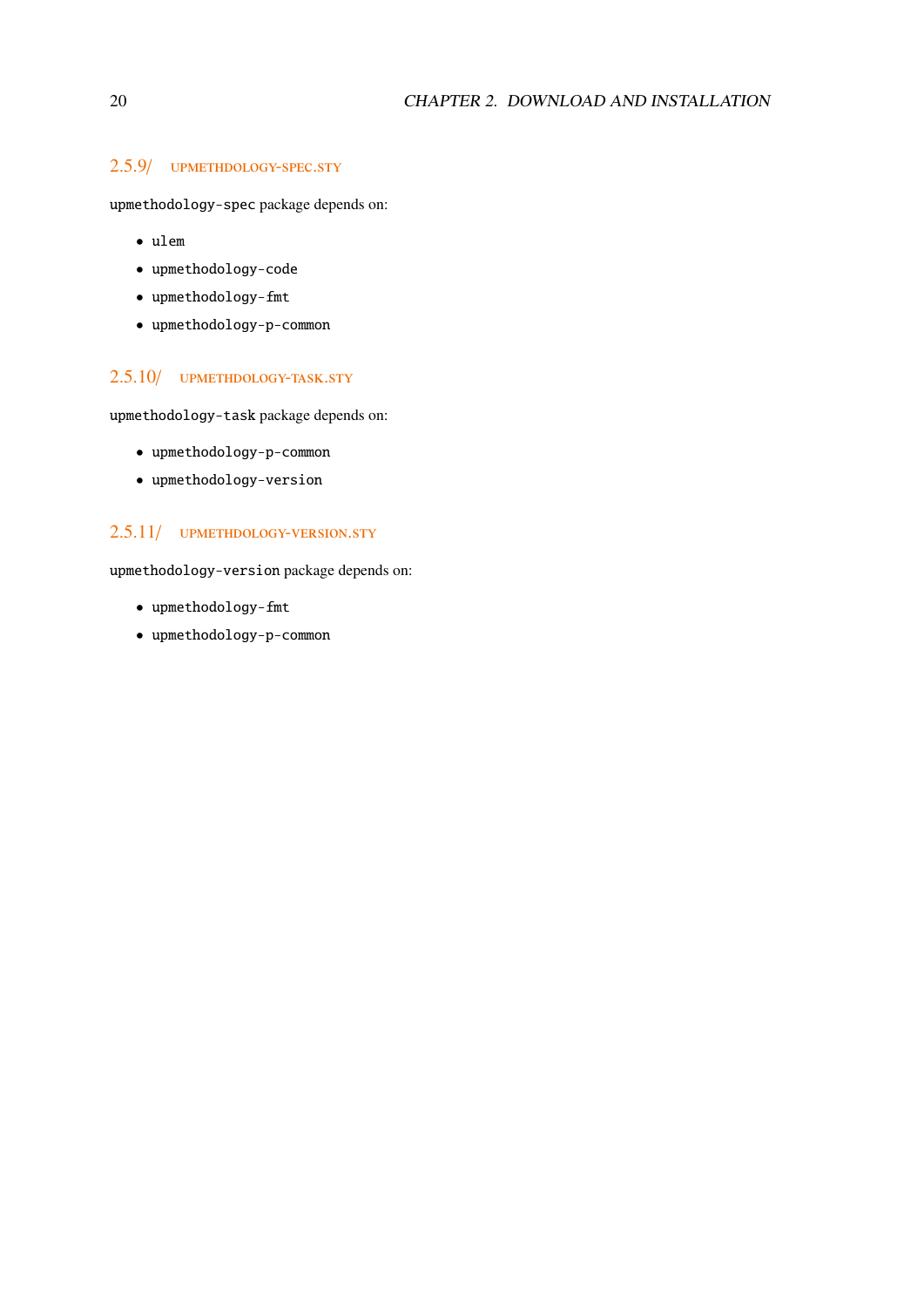# $\prod$

<span id="page-20-0"></span>PACKAGE DOCUMENTATION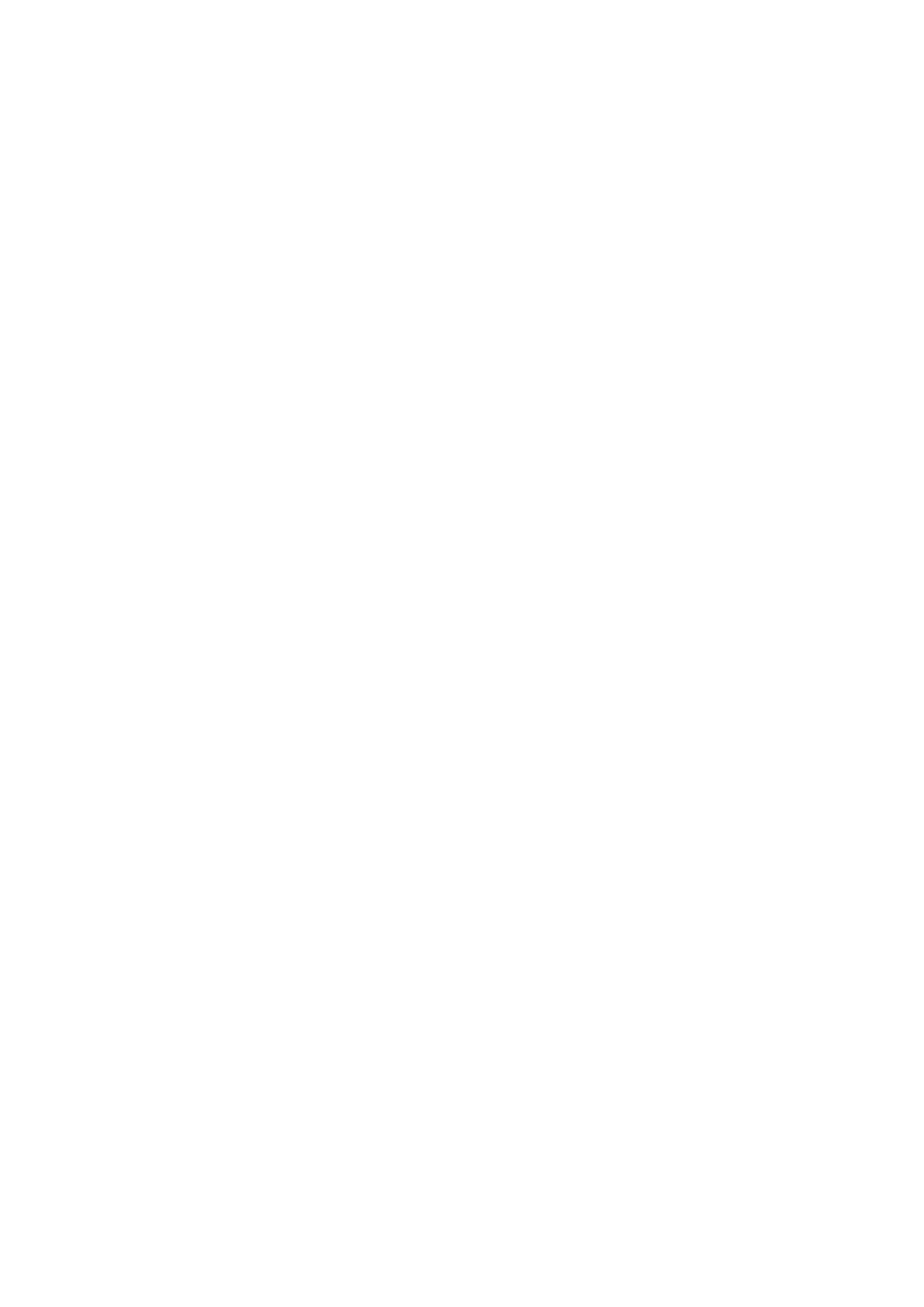# <span id="page-22-0"></span>Class upmethodology-document

Version: 2021/07/08

The LATEX class upmethodology-document provides the basic configuration for a document. According to an option, this class is able to extend the standard book, report or article LATEX classes. It also include several of the other upmethdology packages.

# <span id="page-22-1"></span>3.1/ Types of documents

upmethodology-document supports three particular options, which permit to set the type of document:

- book: A book-specification is a two-sided document composed of parts and chapters, and with a copyright page and document information page. This option indicates to upmethodology-document to load the LATEX standard book class. In addition the \part and \chapter macros are supported, and the following macros are automatically expanded: \makefrontcover, \upmpublicationpage, \upmdocumentsummary, \makebackcover. This behaviour may be overridden by the other class options.
- report: A report-specification is a one-sided document composed of chapters (no part), and with a document information page. This option indicates to upmethodology-document to load the LATEX standard report class. In addition the \part macro is ignored<sup>[1](#page-22-3)</sup> and \chapter macro is supported, and the following macros are automatically expanded: \makefrontcover, \upmdocumentsummary, \makebackcover. This behaviour may be overridden by the other class options.
- article: An article-specification is a one-sided document composed of sections (no part nor chapter). This option indicates to upmethodology-document to load the LATEX standard article class. In addition the \part and \chapter macros are ignored<sup>1</sup>, and the following macros are automatically expanded: \makefrontcover, \makebackcover. This behaviour may be overridden by the other class options.

# <span id="page-22-2"></span>3.2/ Class options

Table [3.1](#page-24-0) contains the options supported by upmethodology-document. Any option not explicitely supported by the class is directly passed to the underlying standard LATEX class (book, report or article according to the type of document, see [3.1\)](#page-22-1).

<span id="page-22-3"></span><sup>&</sup>lt;sup>1</sup>The macro is redefined to print a warning message when used, no error message is generated.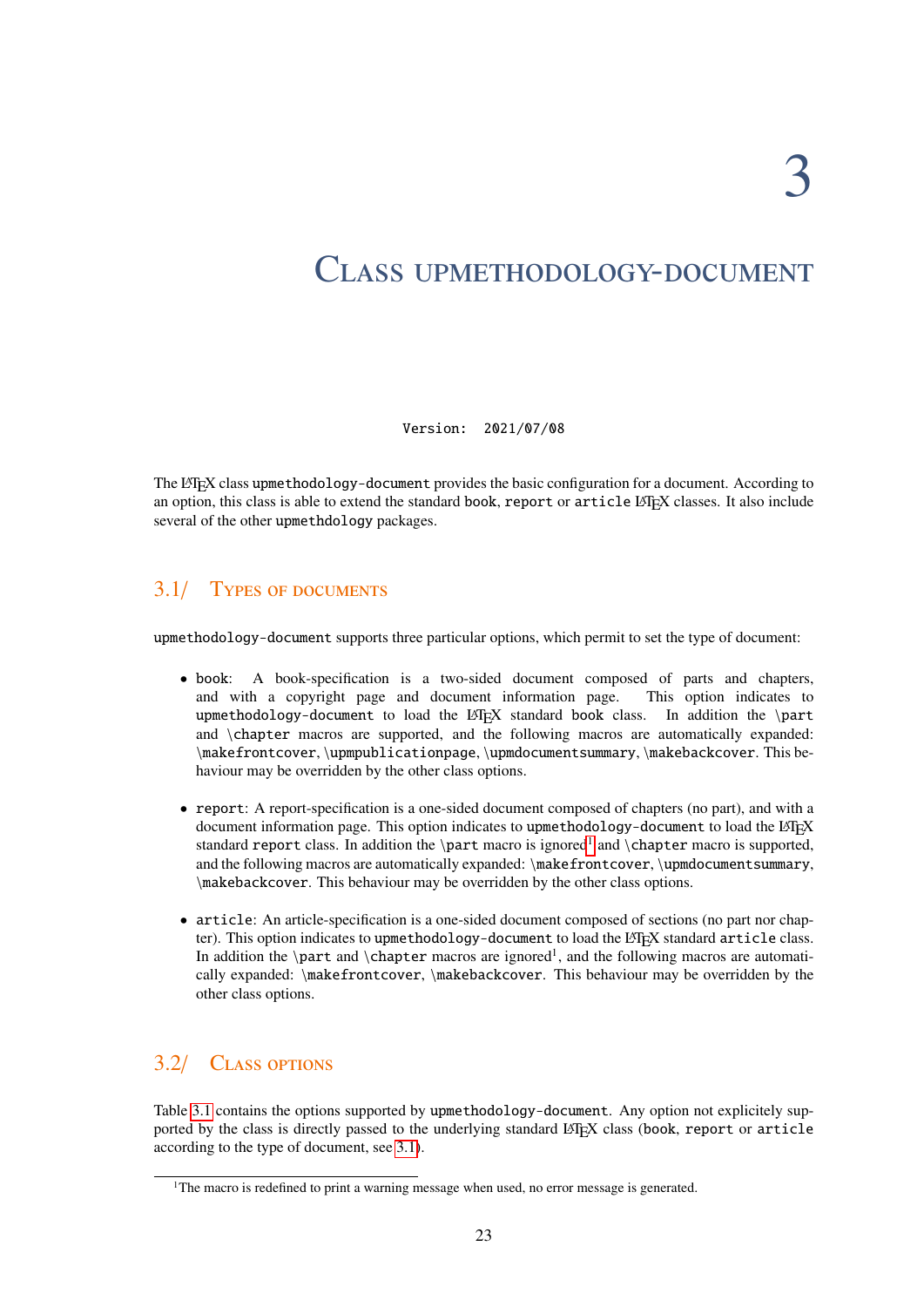# <span id="page-23-0"></span>3.3/ Additional Features

upmethodology-document provides a constant behaviour for all types of document:

- hyperref is loaded and set with the document informations;
- $\bullet$  \setpdfcolor is redefined and linked to hyperref;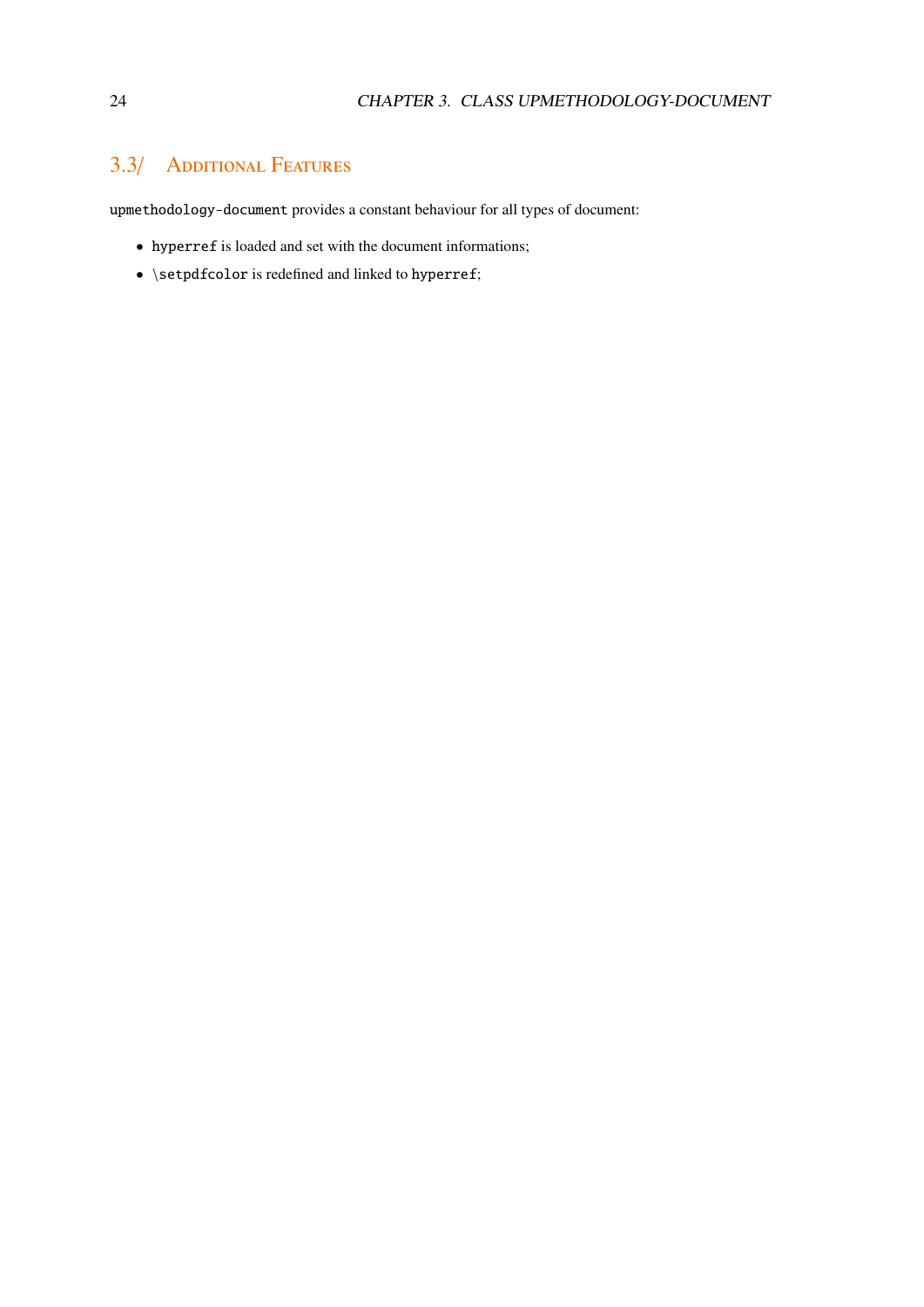<span id="page-24-0"></span>

|                | Options of upmethodology-document class                                                                                                                                                                                                                                 |
|----------------|-------------------------------------------------------------------------------------------------------------------------------------------------------------------------------------------------------------------------------------------------------------------------|
| <b>Option</b>  | Explanation                                                                                                                                                                                                                                                             |
| book           | see section 3.1.                                                                                                                                                                                                                                                        |
| report         | see section 3.1.                                                                                                                                                                                                                                                        |
| article        | see section $3.1$ .                                                                                                                                                                                                                                                     |
| oneside        | the document is generated assuming that each page will be printed on its<br>recto side. This option overrides any previous occurrence of twoside op-<br>tion.                                                                                                           |
| twoside        | the document is generated assuming that each page will be printed on both                                                                                                                                                                                               |
|                | recto and verso sides. This option overrides any previous occurrence of<br>oneside option.                                                                                                                                                                              |
| francais       | same as french.                                                                                                                                                                                                                                                         |
| french         | the document is written in French. upmethodology packages use the<br>French translations for the generated texts. This option overrides any previ-<br>ous occurrence of english option.                                                                                 |
| english        | the document is written in English. upmethodology packages use the En-<br>glish translations for the generated texts. This option overrides any previous<br>occurrence of french option.                                                                                |
| documentinfo   | invoke<br>\upmdocumentauthors,<br>\upmdocumentsummary,<br>\upmdocumentvalidators,<br>\upmdocumentinformedpeople,<br>and<br>\upmhistory macros at the begining of the document.<br>This option<br>overrides any previous occurrence of nodocumentinfo option.            |
| nodocumentinfo | \upmdocumentsummary,<br>\upmdocumentauthors,<br>invoke<br>do<br>not<br>\upmdocumentinformedpeople,<br>\upmdocumentvalidators,<br>nor<br>\upmhistory macros at the begining of the document.<br>This option<br>overrides any previous occurrence of documentinfo option. |
| pubpage        | invoke \upmpublicationpage macro at the begining of the document.<br>This option overrides any previous occurrence of nopubpage option.                                                                                                                                 |
| nopubpage      | do not invoke \upmpublicationpage macro at the begining of the docu-<br>ment. This option overrides any previous occurrence of pubpage option.                                                                                                                          |
| standardlist   | disable the override of the lists (enumeration, etc.) for restoring the standard<br><b>LATFX</b> lists                                                                                                                                                                  |
| frontmatter    | invoke \frontmatter (and other related macros).                                                                                                                                                                                                                         |
| nofrontmatter  | do not invoke \frontmatter (and other related macros).                                                                                                                                                                                                                  |
| frontcover     | put the cover page at the beginning of the document.                                                                                                                                                                                                                    |
| nofrontcover   | do not put a cover page at the beginning of the document.                                                                                                                                                                                                               |
| backcover      | put the cover page at the end of the document.                                                                                                                                                                                                                          |
| nobackcover    | do not put a cover page at the end of the document.                                                                                                                                                                                                                     |
| standardlists  | The style does not override the standard list, description and enumeration<br>definitions.                                                                                                                                                                              |
| codepackage    | Include the upmethodology-code package.                                                                                                                                                                                                                                 |
| specpackage    | Include the upmethodology-spec package.                                                                                                                                                                                                                                 |
| taskpackage    | Include the upmethodology-task package.                                                                                                                                                                                                                                 |

Options of upmethodology-document class

Table 3.1: Options of upmethodology-document class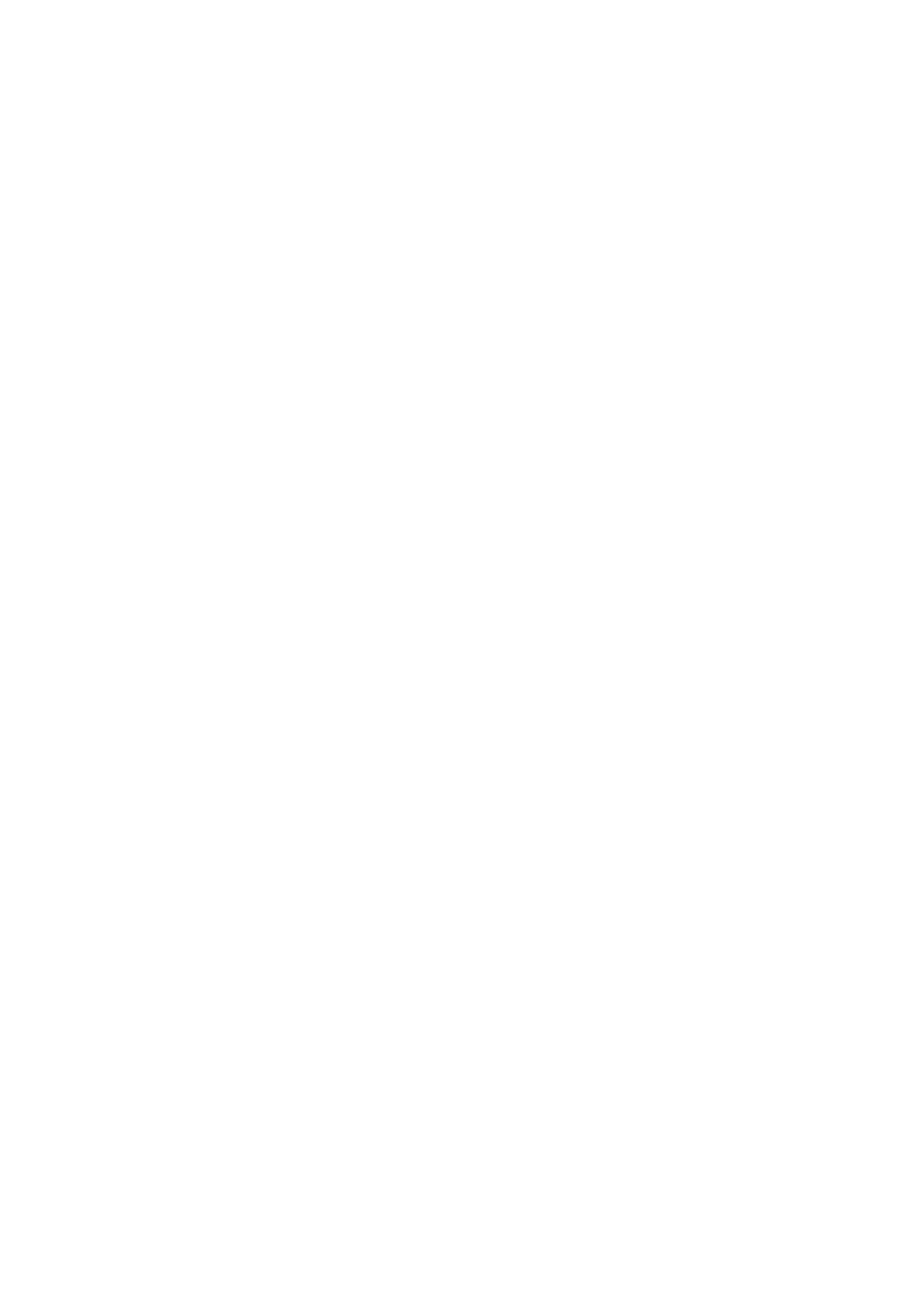4

# <span id="page-26-0"></span>PACKAGE UPMETHODOLOGY-VERSION

#### Version: 2021/07/08

The package upmethodology-version makes it possible to set the version and the status of the document. It also provides functions to manage the document history;

### <span id="page-26-1"></span>4.1/ CONSTANTS FOR THE DOCUMENT STATUS

Some LATEX  $2\varepsilon$  variables provides strings that describe the status of the document. They can be used in functions such as \updateversion.

- \upmrestricted: the document is under a restricted access, generally corresponding to the list of authors;
- \upmvalidable: authors indicates with this flag that the document could be sent to validators;
- \upmvalidated: the document was validated, but not published;
- \upmpublic: the document published and accessible to all people;

#### <span id="page-26-2"></span>4.1.1/ INFORMATION ABOUT THE DOCUMENT

The following functions permit to access to the informations about the document:

- \theupmversion: replies the last version number for the document;
- \upmdate{version}: replies the updating date of the document corresponding to the given version number;
- \upmdescription{version}: replies the updating comment of the document corresponding to the given version number;
- \upmstatus{version}: replies the status of the document corresponding to the given version number.
- \theupmdate: replies the last updating date for the document. It is equivalent to \upmdate{\theupmversion};
- \theupmlastmodif: replies the last updating comment for the document. It is equivalent to \upmdescription{\theupmversion};
- \theupmstatus: replies the last status for the document. It is equivalent to \upmstatus{\theupmversion};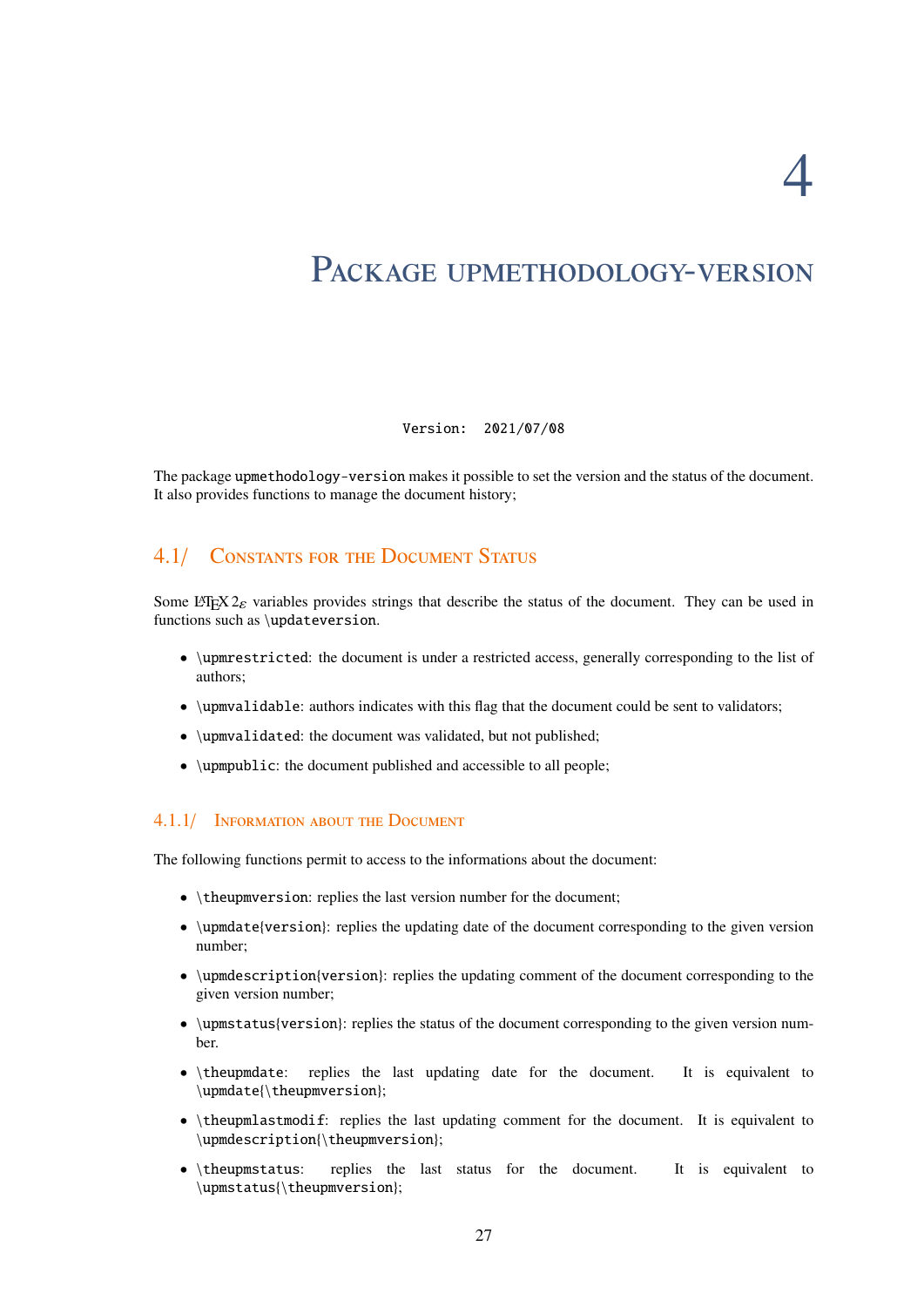### <span id="page-27-0"></span>4.2/ Register Revisions

The package upmethodology-version makes it possible to register revisions for building an history. The available functions are:

- \updateversion{version}{date}{description}{status}: registers a revision for the document. The revision indicates that the given version was produced at the given date. A small description of the changes and the resulting document's status must be also provided. The function \updateversion is a generalization of the following functions;
- \initialversion[version]{date}{description}{status}: registers the initial version of the document. If not given, the version is assumed to be  $\mathbf{0.1};$
- \incversion{date}{description}{status}: registers a revision corresponding to the next major version. For example, if the version number was 2.67 before \incversion, this function add the version 3.67 with the given informations (incrementation of the major part of the version number);
- \incsubversion{date}{description}{status}: registers a revision corresponding to the next minor version. For example, if the version number was 2.67 before \incsubversion, this function add the version 2.68 with the given informations (incrementation of the minor part of the version number);

# <span id="page-27-1"></span>4.3/ Formatted List of Versions

To obtain a formatted list of versions, you could use the macro \upmhistory[width] which produces:

| <b>Version History</b> |            |                                                        |  |
|------------------------|------------|--------------------------------------------------------|--|
| <b>Version</b>         | Date       | <i>Updates</i>                                         |  |
| 23.0                   | 2017/02/17 | Replace the package subfigure by subcaption.           |  |
| 23.1                   | 2017/03/10 | Fixing subfigure invalid alignement.                   |  |
| 23.2                   | 2017/08/08 | Fixing spelling errors and typos.                      |  |
| 23.3                   | 2017/11/28 | Add 'standardlists' option.                            |  |
| 23.4                   | 2019/08/04 | Add 'graphicspathcontext' option.                      |  |
| 24.0                   | 2019/09/17 | Add class options to include optional packages.        |  |
| 25.0                   | 2020/04/06 | Add explainations for \Append and \setdocumentpurpose. |  |
| 26.0                   | 2021/06/03 | Add emphazing box with titles.                         |  |

# <span id="page-27-2"></span>4.4/ Localization

The following macros defines some localized strings used by upmethodology-version:

- \upm@lang@date: Date;
- \upm@lang@updates: Updates;
- \upm@lang@version: Version;
- \upm@lang@version@history: Version History;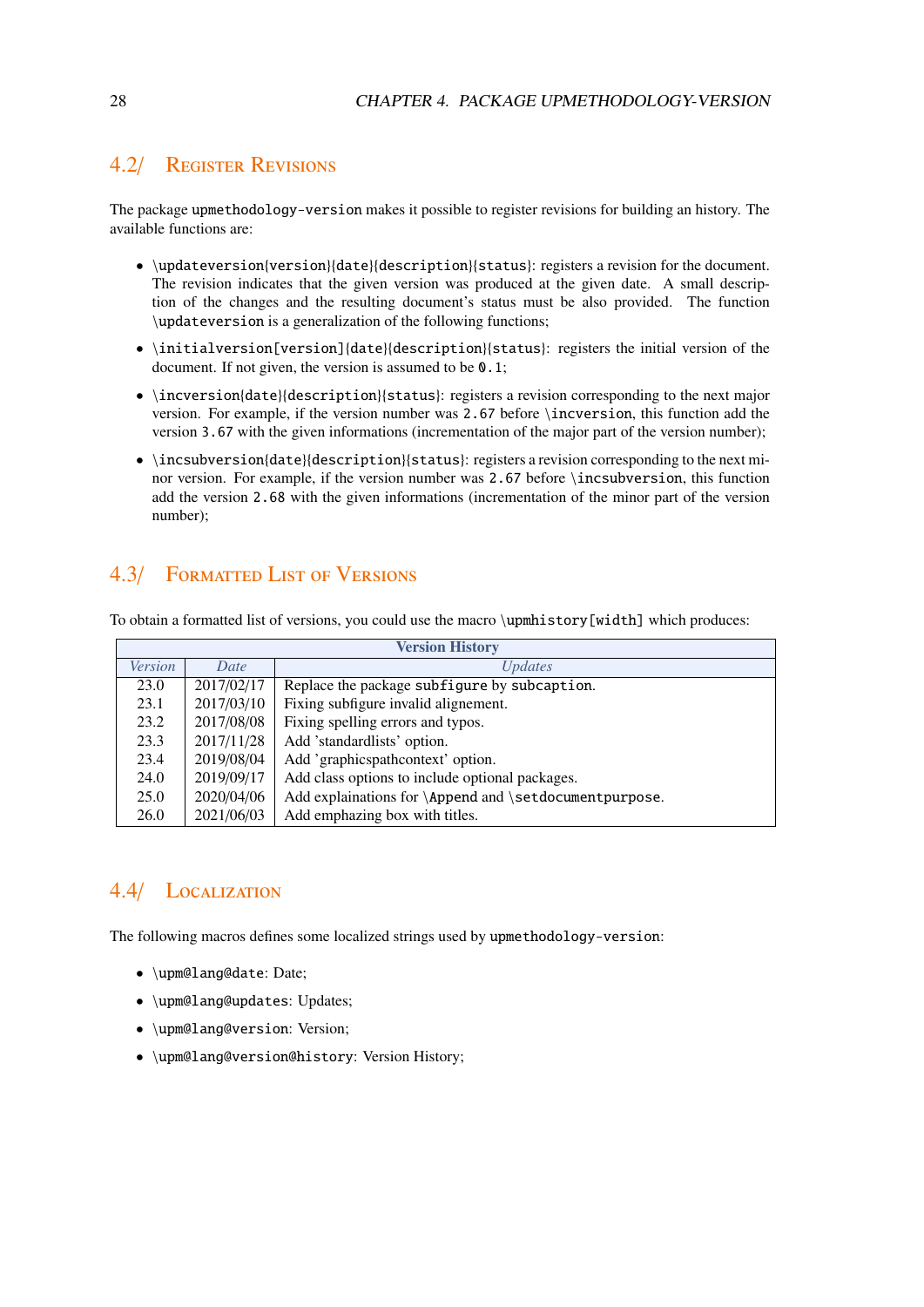# <span id="page-28-0"></span>PACKAGE UPMETHODOLOGY-FMT

Version: 2021/07/08

The package upmethodology-fmt provides some useful facilities to format a document.

### <span id="page-28-1"></span>5.1/ Default Configuration for the Package graphicx

The package graphicx is included, and the following configuration is applied:

• Image extensions: By default, the supported image extensions are, in the preference order: pdf, png, jpg, jpeg, tiff, gif. Note that, the tiff picture format is not always supported by the TEX tools.

To redefine these extensions, you must invoke: \DeclareGraphicsExtensions{extensions} where extensions must be replaced by a list of extensions separated by comas. Example: \DeclareGraphicsExtensions{.pdf,.png,.eps}

• Image search path: By default, the images are search inside the path "./". To redefine the search paths, you must invoke: \graphicspath{{path1},{path2},{path3}...} where path1, path2, path2, etc. must be replaced by the names of the directories in which the images are located. The paths in the list are separated by comas. *Do not forget to write a slash or a backslash character (depending on the path naming conventions for your operating system) at the end of each path.*

Example: \graphicspath{{./imgs/},{./imgs/auto/}}

# <span id="page-28-2"></span>5.2/ Contextual Search Path for graphicx

As described into the previous section, the graphicx package is able to search for files into a set of defined paths.

In order to define a search path that is valid for a part of the document, the graphicspathcontext environment is defined. This environment redefines the graphicx path with the environment's parameter. The original value of the graphicx path is restored when existing of the environment.

```
The defined environment is:
\begin{graphicspathcontext}{path}
...
\end{graphicspathcontext}
```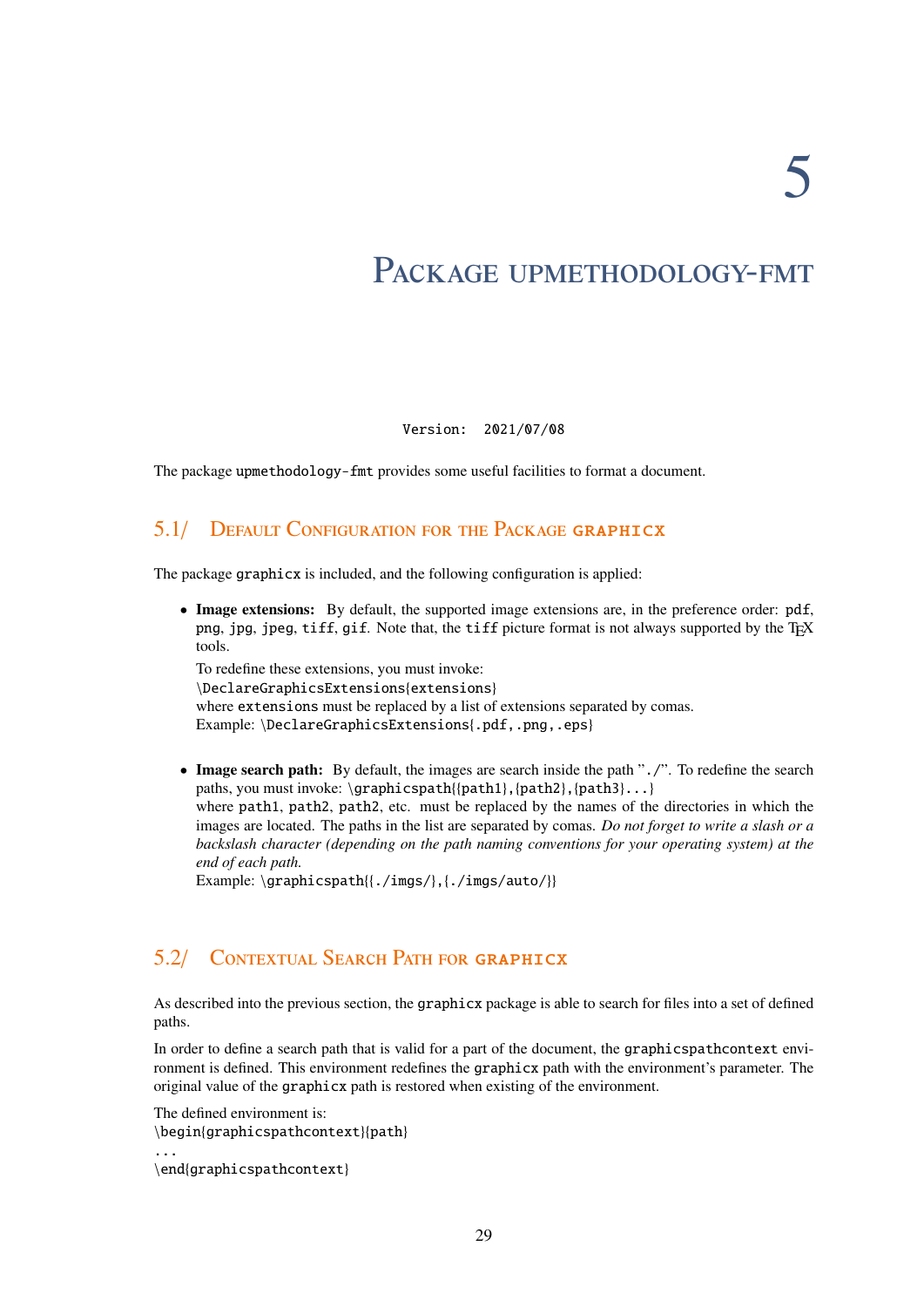The parameter path must follow the syntactic definition of the graphicx path. If you want to reuse the current value of the graphicx path, you could obtain it by using the \old macro, such as: \begin{graphicspathcontext}{mypath,\old}

```
...
\end{graphicspathcontext}
```
*Note that* **\old** *must not be inside curly braces.* 

# <span id="page-29-0"></span>5.3/ Figures

It may be verbose to put LATEX code to include a figure inside your document. To simplify your life, you could include a figure with the following macros:

\mfigure[position]{include graphics options}{filename}{caption}{label} \mfigure\*[position]{include graphics options}{filename}{caption}{label}

These two macros make it possible to include an image in your document. The parameters are:

- position: is the desired position of the figure (see \begin{figure}[position]). It could be t (top of the page), b (bottom of the page), h (at the macro location if possible) or H (at macro location);
- include\_graphics\_options: are the options passed to \includegraphics;
- filename: is the filename passed to \includegraphics;
- caption: is the caption of the figure (see \caption{caption});
- label: is the label used to reference the figure (see \label{fig:label}).

The difference between  $\mid$   $\mid$   $\mid$  is the same as the difference between  $\begin{array}{\text{figure}}$ and \begin{figure\*}: the star-version fits to the entire paper width event if the document has two or more columns.

Because the two macros above register a label with string starting with fig:, we propose the following function to easily access to the figure's references:

- \figref{label}: is equivalent to \ref{fig:label};
- \figpageref{label}: is equivalent to \pageref{fig:label}.

The figure [5.1](#page-30-1) page [31](#page-30-1) is obtained with the macro: \mfigure[ht]{width=.4\linewidth}{slogo}{Example of figure inclusion with \texttt{{\textbackslash}mfigure}}{example:mfigure}. The reference and page reference are obtained with \figref{example:mfigure} and \figpageref{example:mfigure}.

### <span id="page-29-1"></span>5.4/ Sub-figures

In some case, it is useful to put several images inside the same floating figure, but without loosing the possibility to reference each of the subfigures. This feature was proposed by the package subcaption. The following environments provides helper functions for subcaption: \begin{mfigures}[position]{caption}{label}

```
...
\end{mfigures}
\begin{mfigures*}[position]{caption}{label}
...
```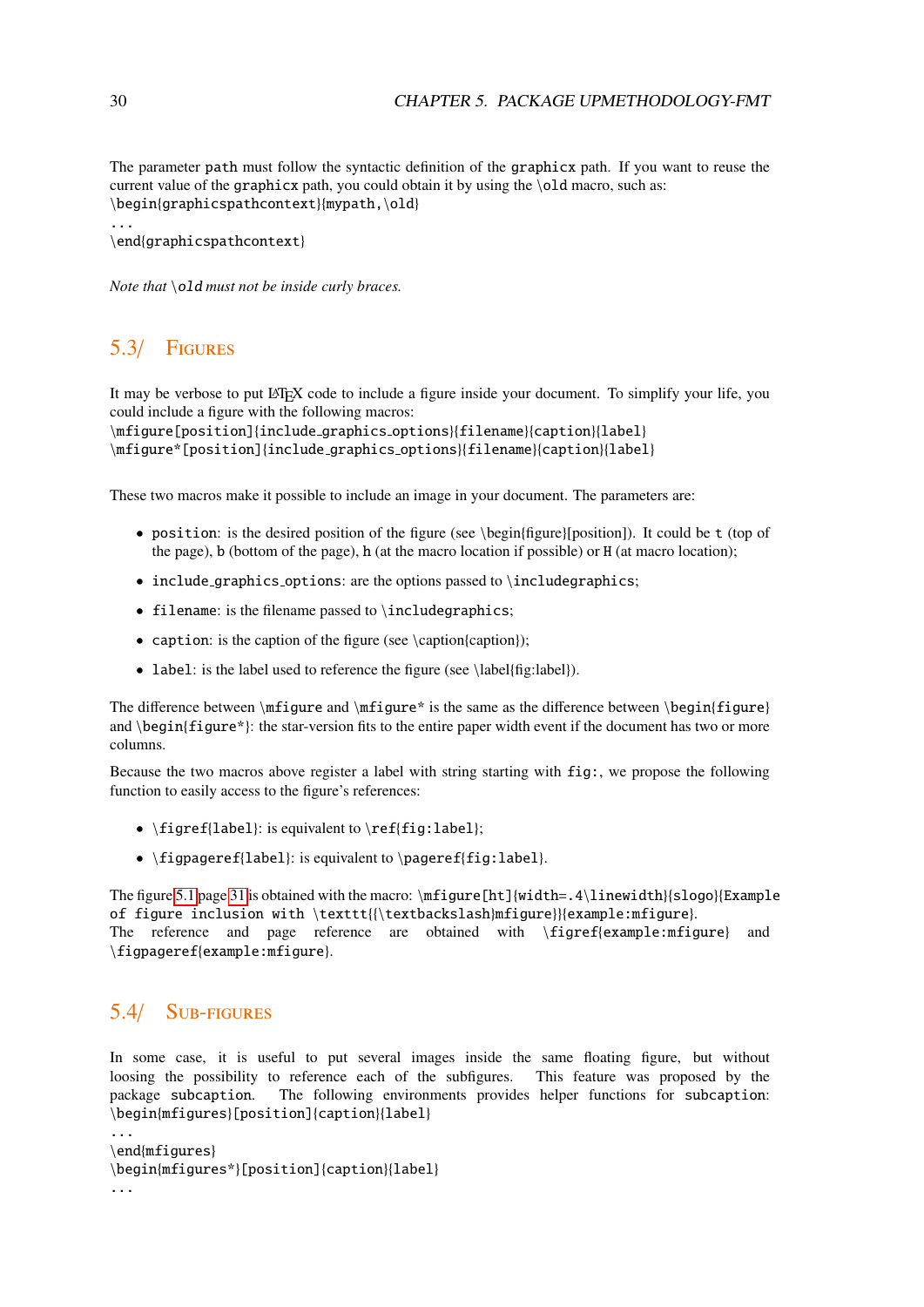<span id="page-30-1"></span>

Figure 5.1: Example of figure inclusion with \mfigure

\end{mfigures\*}

These two macros enable you to include an image in your document. The parameters are:

- position: is the desired position of the figure (see \begin{figure}[position]). It could be t (top of the page), b (bottom of the page), h (at the macro location if possible) or H (at macro location);
- caption: is the caption of the figure (see \caption{caption});
- label: is the label used to reference the figure (see \label{fig:label}).

Inside the environment  $\m{mfigures[^*]}$ , you could use the macro  $\m{mfigure}$  to properly include a subfigure (the first optional parameter is ignored), or you could use the macro \msubfigure{options}{file}{caption}.

```
The figure 5.2 page 32 is obtained with the environment:
\begin{mfigures}{Example of subfigures with \texttt{msubfigures}}{example:msubfigure}
\mfigure{width=.4\linewidth}{img1}{First subfigure}{example:firstsubfigure}
\hspace{1cm}
\msubfigure{width=.4\linewidth}{img2}{Second subfigure}
\end{mfigures}
```
The reference and page reference are obtained with \figref{example:msubfigure} and \figpageref{example:msubfigure}.

The references to the subfigures could be obtained in two way:

- using the label given as the last parameter of \mfigure, eg. the label example:firstsubfigure corresponds to [5.2a;](#page-31-1)
- using the label of the enclosing figure to which the index of the subfigure could be appended (in its Roman representation and prefixed by the character ":"), eg. the label example:msubfigure:b corresponds to [5.2b;](#page-31-1)

# <span id="page-30-0"></span>5.5/ FIGURES WITH EMBEDDED TFX MACROS

In several cases it is useful to include TEX macros inside a figure. It is possible to combine figures and TEX macros. Several figure editors provide exporting features to obtain combined figures: xfig, inkscape, GNU Plot, etc. Basically, these tools create two files per source figure:

• the figure in PDF or Postscript format (filename extensions, .pdf or .ps); and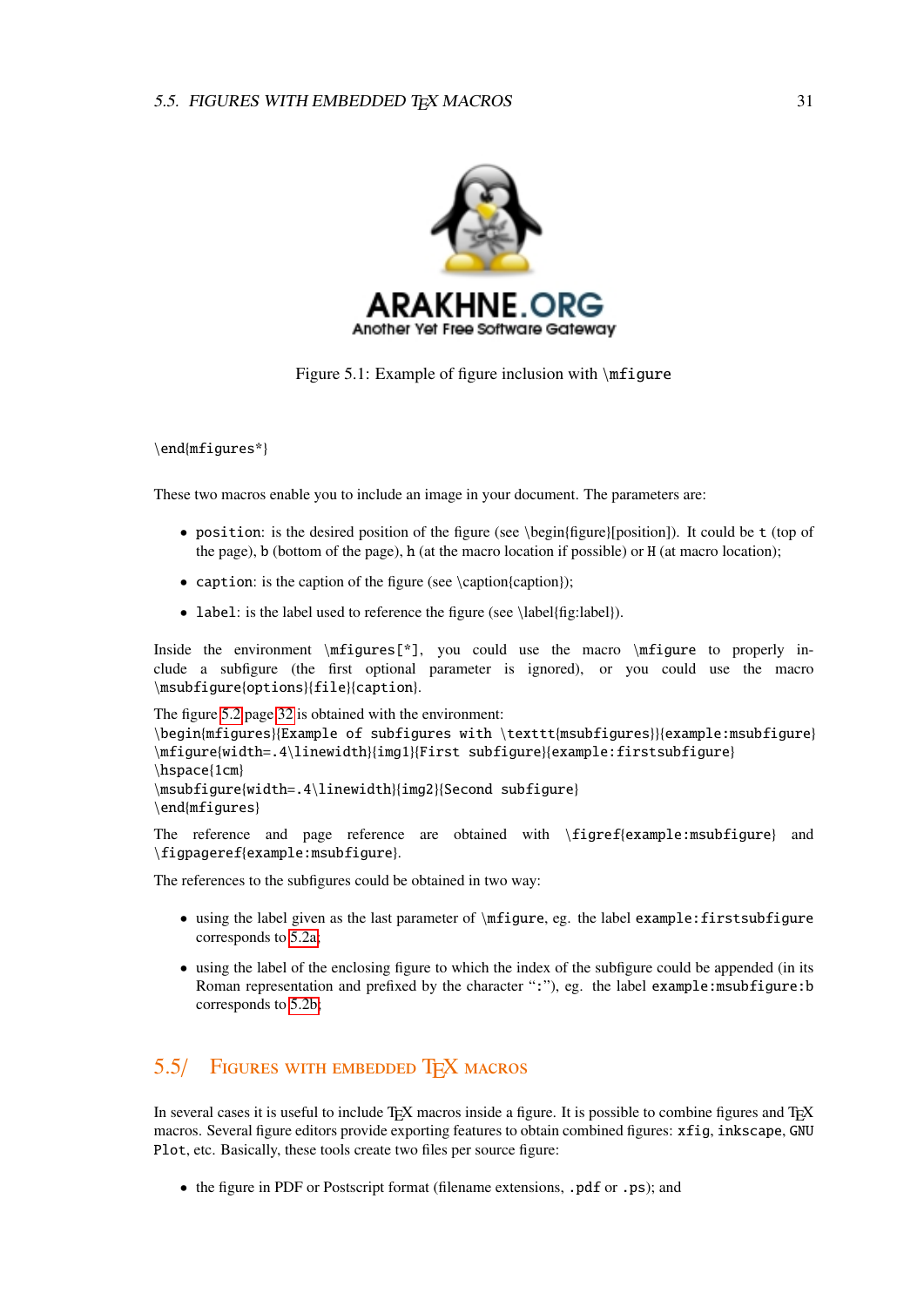<span id="page-31-1"></span>

(a) First subfigure

(b) Second subfigure



• a T<sub>E</sub>X file that contains the macros to put over the figure, and that is including the generated figure. Its filename extension depends on the type of the figure: .pdftex\_t or .pdf\_tex for PDF, and .pstex\_t or .ps\_tex for Postscript.

To include this combined figure in your document, you simply need to include the generated TEX file (see below for details).

### <span id="page-31-0"></span>5.5.1/ <sup>I</sup>nclude a <sup>C</sup>ombined <sup>P</sup>icture/TEX Figure

To include a figure with TEX macros inside, you must have:

- 1. a Postcript figure (.eps), and a TEX file .pstex\_t related to the Postscript figure; or
- 2. a PDF figure (.pdf), and a TEX file .pdftex\_t related to the PDF figure.

With the upmethodology-fmt package, the inclusion of the figure with embedded T<sub>E</sub>X macros is similar to the inclusion of figures with \includegraphics. You must type the following macro: \includegraphicswtex[options]{filename} where options must be one or more of:

• width=xxx: specification of the width of the figure (xxx must be replaced by the length);

• height=xxx: specification of the height of the figure (xxx must be replaced by the length);

If the filename given to the macro \includegraphicswtex does not specify a filename extension, the macro tries to add the extensions .pdf tex\_t, .pstex\_t, .pdf\_tex, or .ps\_tex, by default. If you want to specify other file extensions, you must use the macro: \DeclareGraphicsExtensionsWtex{extensions}

where the extensions is a list of file extensions (including the point character), separated by coma characters.

Example: \DeclareGraphicsExtensionsWtex{.pdftex,.pstex}

If the filename does not correspond to a file on the disk, the macro \includegraphicswtex tries to find the file in the directories specified in \graphicspath (declared in the package graphicx for example). Example: \graphicspath{{./imgs/},{./imgs/additional/}}

*Note that each of the given directories must be finished by the separation character of your operating system:* / *on Unix,* \ *on Windows. You must always use the Unix standard because it is assumed by a lot of TEX compilers, even on Windows platforms.*

Figure [5.3](#page-32-1) gives an example of a floating figure combined with TEX macros, which is using the macro \includegraphicswtex.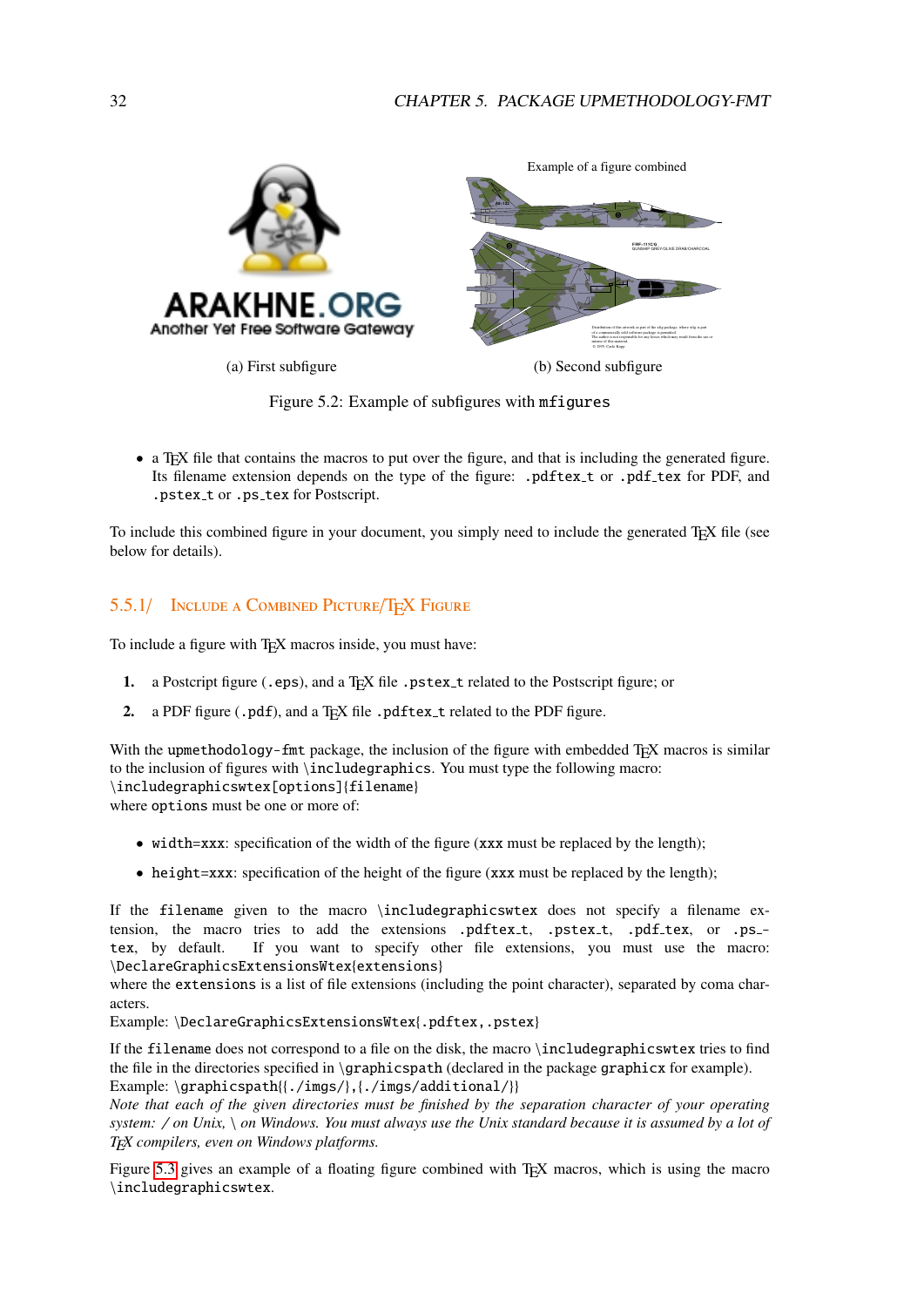#### <span id="page-32-0"></span>5.5.2/ FLOATING FIGURE WITH EMBEDDED TFX MACROS

To put a floating figure with T<sub>EX</sub> macro inside, you may use one of the macros: \mfigurewtex[position]{include graphics options}{filename}{caption}{label} \mfigurewtex\*[position]{include graphics options}{filename}{caption}{label}

The parameters are:

- position: is the desired position of the figure (see \beginfigure[position]). It could be t (top of the page), b (bottom of the page), h (at the macro location if possible) or H (at macro location);
- include graphics options: are the options to pass to \includegraphicswtex. For ascendant compatibility, if you pass a length without a key, e.g. {.8\linewidth}, the length is assumed to be the width of the figure;
- filename: is the name of the file of the figure (see \includegraphicswtex for details);
- caption: is the caption of the figure (see \caption{caption});
- label: is the label used to reference the figure (see \label{fig:label}).

The difference between  $\rightarrow$  and  $\rightarrow$   $\rightarrow$  is the same as the difference between \begin{figure} and \begin{figure\*}: the star-version fits to the entire paper width event if the document has two or more columns.

<span id="page-32-1"></span>Because the two macros above register a label with string starting with fig:, the macros \figref and \figpageref could be used.



Figure 5.3: Example of a figure combined with T<sub>E</sub>X macros

Figure [5.3](#page-32-1) gives an example of a floating figure combined with T<sub>E</sub>X macros. Note that:

- the title of the figure contains the macro  $\text{LareX}$ , which produces: LATEX;
- a small equation, written in T<sub>E</sub>X, is put between the two planes;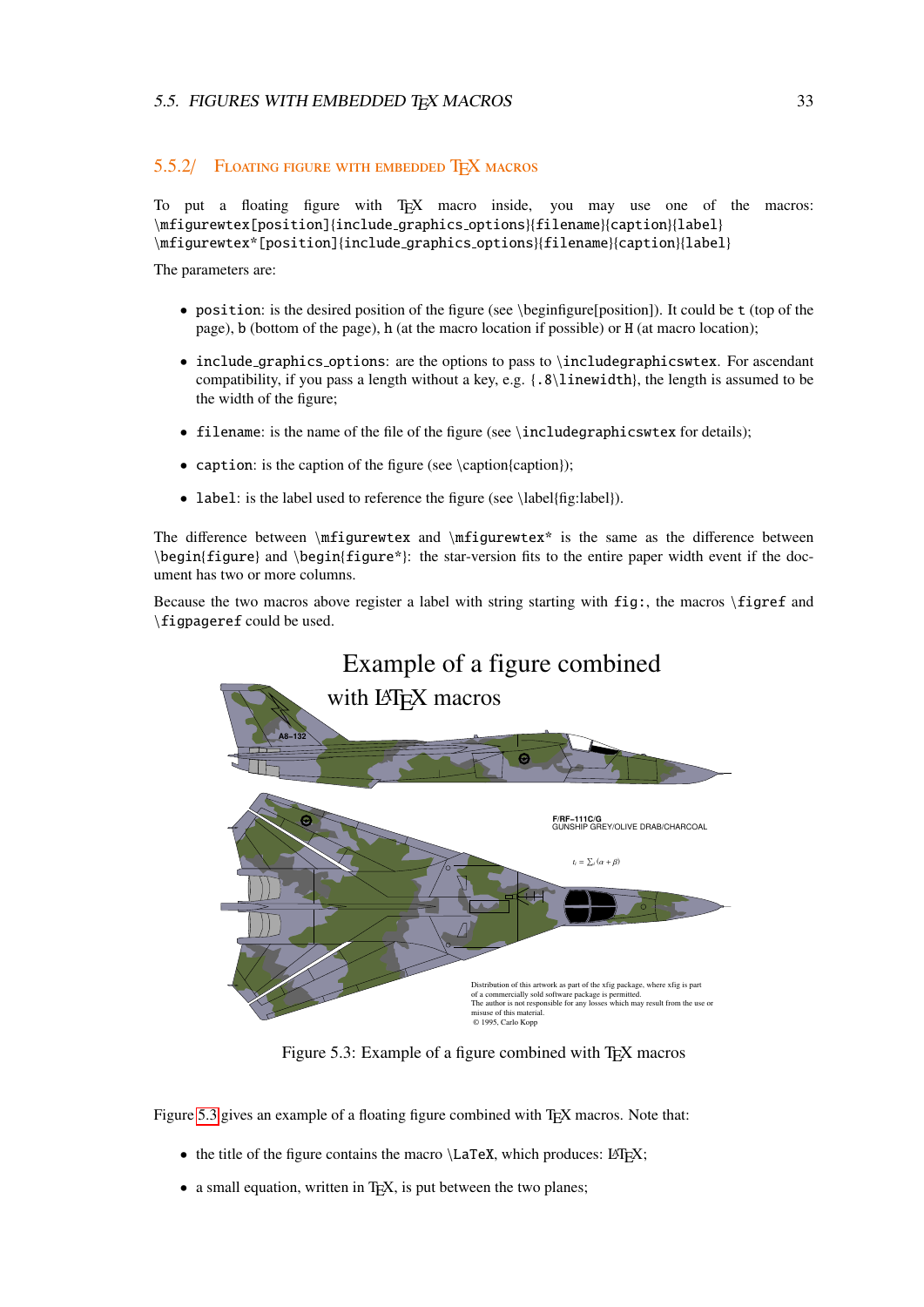### <span id="page-33-0"></span>5.5.3/ HELPERS FOR EMBEDDED TFX

To help you to put T<sub>EX</sub> macros in a figure, and to define its real test inside the L<sup>AT</sup>EX document, several functions are provided:

- \figmath{id}{expr} will associate to the given identifier the given mathematical expression,
- \figtext{id}{expr} will associate to the given identifier the given text expression;

These expressions, defined with the two previous functions, may be referenced in the figure by a T<sub>E</sub>X macro with a name similar to  $\F{IG\delta}$ , where  $\delta$  must be replaced by an identifier of your choice and used as parameter of one of the two previous functions (example: \FIGmyid).

Figure [5.3](#page-32-1) gives an example where the equation is written as: \FIGexampleofexpression in the figure, and it is replaced by the real equation with:

 $\{e\tanh\{expressin\}(t_i = \sum_i \left(\alpha + \beta\right)\}\$ 

### <span id="page-33-1"></span>5.6/ Tabulars

You could include a tabular inside your document with the following environment: \begin{mtabular}[width]{ncolumns}{columns}...\end{mtabular}

This tabular is an extension of the tabularx environment which provides dynamic columns with the specifier X. The parameters are:

- width: is the desired width of the tabular;
- ncolumns: is the count of columns in the tabular. It must be consistent with the column description;
- columns: is the description of the columns according to the tabular and tabularx packages.



You must note put any text nor TEX macro before the first use of \tabulartitle or \tabularheader. Otherwhise, you will obtain a T<sub>E</sub>X error.

The mtabular environment provides:

• \tabulartitle{title}

This macro allows you to define the title of the tabular. It uses the colors backtableheader and fronttableheader for the background and the foreground respectively. The title has a single line at the top, and a single line below;

• \tabulartitleinside{title}

This macro allows you to define the title of the tabular. It uses the colors backtableheader and fronttableheader for the background and the foreground respectively. The title has two lines at the top, and a single line below;

• \tabularheader{*header*<sub>1</sub>}...{*header<sub>n</sub>*}

This macro allows you to define the titles of the columns. It uses the colors backtableheader and fronttableheader for the background and the foreground respectively. Because the count of columns was given to the environment this function takes the same count of parameters as the count

of columns. This macro adds a line after the header, *BUT NOT BEFORE*.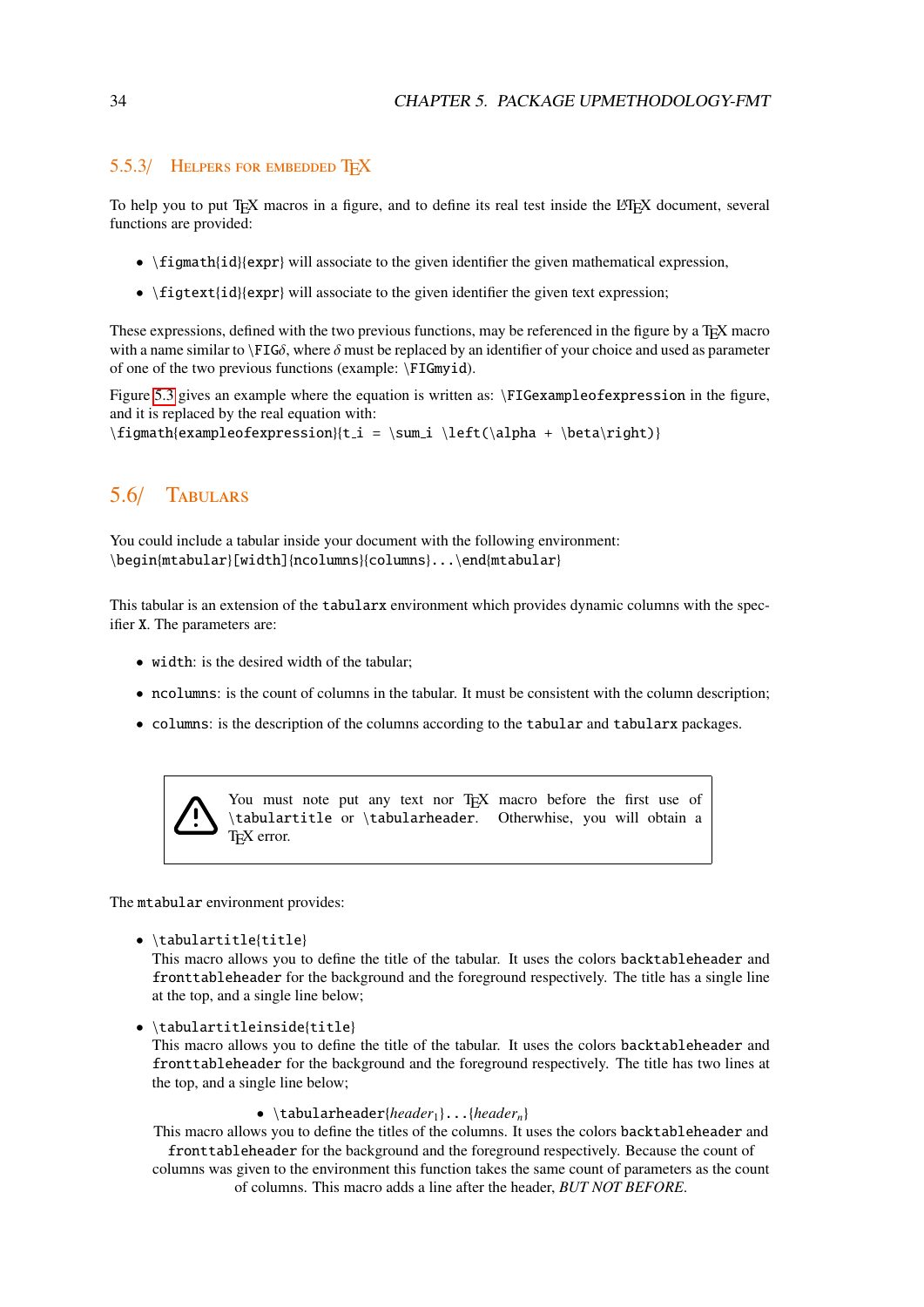

- \tabularrowheader{title} This macro is designed to be used in the first cell of a row. It is rendering the cell as a row's header.
- \tabulartitlespec{column\_spec} This macro defines the specification of the column used to render the title of the table. The default value of the column specification is |c|.

The following example of table is obtained by:

```
\begin{mtabular}[\linewidth]{4}{lXrX}
\tabulartitle{Example of \texttt{mtabular}}
\tabularheader{Col1}{Col2}{Col3}{Col4}
a & b & c & d \\
\hline
e & f & g & h \\
\tabulartitleinside{Example of second title in the table}
\hline
\tabularrowheader{i} & j & k & l \\
\tabularheader{Col1-2}{Col2-2}{Col3-2}{Col4-2}
m & n & o & p \\
\end{mtabular}
```

| <b>Example of mtabular</b>           |   |                      |          |   |          |  |  |  |
|--------------------------------------|---|----------------------|----------|---|----------|--|--|--|
| Coll                                 |   | Col2<br>Col3         |          |   | Col4     |  |  |  |
| a                                    |   |                      | c        | d |          |  |  |  |
| e                                    |   |                      | g        | n |          |  |  |  |
| Example of second title in the table |   |                      |          |   |          |  |  |  |
|                                      |   |                      |          |   |          |  |  |  |
| $Coll-2$                             |   | $Col2-2$<br>$Col3-2$ |          |   | $Col4-2$ |  |  |  |
| m                                    | n |                      | $\Omega$ |   |          |  |  |  |

# <span id="page-34-0"></span>5.7/ Tables

You could include a table inside your document with the following environment: \begin{mtable}[options]{width}{ncolumns}{columns}{caption}{label}...\end{mtable}

This environment is based on the mtabular environment. The parameters are:

- options: are the options to pass to the mtable environment:
	- a table placement composed of one or more of the following characters. The order in which the placement options are specified does not make any difference, as the placement options are always attempted in the order  $h$ -t-b-p. Thus [hb] and [bh] are both attempted as  $h$ -b. The more float placement options are given to LATEX, the better it handles float placement. Consequently, and because we want a simple T<sub>EX</sub> code in the background, all the permutations are not supported by the mtable environment. We recommend to put placement letters in the order they appear in the following list: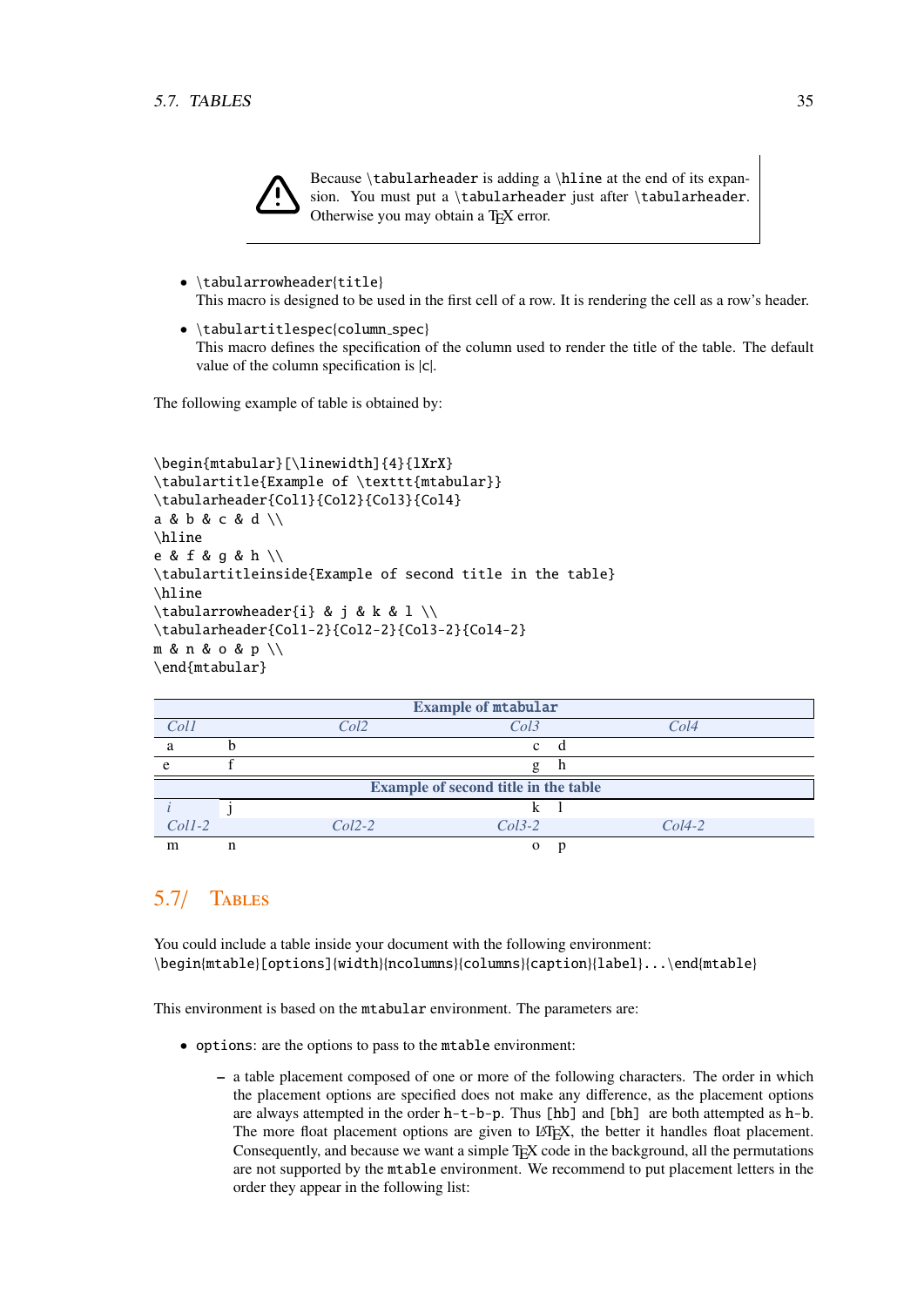- \* h: Place the float here, i.e., approximately at the same point it occurs in the source text (however, not exactly at the spot),
- \* t: Position at the top of the page,
- \* b: Position at the bottom of the page,
- \* p: Put on a special page for floats only,
- \* H: Places the float at precisely the location in the LAT<sub>E</sub>X code. Requires the float package. This is somewhat equivalent to  $h$ !.;
- \* !: Override internal parameters LATEX uses for determining "good" float positions,

If you specify more than one table placement in the options, the last one is used.

- size=<macro>: specify the size of the text in the table (by default, \normalsize);
- width: is the desired width of the table (ie., the tabular inside the table);
- ncolumns: is the count of columns in the table (ie., the tabular inside the table). It must be consistent with the column description;
- columns: is the description of the columns according to the tabular and tabularx packages;
- caption: is the caption of the table;
- label: is the label referencing the table.

Because the mtable environment registers a label with a string starting with tab:, the following functions are proposed to easily access to the table's references:

- \tabref{label}: is equivalent to \ref{tab:label};
- \tabpageref{label}: is equivalent to \pageref{tab:label}.

```
 5.1 36 is an illustration of the following LATEX code:
\begin{mtable}{\linewidth}{4}{lXrX}{Example of \textttmtable}{example:mtable}
\captionastitle
\tabularheader{Col1}{Col2}{Col3}{Col4}
a & b & c & d \\
\hline
e & f & g & h \\
\end{mtable}
```
<span id="page-35-1"></span>

| <b>Example of mtable</b> |  |                     |  |  |  |  |  |  |
|--------------------------|--|---------------------|--|--|--|--|--|--|
|                          |  | $\Delta l^{\gamma}$ |  |  |  |  |  |  |
|                          |  |                     |  |  |  |  |  |  |
|                          |  |                     |  |  |  |  |  |  |

Table 5.1: Example of mtable

The macro \captionastitle is equivalent to a call to the macro \tabulartitle with the caption in parameter.

### <span id="page-35-0"></span>5.8/ Enumerations

The package upmethodology-fmt provides a set of macros dedicated to enumeration lists.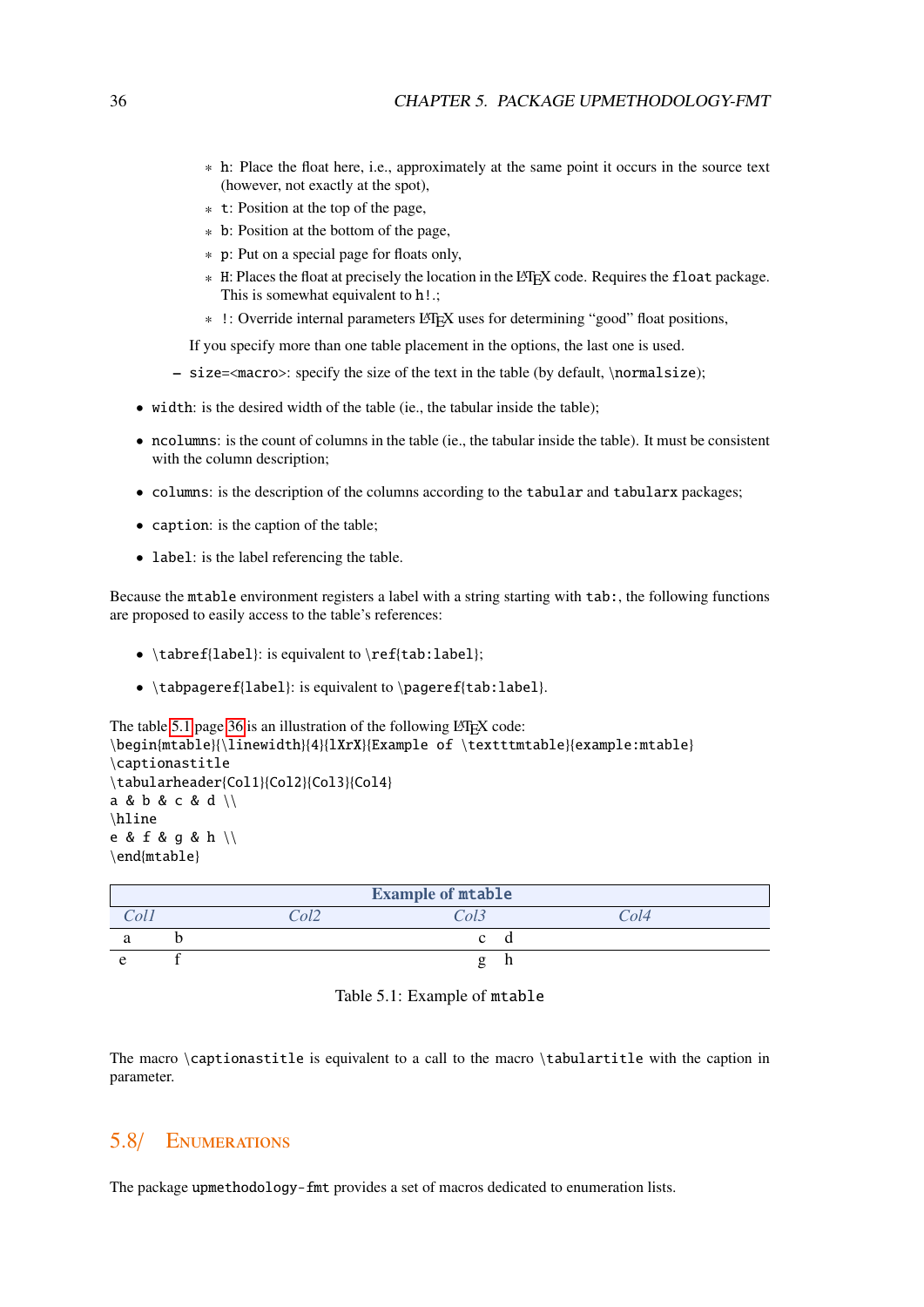#### 5.8. ENUMERATIONS 37

#### 5.8.1/ Enumeration Counters

Sometimes it is useful to start an enumeration list from a specific given number. This package provides several macros for saving and restoring the counter use by the enumeration lists.

> Only one counter could be saved at a given time. It means that you cannot save the counters for an enumeration and for an enclosing enumeration at the same time.

Two general macros are defined for helping you to save a counter value into the global variable:

• \savecounter{name}

save the value of the counter identified by the given name in a global variable. The name of the counter must be previously defined with one of the standard LATEX or TEX macros, e.g. \newcounter;

• \restorecounter{name} put the previously saved value into the counter with the given name. The name of the counter must be previously defined with one of the standard  $\mathbb{E} \mathbb{F} \times \mathbb{F}$  or  $\mathbb{F} \times \mathbb{F}$  macros, e.g. \newcounter;

The counter is extensively used in enumeration lists. The following macros will help you for managing the enumeration counter:

- \setenumcounter{value} force the value of the counter used by the enumeration environments;
- \getenumcounter replies the value of the counter used by the enumeration environments;
- \saveenumcounter save the value of the counter used by the enumeration environment with \savecounter;
- \restoreenumcounter restore the value of the counter used by the enumeration environment with \restorecounter.

**Example:** The following LATEX code produces the result below:

```
This is a text: \begin{enumerate}
        \item This is an item.
        \item This is another item.
        \saveenumcounter
\end{enumerate}
This is a text in the between.
\begin{enumerate}
        \restoreenumcounter
        \item The list goes on
        \item and on.
\end{enumerate}
This is a second text in the between.
\begin{enumerate}
        \setenumcounter{18}
        \item The list goes on again
        \item and on.
\end{enumerate} This is the text after.
```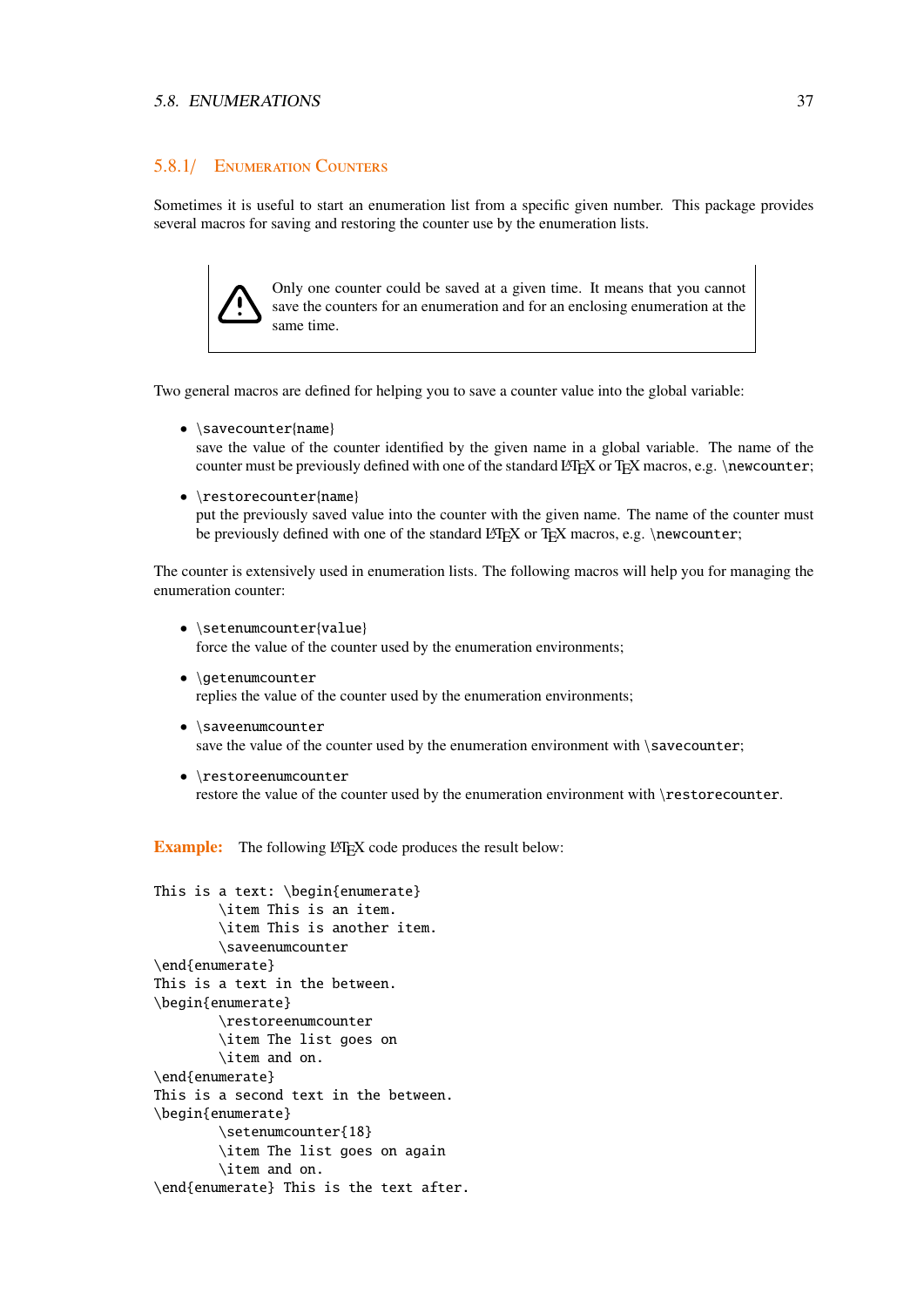| This is a text:                       |  |  |
|---------------------------------------|--|--|
| 1. This is an item.                   |  |  |
| 2. This is another item.              |  |  |
| This is a text in the between.        |  |  |
| 3. The list goes on                   |  |  |
| $4.$ and on.                          |  |  |
| This is a second text in the between. |  |  |
| <b>18.</b> The list goes on again     |  |  |

- 19. and on.
- This is the text after.

#### 5.8.2/ Inline Enumeration

In several document, an enumeration of things is written inside a paragraph instead of inside a list of points.

**Example:** The following LATEX code produces the result below:

```
This is a text: \begin{inlineenumeration}
\item first thing;
\item second thing;
\item etc.
\end{inlineenumeration} This is the text after.
```
This is a text: (i) first thing; (ii) second thing; (iii) etc. This is the text after.

# 5.9/ Environment description

The environment description is redefined as following:

```
\begin{description}[separator]
\item[desc] text
\end{description}
```
The text put in place of desc represents the text which may be emphasized in the description item. The separator is the text that is inserted at the end of the head of each description item.

**Example 1:** The following LATEX code, using Roman numbers, produces the description just below:

```
\begin{description}
\item[first thing] this is a text for the first thing;
\item[second thing] this is a text for the second thing;
\item[more] etc.
\end{description}
```
- first thing: this is a text for the first thing;
- second thing: this is a text for the second thing;
- more: etc.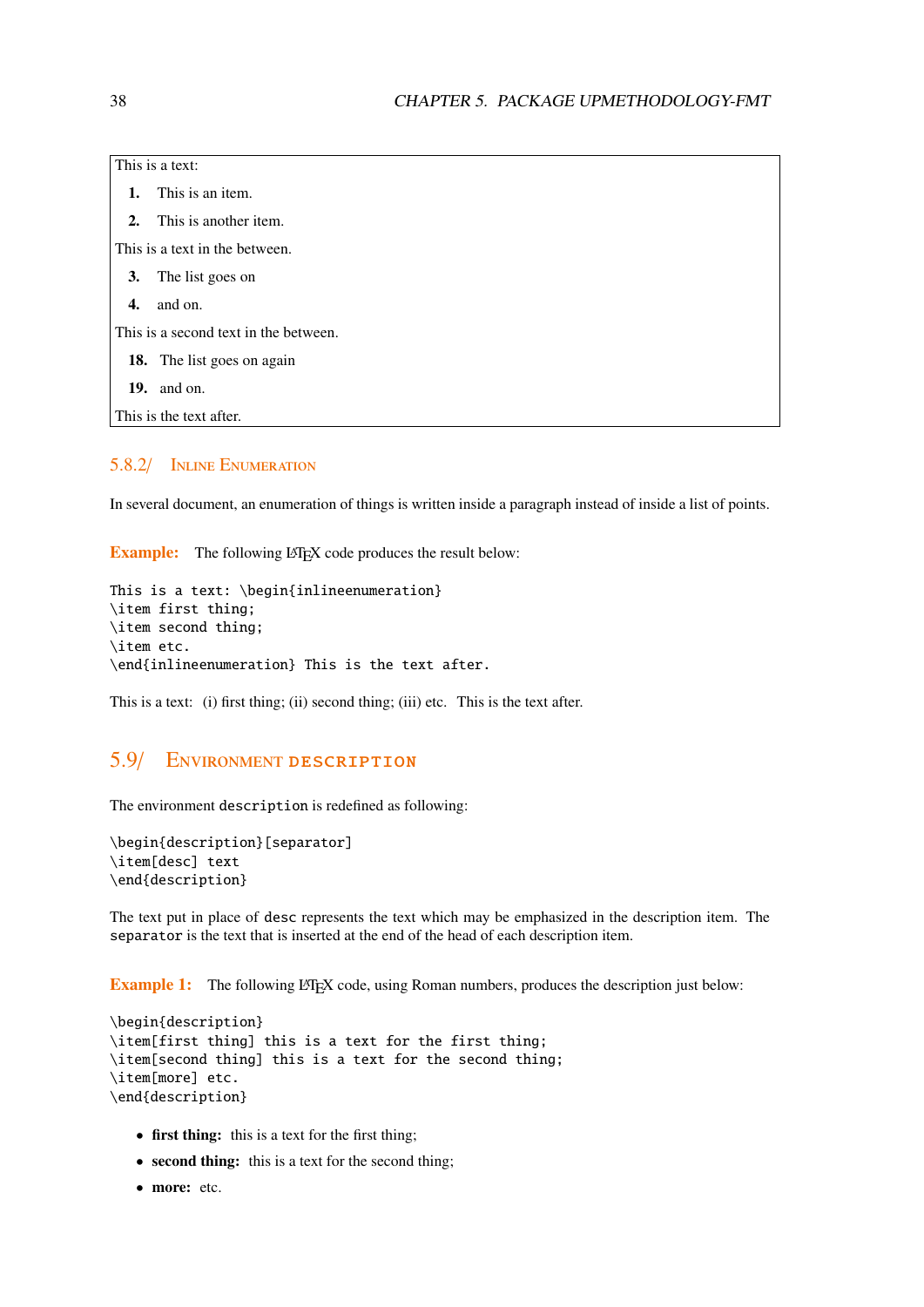**Example 2:** The following LATEX code produces the description just below:

```
\begin{description}[///]
\item[first thing] this is a text for the first thing;
\item[second thing] this is a text for the second thing;
\item[more] etc.
\end{description}
```
- first thing/// this is a text for the first thing;
- second thing/// this is a text for the second thing;
- more/// etc.

# 5.10/ Descriptions in conjunction with enumeration

It may be helpful to put a list of descriptions in conjunction with an enumeration. In other words, the following environment provides a mix between the standards L'FEX environments description and enumerate.

#### 5.10.1/ Environment enumdescription

The environment enumdescription is:

```
\begin{enumdescription}[type]
\item[desc] text
\end{enumdescription}
```
where the type is the type of the enumeration. It may be one of:

- "i": for an enumeration with Roman numbers (this is the default),
- "1": for an enumeration with Arabic numbers,
- "a": for an enumeration with letters.

The text put in place of desc represents the text which may be emphasized in the description item. To change the rendering of the labels, you must redefined the macro as:

\renewcommand{\enumdescriptionlabel}[1]{ ... #1 ... }

To change the separator between the counter and the description, you must redefined the macro as:

\renewcommand{\enumdescriptioncounterseparator}{ ... }

To change the separator between the description and the rest of the text, you must redefined the macro as:

\renewcommand{\enumdescriptionlabelseparator}{ ... }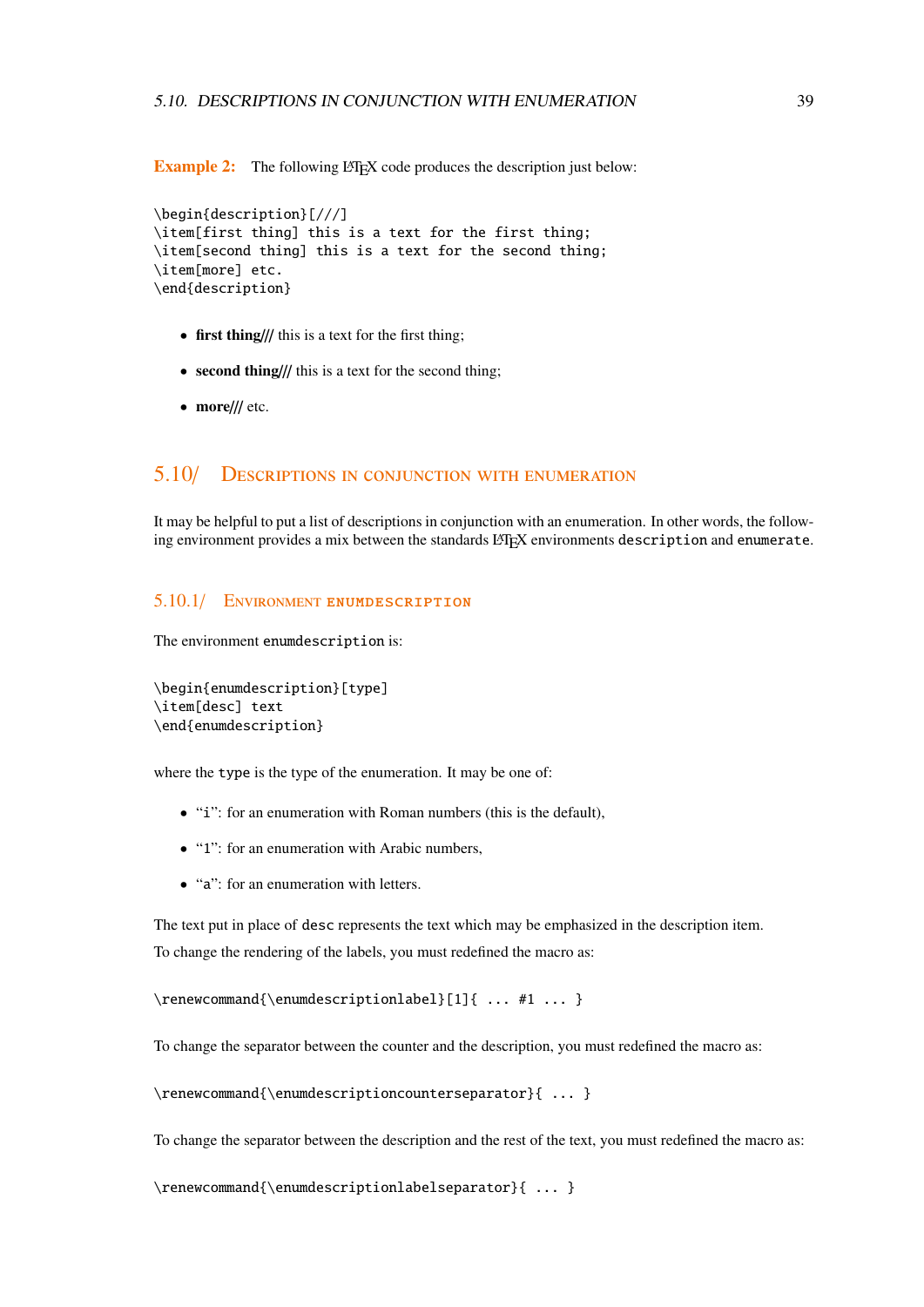**Example 1:** The following L<sup>T</sup>FX code, using Roman numbers, produces the enumerated description just below:

```
\begin{enumdescription}
\item[first thing] this is a text for the first thing;
\item[second thing] this is a text for the second thing;
\item[more] etc.
\end{enumdescription}
```
- i first thing: this is a text for the first thing;
- ii second thing: this is a text for the second thing;
- iii more: etc.

Example 2: The following LATEX code, using numeric numbers, produces the enumerated description just below:

```
\begin{enumdescription}[1]
\item[first thing] this is a text for the first thing;
\item[second thing] this is a text for the second thing;
\item[more] etc.
\end{enumdescription}
```
- 1 first thing: this is a text for the first thing;
- 2 second thing: this is a text for the second thing;
- 3 more: etc.

**Example 3:** The following LATEX code, using letter numbers, produces the enumerated description just below:

```
\begin{enumdescription}[a]
\item[first thing] this is a text for the first thing;
\item[second thing] this is a text for the second thing;
\item[more] etc.
\end{enumdescription}
```
- a first thing: this is a text for the first thing;
- b second thing: this is a text for the second thing;
- c more: etc.

#### 5.10.2/ Environment enumerate

The environment enumerate exists in the standard LATEX distributions. The UPM package redefines this environment to provide a behavior similar to the one of the environment enumdescription.

Additionally, you could specify the format of the counter in the first optional parameter. This format is a text in which the first occurrence of one of the following characters is replaced by the value of the counter with the associated number format:

- 1: the counter is an arabic number;
- a: the counter is a sequence of lower-case alphabetic letters;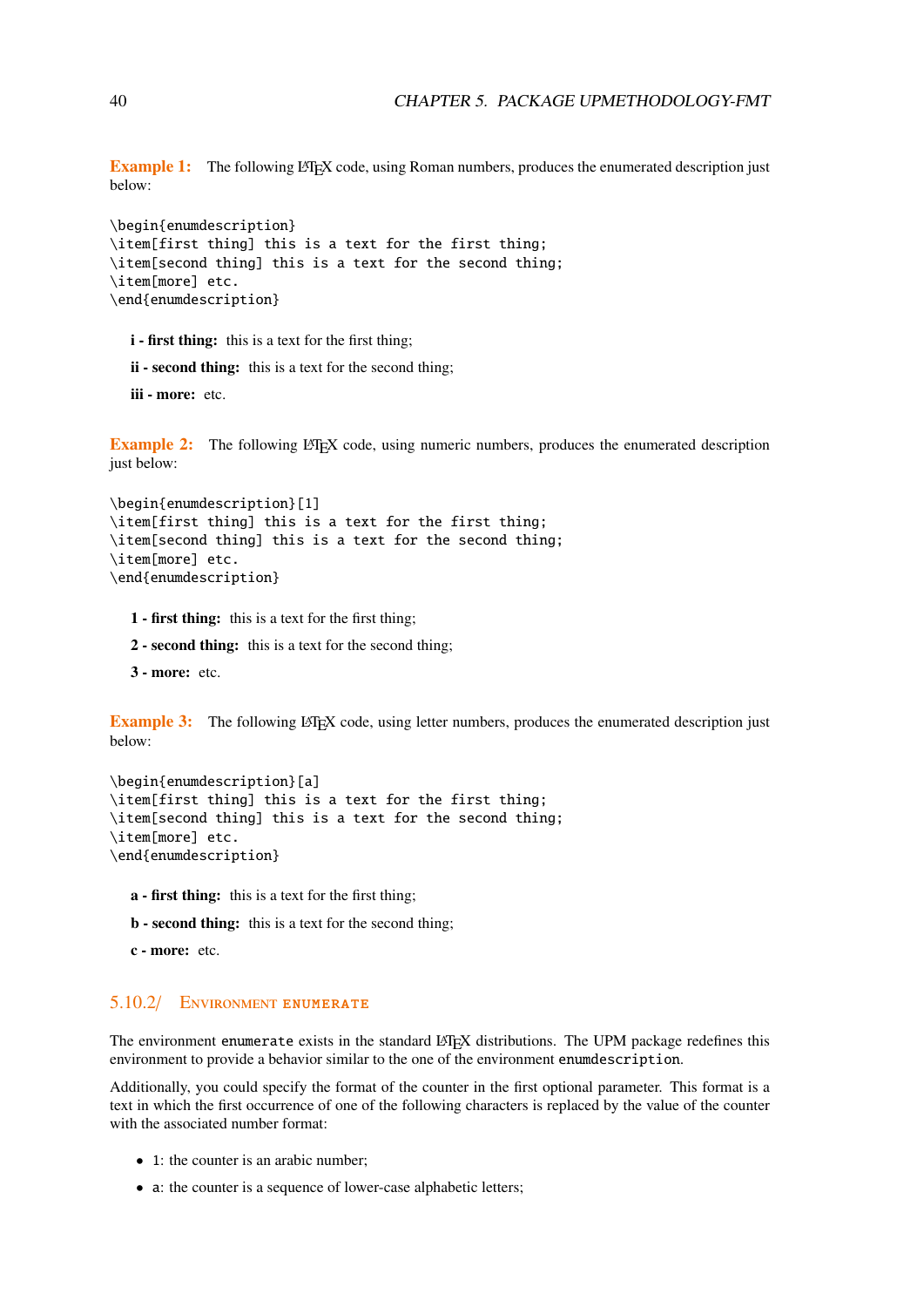- A: the counter is a sequence of upper-case alphabetic letters;
- i: the counter is a lower-case roman number;
- I: the counter is an upper-case roman number.

**Example 1:** The following LATEX code produces a list, which is similar to the one generated by the standard LATEX environment enumerate:

```
\begin{enumerate}
\item this is a text for the first thing;
\item this is a text for the second thing;
\item etc.
\end{enumerate}
```
- 1. this is a text for the first thing;
- 2. this is a text for the second thing;
- 3. etc.

**Example 2:** The following LATEX code illustrates how the environment is reacting to a given description:

```
\begin{enumerate}
\item this is a text for the first thing;
\item[description] this is a text for the second thing;
\item etc.
\end{enumerate}
```
- 1. this is a text for the first thing;
- 2. description: this is a text for the second thing;
- 3. etc.

**Example 3:** The following LATEX code illustrates the alphabetic counter specification. Note that the parenthesis characters are directly rendered in the list:

```
\begin{enumerate}[(a)]
\item this is a text for the first thing;
\item this is a text for the second thing;
\item etc.
\end{enumerate}
```
- (a) this is a text for the first thing;
- (b) this is a text for the second thing;
- (c) etc.

**Example 4:** The following LATEX code illustrates the roman counter specification. Note that the dot character is directly rendered in the list:

```
\begin{enumerate}[I.]
\item this is a text for the first thing;
\item this is a text for the second thing;
\item etc.
\end{enumerate}
```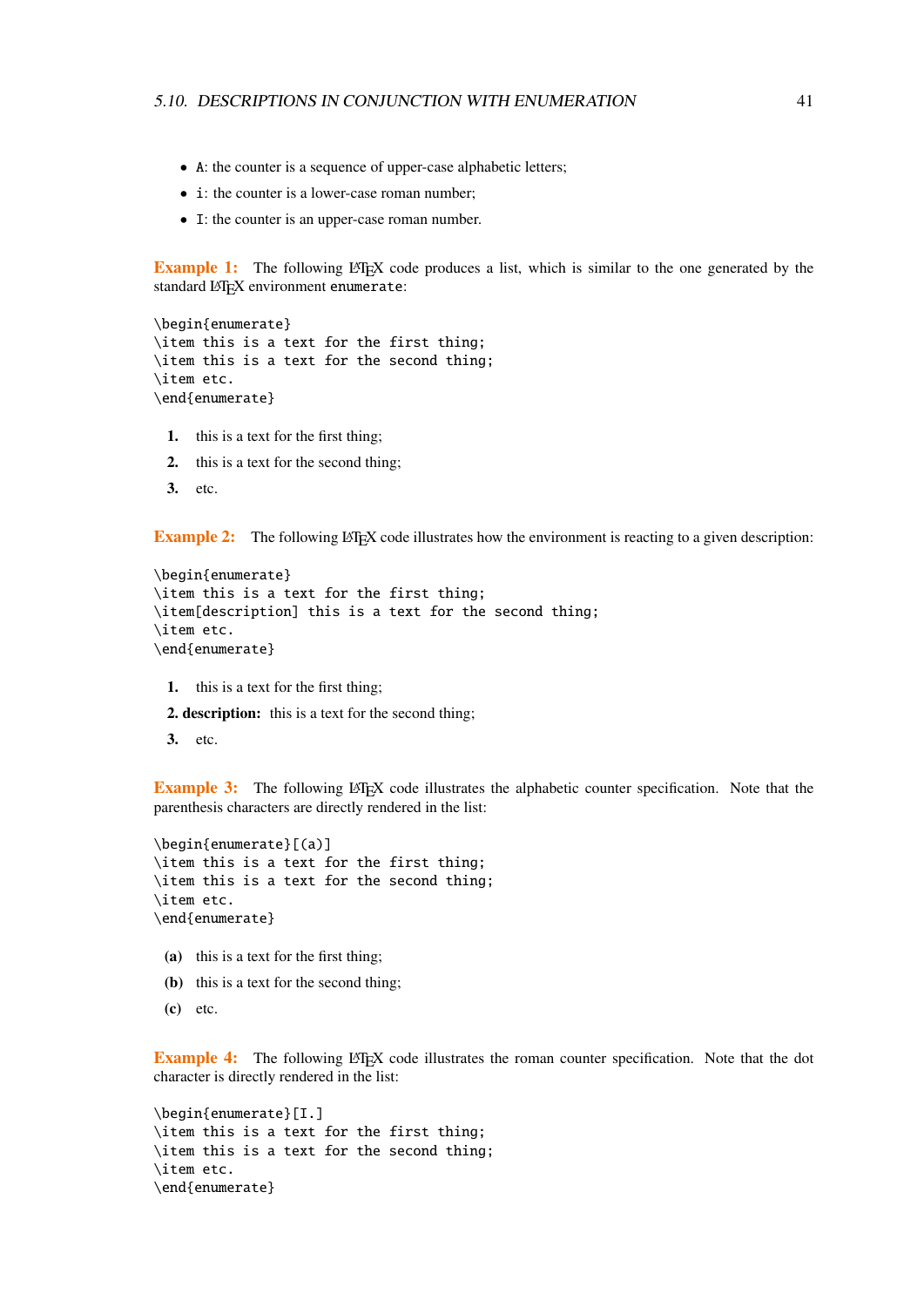- I. this is a text for the first thing;
- II. this is a text for the second thing;
- III. etc.

#### 5.10.3/ Environment enumdescriptionx

The environment enumdescriptionx extends the environment enumdescription by enabling a finer configuration with more parameters.

The environment enumdescriptionx is:

```
\begin{enumdescriptionx}[type]{counter\_prefix}{counter\_postfix}
\item[desc] text
\end{enumdescriptionx}
```
where the type is the type of the enumeration. It may be one of:

- "i": for an enumeration with Roman numbers (this is the default),
- "1": for an enumeration with Arabic numbers,
- "a": for an enumeration with letters.

The text put in place of desc represents the text which may be emphasized in the description item. The text counter prefix is put before all the counter values in the enumeration. The text counter postfix is put after all the counter values in the enumeration.

To change the rendering of the labels, you must redefined the macro as:

\renewcommand{\enumdescriptionlabel}[1]{ ... #1 ... }

**Example:** The following LATEX code, using letter numbers, produces the enumerated description just below:

\begin{enumdescriptionx}[a]{\$\langle\$}{\$\rangle\$} \item[first thing] this is a text for the first thing; \item[second thing] this is a text for the second thing; \item[more] etc. \end{enumdescriptionx}

- $\langle a \rangle$  first thing: this is a text for the first thing;
- $\langle \mathbf{b} \rangle$  second thing: this is a text for the second thing;

 $\langle c \rangle$  - more: etc.

## 5.11/ Footnotes

The package upmethodology-fmt provides a set of macros allowing to save the reference number of a footnote and to recall this reference many time as required.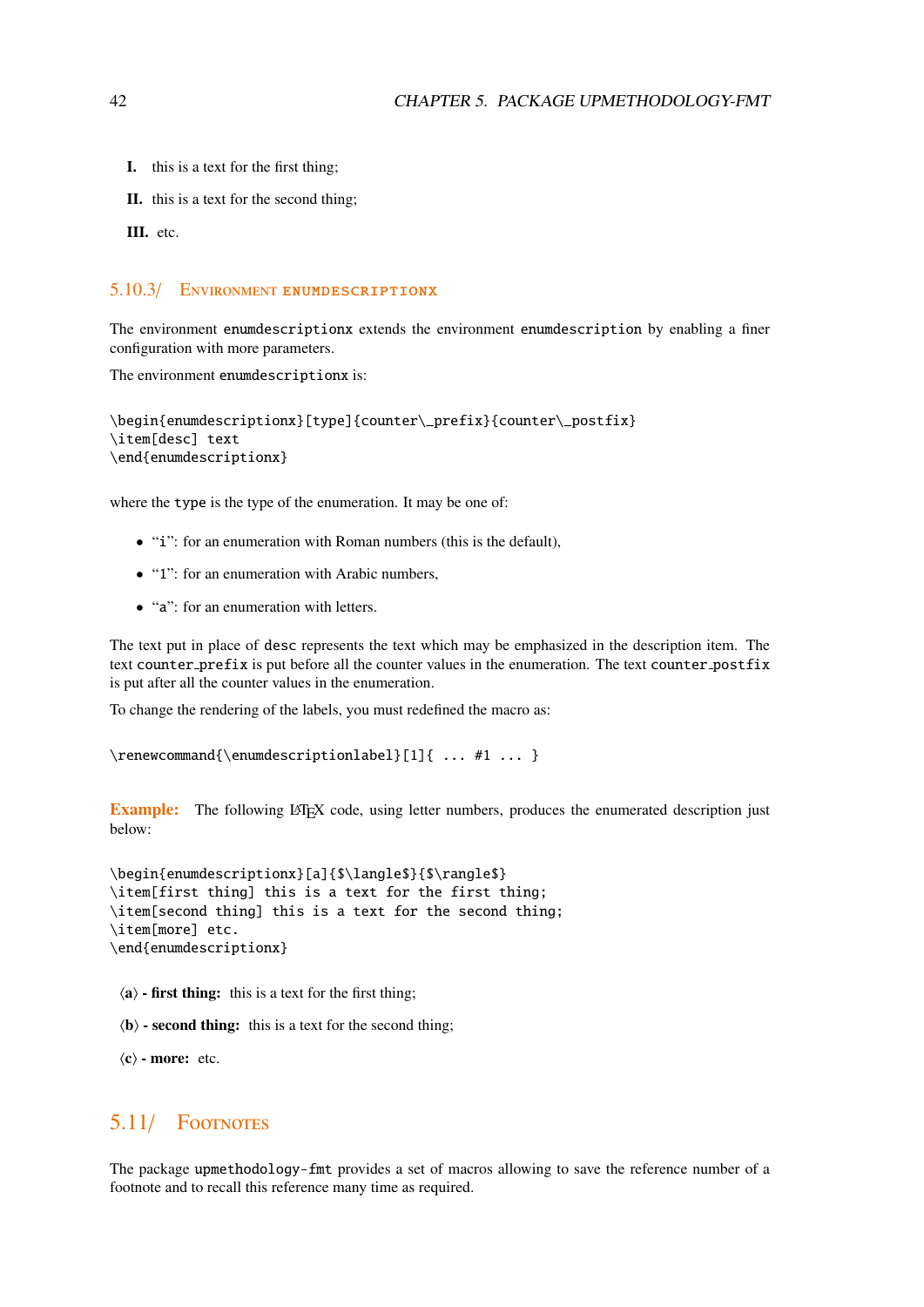- \savefootnote{footnote text}{footnote id} put a footnote and mark it with the corresponding label. Example:  $\simeq$  \savefootnote{This is an example of a recallable footnote}{footrecalla} [1](#page-42-0) ;
- \savefootnote\*{footnote text}{footnote id} mark a footnote with the corresponding label but do not put in the current page. Example 1: \savefootnote\*{This is a second example of a recallable footnote}{footrecallb}; Example 2: \savefootnote\*{This is a third example of a recallable footnote}{footrecallc}.
- \reffootnote{footnote id} recall the footnote reference without page number. Example 1:  $\reffootnote{footrecalla}^1 = B;$ example [2](#page-42-1):  $\reffootnote{foottree}2-1$ ; example 4: \reffootnote{footrecalld} $?' = ?$ .
- \reffootnote\*{footnote id} recall the footnote reference with the page number if different of the current page. Example 1: \reffootnote\*{footrecalla}<sup>1(43)</sup>; example 2: \reffootnote\*{footrecallb} $^{2(43)};$ example [3](#page-42-2): \reffootnote\*{footrecallc}<sup>3</sup>; example 4: \reffootnote\*{footrecalld}<sup>??(??</sup>).

#### 5.12/ UML diagrams on the side of paragraphs

The package upmethodology-fmt provides an environment that makes it possible to put an UML diagram (or any other picture) on the side of a paragraph.

• \begin{umlinpar}[width]{picture path} text

\end{umlinpat}

put the specified picture on the side of the given text. The optional parameter width corresponds to the desired width ofthe picture. By default it is .5\linewidth.

This paragraph is an typical example of the usage of the environment umlinpar. To obtain it, the following LATEX code was typed: \begin{umlinpar}{smalllogo} This paragraph is an typical example of the usage of the environment \texttt{umlinpar}. \end{umlinpar}

# Example of a figure combined GUNSHIP GREY/OLIVE DRAB/CHARCOAL **F/RF−111C/G A8−132** The author is not responsible for any losses which may result from the use or Distribution of this artwork as part of the xfig package, where xfig is part of a commercially sold software package is permitted. misuse of this material. © 1995, Carlo Kopp

# 5.13/ Date formatting

Because the concept of date was important and unfortunately localized, this package provides a set of functions to define and extract information from dates (the supported date formats are described in table [5.2\)](#page-43-0):

<span id="page-42-0"></span><sup>&</sup>lt;sup>1</sup>This is an example of a recallable footnote

<span id="page-42-1"></span><sup>2</sup>This is a second example of a recallable footnote

<span id="page-42-2"></span><sup>&</sup>lt;sup>3</sup>This is a third example of a recallable footnote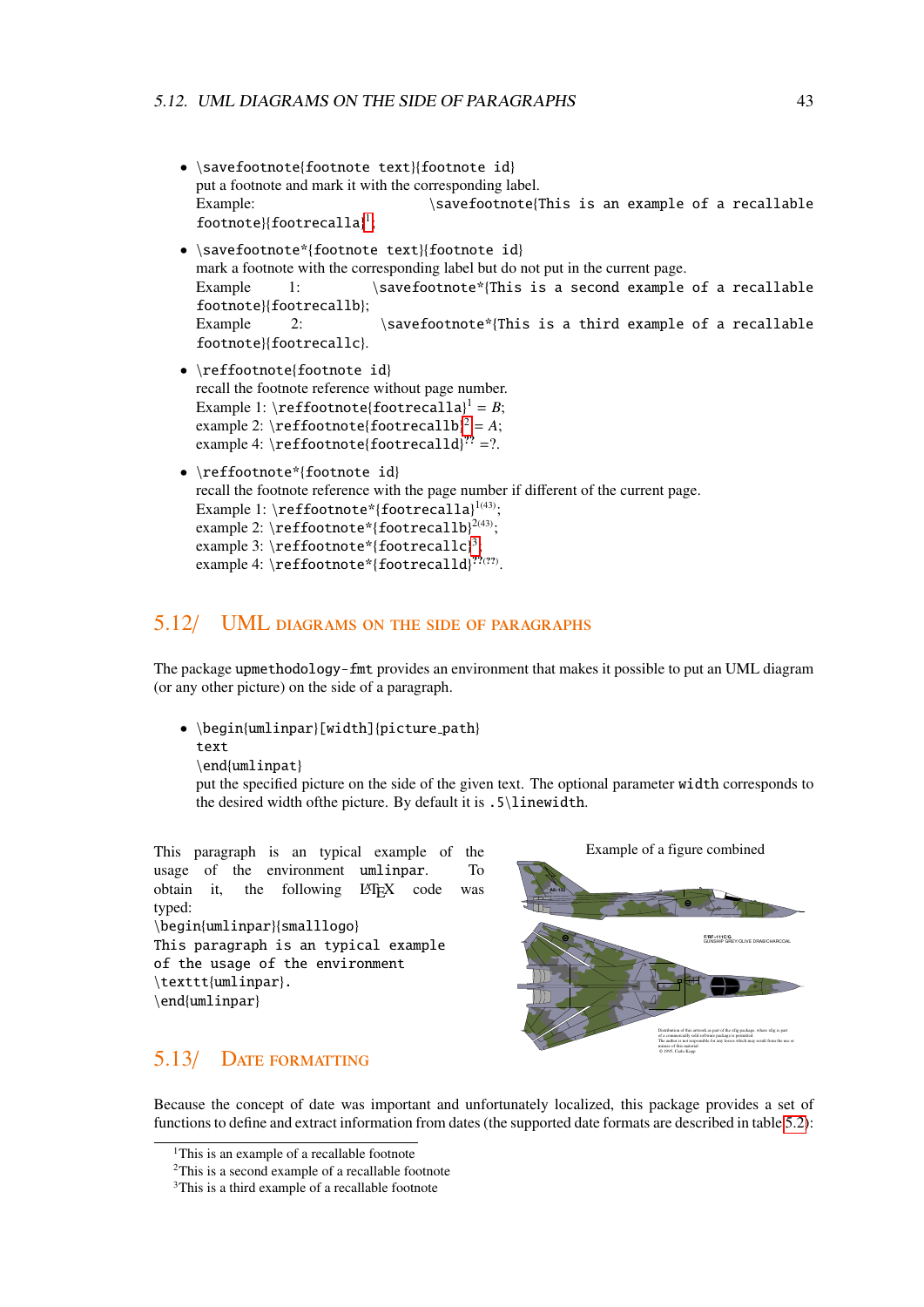- \makedate{day}{month}{year} allows you to create the text corresponding to the given date according to the current localized date format.
- \extractyear{formatted\_date} extract the year field from a date respecting the localized date format.
- \extractmonth{formatted\_date} extract the month field from a date respecting the localized date format.
- <span id="page-43-0"></span>• \extractday{formatted\_date} extract the day field from a date respecting the localized date format.

| yyyy/mm/dd | default format |
|------------|----------------|
| dd/mm/yyyy | french format  |

Table 5.2: List of supported date formats

# 5.14/ TEXT FORMATTING

The package upmethodology-fmt provides a set of macros to format the text.

• \textsup{text}

put a text as exponent in text mode instead of the basic LATEX exponent in math mode. In opposite to the standard LATEX macro \textsuperscript, this macro adds an extra space after the macro when needed.

Example:  $\text{textsup{}$  this is an exponent)<sup>this is an exponent</sup> this is the following text;

- \textup{text} same as \textsup.
- \textsub{text}

put a text as indice in text mode instead of the basic LATEX indice in math mode. In opposite to \textsubscript, this macro adds an extra space after the macro when needed. In opposite to \textdown, the size of the text is not changed in the text down.

Example:  $\text{textsub{this is an} indicate}$  is an indice  $\text{this is an}$  indice this is the following text;

• \textdown{text}

put a text as indice in text mode instead of the basic LATEX indice in math mode. In opposite to \textsubscript, this macro adds an extra space after the macro when needed. In opposite to \textsub, the size of the text is changed in the text down.

Example:  $\text{textdown{this is an induce}}_{this is an induce}$  this is the following text;

• \textsubscript{text}

put a text as indice in text mode instead of the basic LATEX indice in math mode. As for the standard LATEX macro \textsuperscript, this macro does not add an extra space after the macro. Example:  $\text{textsubscript}$ this is an indice $\theta$ this is an indicethis is the following text;

•  $\mathbb{H}\text{text}$ 

put a *very important* text. This macro is similar to the standard LATEX macro \emph. The difference is: \emph is for "important things"; and \Emph is for "very important things". Example: This text is \emph{important}, but this one is \Emph{very important} gives: This text is *important*, but this one is very important;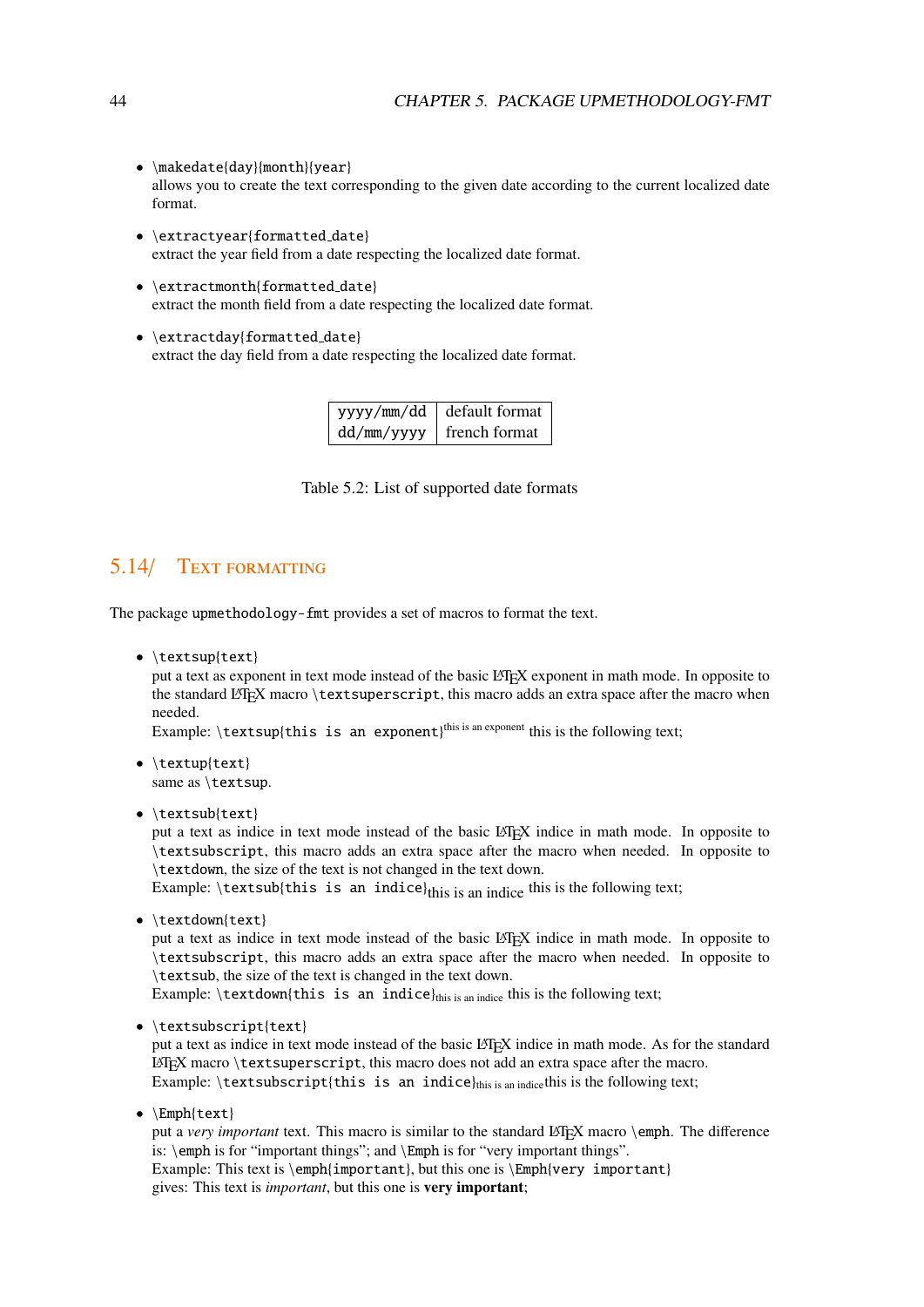#### 5.14. TEXT FORMATTING 45

- \makename[von]{first name}{last name} format the specified people name components according to the document standards. By default, the format first von last is used. Example: \makename[von]{Ludwig Otto Frederik Wilhelm}{Wittelsbach}, "Ludwig <sup>O</sup>tto <sup>F</sup>rederik <sup>W</sup>ilhelm von Wittelsbach";
- \upmmakename[von]{first name}{last name}{separator} format the specified people name components according to the document standards. By default, the format first von last is used. Example: \upmmakename[von]{Ludwig Otto Frederik Wilhelm}{Wittelsbach}{/}, "LUDWIG OTTO FREDERIK WILHELM/VON/WITTELSBACH";
- \makenamespacing{name} format the specified name to be sure that the spaces after the points of the initials are demi-spaces. Example: \makenamespacing{S.G.}Galland, "S. G. Galland";
- \makelastname{name} format the specified last/family name. Example: \makelastname{Galland}, "GALLAND";
- \makefirstname{name} format the specified first name. Example: \makefirstname{Stéphane}, "STÉPHANE";
- \prname[von]{first name}{last name} \prname\*[von]{first name}{last name} format the specified people name components according to the document standards for *Professor* title. By default, the format first von last is used. The star-ed version is post-fixed, the nonstar-ed version is prefixed. Example 1: \prname{Pierre}{Martin}, "PR. PIERRE MARTIN"; Example 2: \prname\*{Pierre}{Martin}, "PIERRE MARTIN, PR.";
- \drname[von]{first name}{last name} \drname\*[von]{first name}{last name} format the specified people name components according to the document standards for *Doctor* title. By default, the format first von last is used. The star-ed version is post-fixed, the non-star-ed version is prefixed. Example 1: \drname{Pierre}{Martin}, "DR. PIERRE MARTIN"; Example 2: \drname\*{Pierre}{Martin}, "PIERRE MARTIN, DR.";
- \phdname[von]{first name}{last name} \phdname\*[von]{first name}{last name} format the specified people name components according to the document standards for *Philosophiæ-Doctor* title. By default, the format first von last is used. The star-ed version is post-fixed, the non-star-ed version is prefixed. Example 1: \phdname{Pierre}{Martin}, "PH.D. PIERRE MARTIN"; Example 2: \phdname\*{Pierre}{Martin}, "PIERRE MARTIN, PH.D."; • \scdname[von]{first name}{last name}
- \scdname\*[von]{first name}{last name} format the specified people name components according to the document standards for *ScientiæDoctor* title. By default, the format first von last is used. The star-ed version is post-fixed, the non-star-ed version is prefixed. Example 1: \scdname{Pierre}{Martin}, "Sc.D. PIERRE MARTIN"; Example 2: \scdname\*{Pierre}{Martin}, "PIERRE MARTIN, Sc.D.";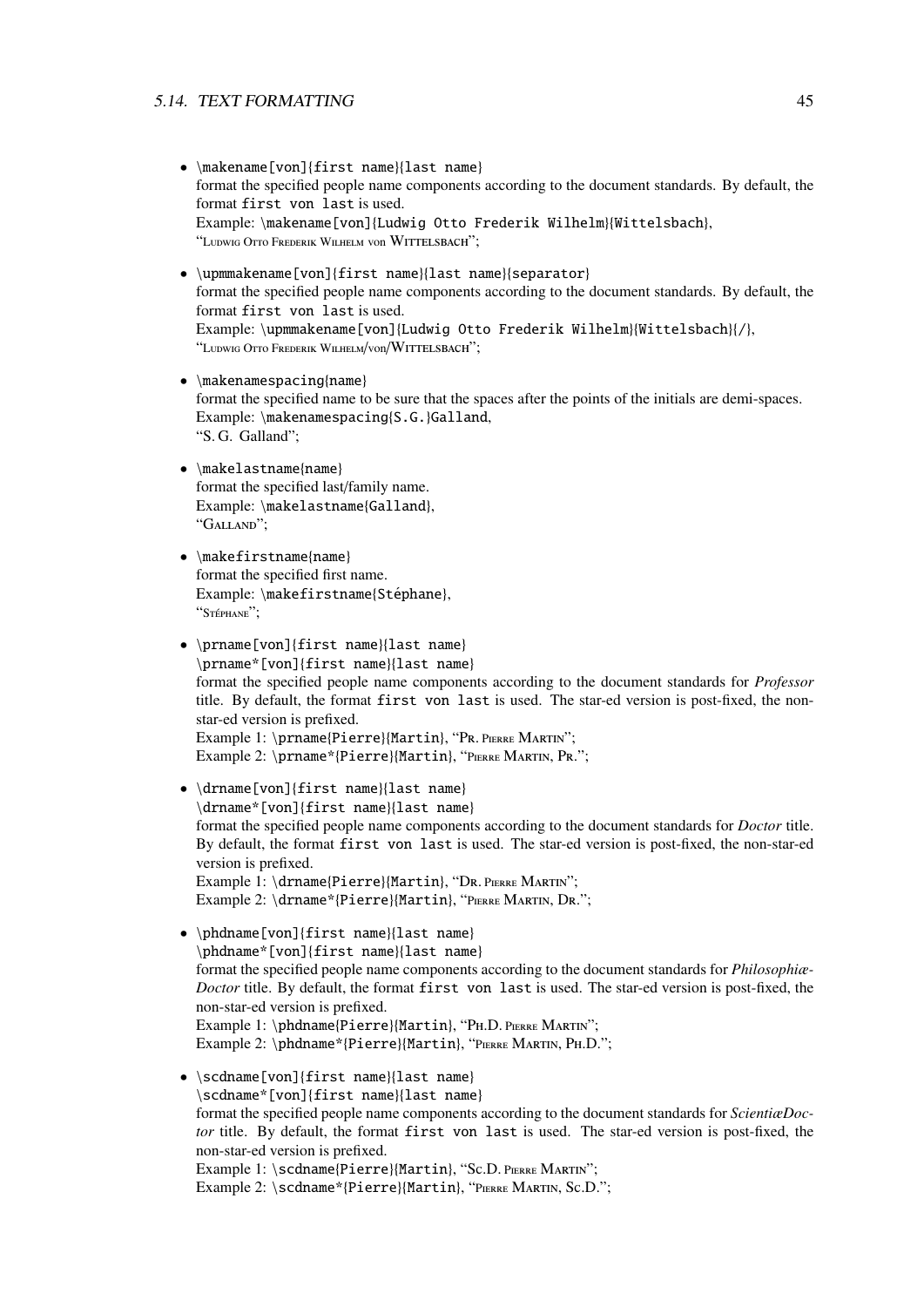- \mdname[von]{first name}{last name} \mdname\*[von]{first name}{last name} format the specified people name components according to the document standards for *Medicinæ-Doctor* title. By default, the format first von last is used. The star-ed version is post-fixed, the non-star-ed version is prefixed. Example 1: \mdname{Pierre}{Martin}, "M.D. PIERRE MARTIN"; Example 2: \mdname\*{Pierre}{Martin}, "Pierre Martin, M.D.";
- \pengname[von]{first name}{last name} \pengname\*[von]{first name}{last name} format the specified people name components according to the document standards for *Professional*/*Chartered Engineer* title. By default, the format first von last is used. The star-ed version is post-fixed, the non-star-ed version is prefixed. Example 1: \pengname{Pierre}{Martin}, "CENG. PIERRE MARTIN"; Example 2: \pengname\*{Pierre}{Martin}, "PIERRE MARTIN, CENG.";
- \iengname[von]{first name}{last name} \iengname\*[von]{first name}{last name} format the specified people name components according to the document standards for *Incorporated Engineer* title. By default, the format first von last is used. The star-ed version is post-fixed, the non-star-ed version is prefixed. Example 1: \iengname{Pierre}{Martin}, "IENG. PIERRE MARTIN"; Example 2: \iengname\*{Pierre}{Martin}, "PIERRE MARTIN, IENG.".

# 5.15/ Symbols

#### 5.15.1/ Symbols in Text Mode

<span id="page-45-0"></span>The package upmethodology-fmt provides several symbols in text mode, and described inside the table [5.3.](#page-45-0)

| \arakhneorg      | Arakhnê.org |
|------------------|-------------|
| \copyright       | Ć           |
| \trademark       | <b>TM</b>   |
| $\text{regular}$ | (R)         |
| \smalltrade      | <b>TM</b>   |
| \smallreg        | <b>(R)</b>  |
| \smallcopy       | $\odot$     |
| \ust             | st          |
| \und             | nd          |
| \urd             | rd          |
| \uth             | th          |

Table 5.3: List of symbols

#### 5.15.2/ Symbols in Math Mode

The package upmethodology-fmt provides several symbols in math mode, and described inside the table [5.4.](#page-46-0)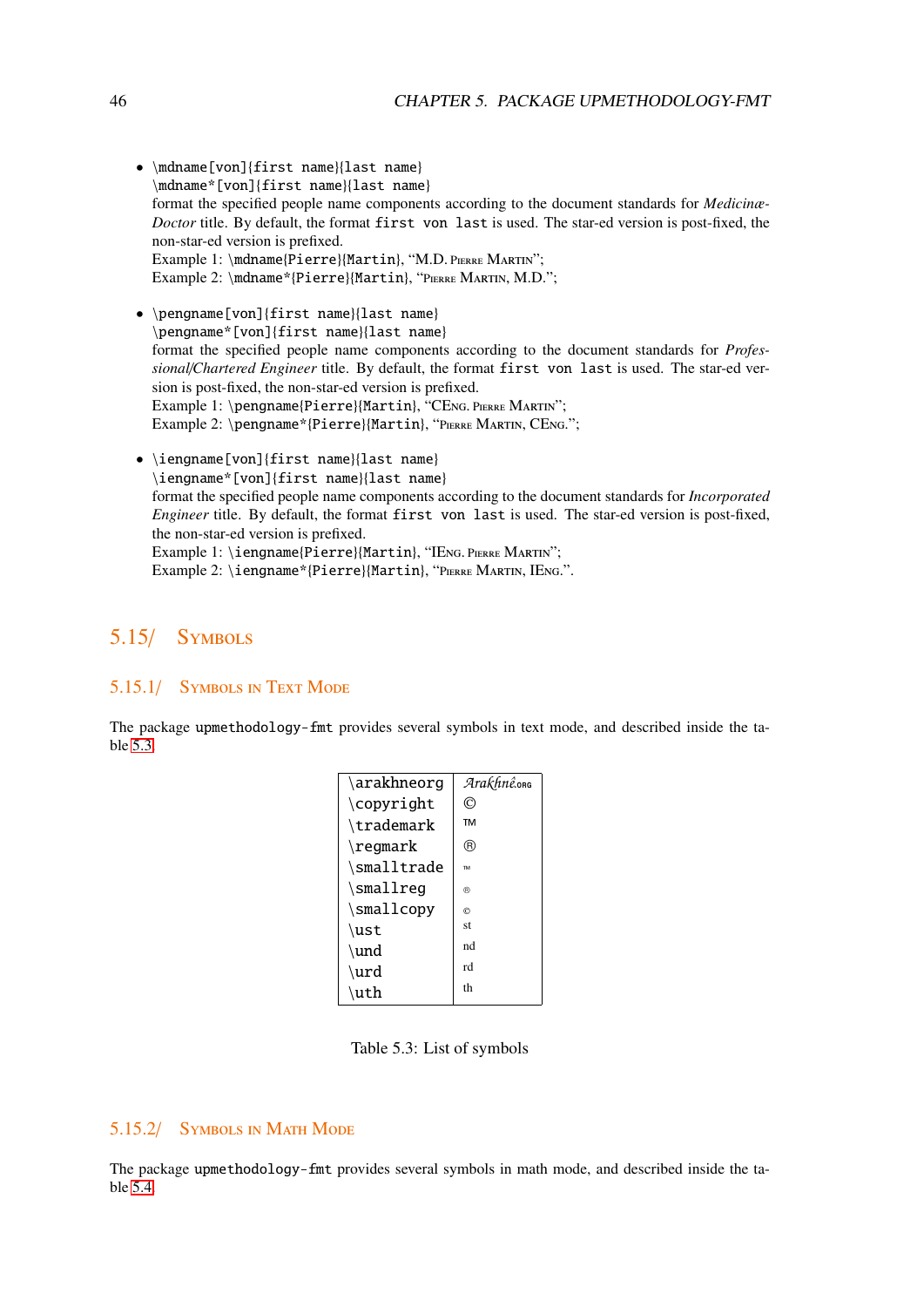<span id="page-46-0"></span>

| Sets          |                         |
|---------------|-------------------------|
| $\setminus R$ | $\mathbb R$             |
| $\setminus N$ | $\mathbb N$             |
| \Z            | Z                       |
| \Q            | Ų                       |
| $\setminus C$ | $\overline{\mathbb{C}}$ |
| \powerset p   | $\mathcal{P}p$          |
| Operators     |                         |
| \sgn $expr$   | sgn <i>expr</i>         |

Table 5.4: List of symbols

# 5.16/ Bibliography

The package upmethodology-fmt provides a set of macros allowing to manage the bibliography. The default bibliography style is abbr.

- \bibliographystyle{style} set the bibliography style to use. Example: \bibliographystyle{alpha};
- \bibliography{file} set the BIBTEX file to use. Example: \bibliography{mybib};
- \bibsize{size} set the font size used for the bibliography section. Example: \bibsize{\Huge};

# 5.17/ Theorems and Mathematic Environments

The package upmethodology-fmt defines several environments and macros that are based on the theorem or the math API of LATEX.

#### 5.17.1/ Definition of a new theorem environment

If you want to create a new theorem environment based on the style provided by this package, you could invoke \declareupmtheorem:

\declareupmtheorem[name of the style]{name}{label}{title of the list}

This macro defines:

- the environment with the given name, and
- the macro \listof $\langle$ name $\rangle$ s.

The name of the style is the name of the theorem style to be used. This style is defined by \newtheoremstyle. By default, it is upmdefinition. The label is the text to put in the theorem header. The title of the list is used by the macro  $\listof$  (name)s as the title of the chapter.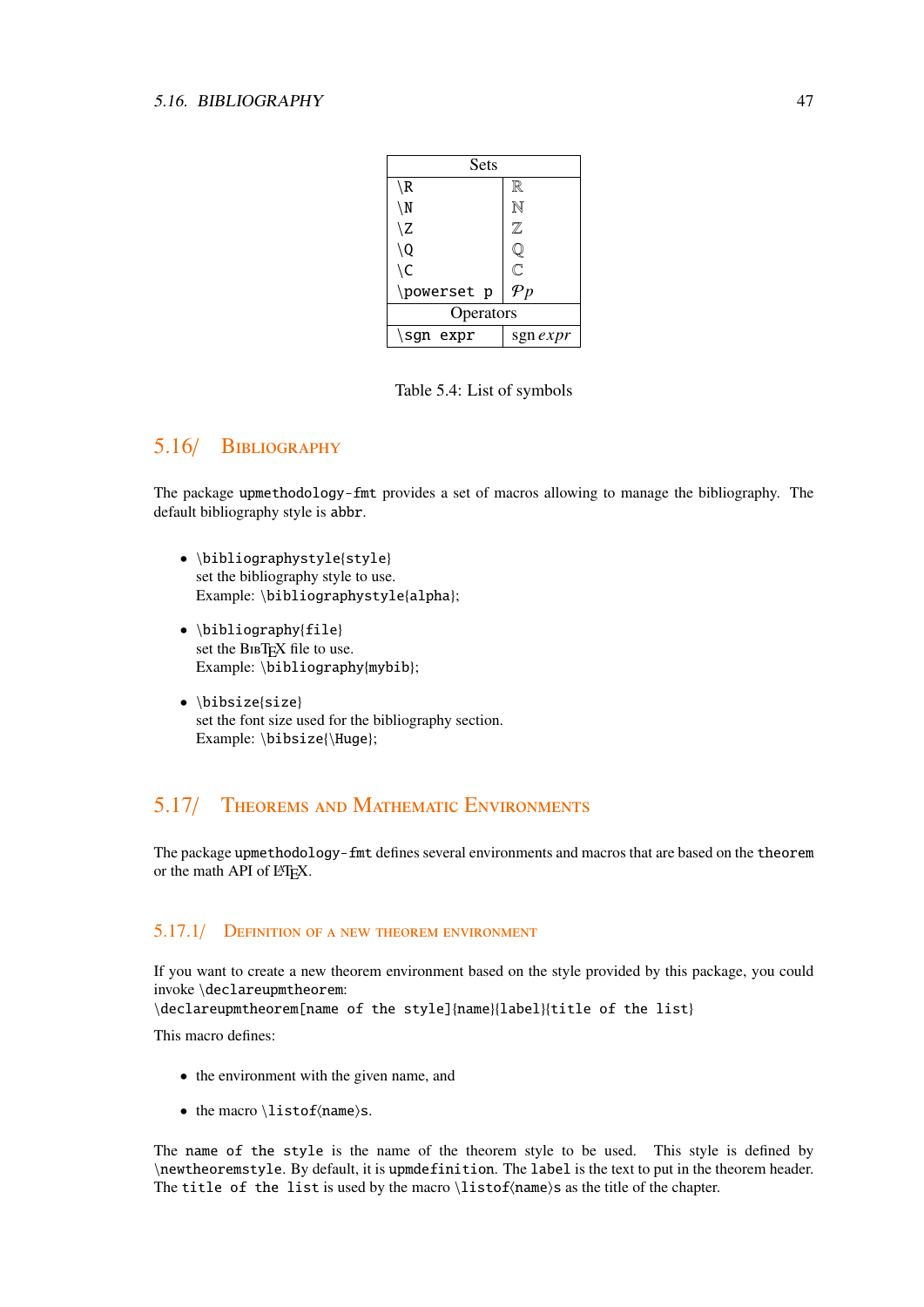Some features provided by this package depend on the version of the package thmtools. We recommend to use and install the version 2012/05/04, or later.



The macro \declareupmtheorem can be used only inside the preamble of your document.

Example: The following code define the environment mytheorem:

```
\documentclass{upmethodology-document}
\declareupmtheorem{mytheorem}{My Theorem}{List of my Theorems}
\begin{document}
\begin{mytheorem}[Theorem of Everything]
This is the theorem of Evereything.
\end{mytheorem}
\end{document}
```
gives the result:

My Theorem 1: Theorem of Everything This is the theorem of Everything.

#### 5.17.2/ definition

The package upmethodology-fmt defines the environment definition to put a definition in your document. This environment is based on the standard theorem environment. The definition takes one optional parameter: the name of the definition.

Example: The following LAT<sub>E</sub>X code:

\begin{definition}[Name of the definition] Text of the definition. \end{definition}

produces:

Definition 1: Name of the definition Text of the definition.

Change the colors of the definition: You could change the colors of the definition environment by redefining the colors below with one of the macros \definecolor or \colorlet:

- definitionbackground is the color of the background of the definition;
- definitionborder is the color of the frame;
- definitionheaderforeground is the color of the text in the header of the definition;
- definitiontextforeground is the color of the text in the body of the definition.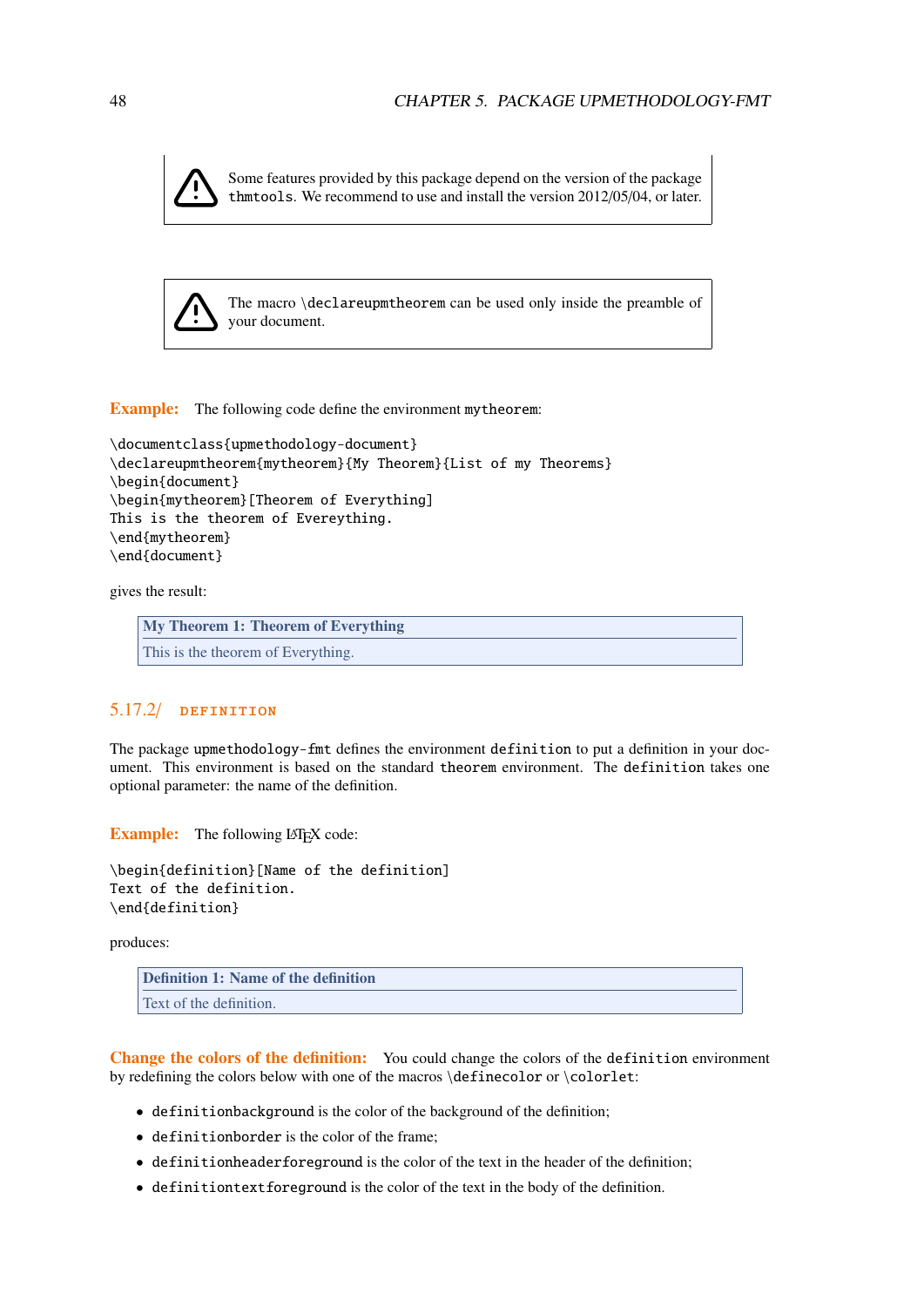#### 5.18. EMPHAZING BOX 49

Example of color redefinition: The following LATEX code:

```
\definecolor{definitionheaderforeground}{rgb}{.3,.5,.8}
\colorlet{definitionbackground}{gray!20}
\colorlet{definitionborder}{red}
\begin{definition}[Name of the definition]
Text of the definition.
\end{definition}
```
produces:

Definition 2: Name of the definition Text of the definition.

## 5.18/ Emphazing Box

If you want to create a text that is emphazed with a box, you could use the environment: \begin{emphbox}[width] text \end{emphbox}

Example: The following LATEX code:

```
\begin{emphbox}[.7\linewidth]
This is an emphazed text.
\end{emphbox}
```
produces:

This is an emphazed text.

Emphazing Box with a Title: Three additional boxes are provided. All of them are output a title, and has a different background color:

```
\begin{titleemphbox}[width]{title} text \end{titleemphbox}
\begin{titleemphbox2}[width]{title} text \end{titleemphbox2}
\begin{titleemphbox3}[width]{title} text \end{titleemphbox3}
```
The following LATEX code:

```
\begin{titleemphbox}[.7\linewidth]{The title}
This is an emphazed text.
\end{titleemphbox}
```
produces:

The title

This is an emphazed text.

The following LATEX code:

```
\begin{titleemphbox2}[.7\linewidth]{The title}
This is an emphazed text.
\end{titleemphbox2}
```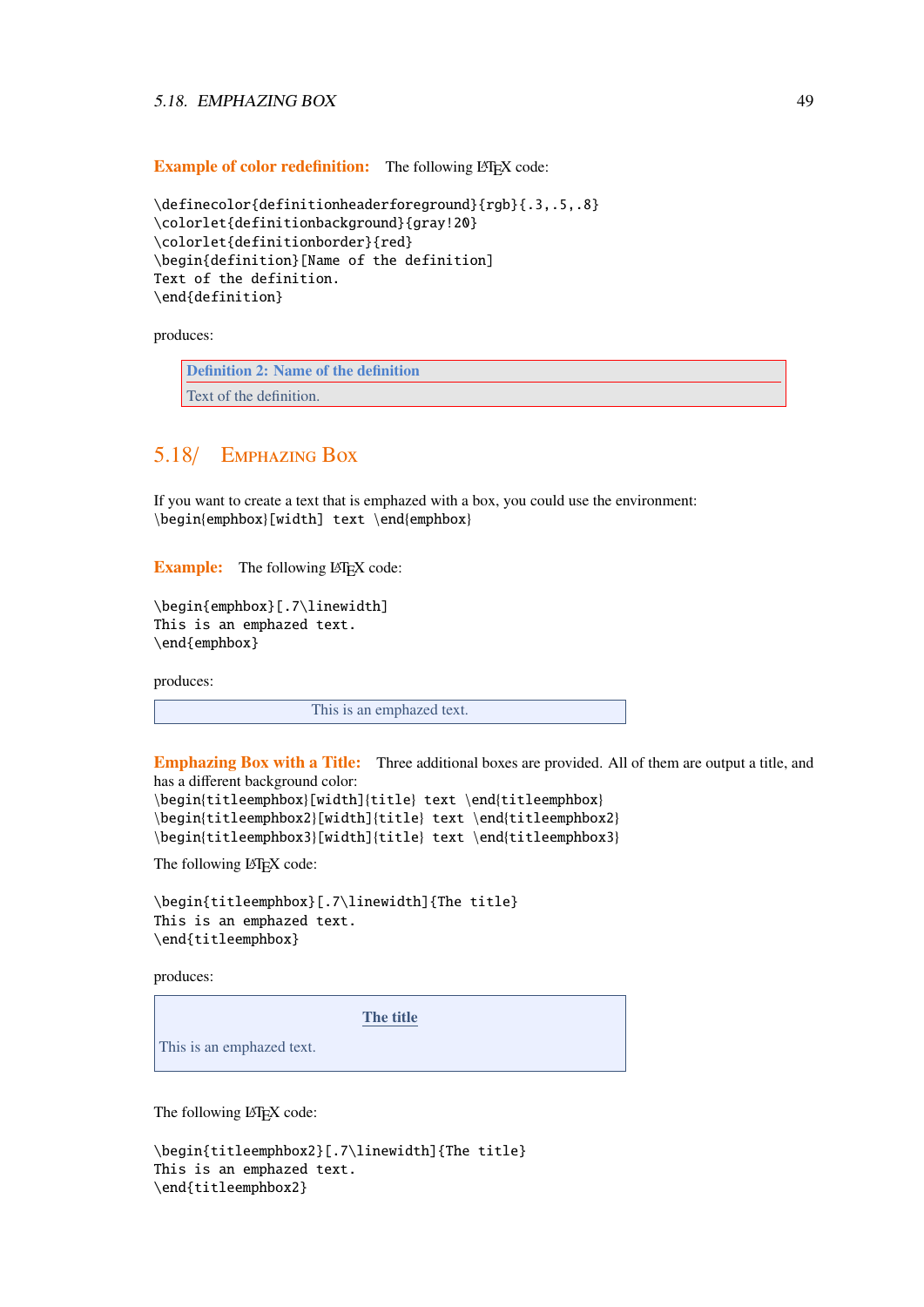produces:

The title

This is an emphazed text.

The following LATEX code:

```
\begin{titleemphbox3}[.7\linewidth]{The title}
This is an emphazed text.
\end{titleemphbox3}
```
produces:

The title

This is an emphazed text.

Change the colors of the emphazing box: You could change the colors of the emphbox environment by redefining the colors below with one of the macros \definecolor or \colorlet:

- emphboxbackground is the color of the background of the environment;
- emphboxborder is the color of the frame;
- emphboxtext is the color of the text in the body of the environment.
- emphboxbackgroundb is the color of the background of the second environment with title;
- emphboxbackgroundc is the color of the background of the third environment with title;

Example of color redefinition: The following LATEX code:

```
\colorlet{emphboxbackground}{gray!20}
\colorlet{emphboxborder}{red}
\begin{emphbox}
This is an emphazed text.
\end{emphbox}
```
produces:

This is an emphazed text.

# 5.19/ Framed Boxes or Mini Pages

Standard LATEX distribution provides the minipage environment. This environment allows you to put a small piece of page inside your document. The package upmethodology-fmt provides two framed extensions of the original minipage environment: framedminipage and framedcolorminipage.

The prototypes of there two new environments are, respectively:

- \begin{framedminipage}{width} ...\end{framedminipage}
- \begin{framedcolorminipage}{width}{border\_color}{background\_color} ...\end{framedcolorminipage}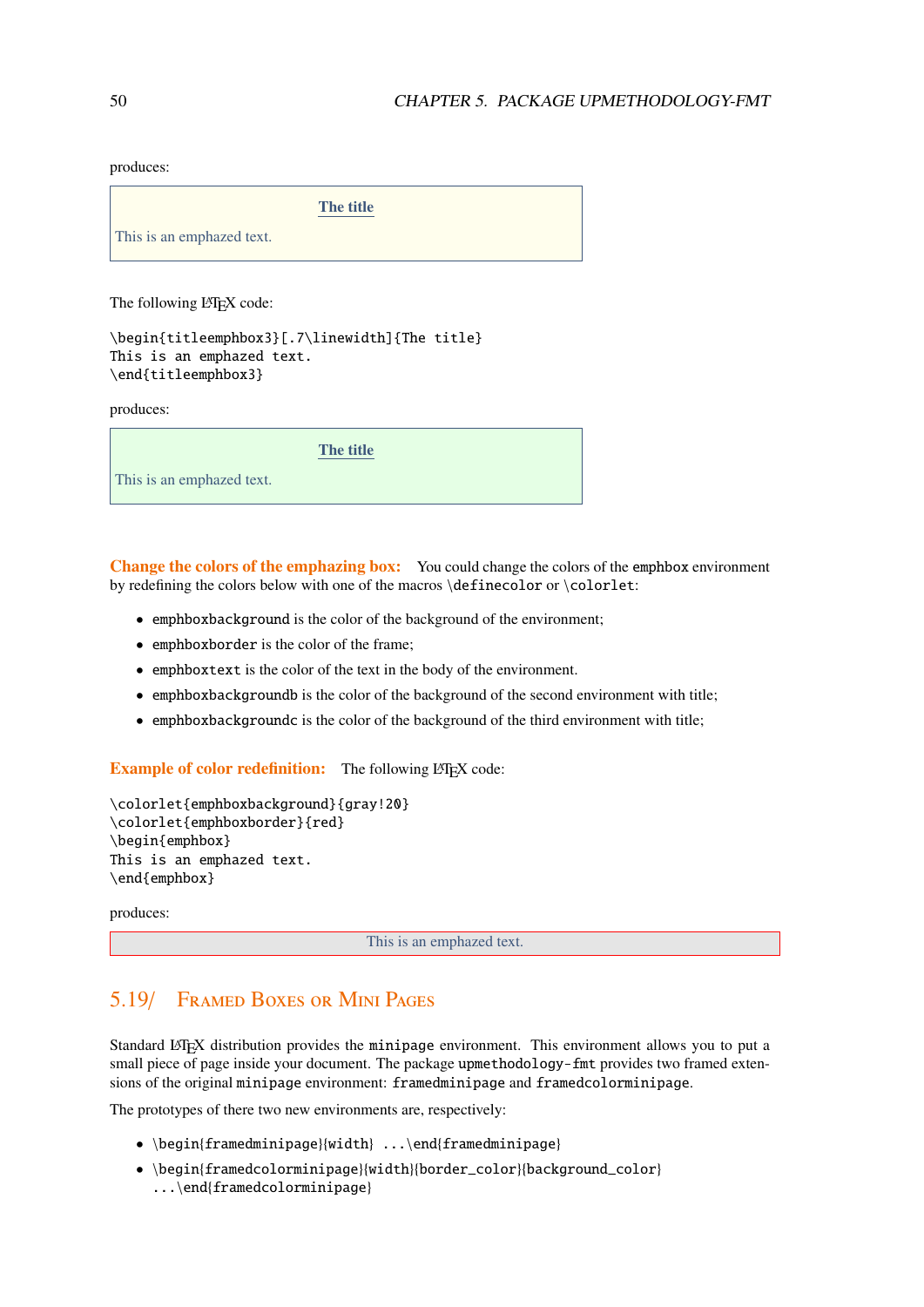Example of framedminipage The following LHFX code:

\begin{framedminipage}{.75\linewidth} This is a text inside a framed minipage. \end{framedminipage}

produces: This is a text inside a framed minipage.

Example of framedcolorminipage The following LATEX code:

\begin{framedcolorminipage}{.75\linewidth}{red}{yellow} This is a text inside a framed minipage with colors. \end{framedcolorminipage}

produces: This is a text inside a framed minipage with colors.

## 5.20/ Message Boxes

The package upmethodology-fmt provides a set of environment to put emphasis message boxes in the text. Three types of boxes are supported: caution, information, and question.

\begin{upmcaution}[width] This is an example of a caution message. This text must be rendered with enough height (usually 2 lines of text) to avoid intersection between the caution icon and the box frame. \end{upmcaution}

#### \begin{upminfo}[width]

This is an example of an information message. This text must be rendered with enough height (usually 2 lines of text) to avoid intersection between the caution icon and the box frame. \end{upminfo}

between the caution icon and the box frame.

ally 2 lines of text) to avoid intersection

This is an example of a caution message. This text must be rendered with enough height (usu-

This is an example of an infor- $\boldsymbol{i}$ mation message. This text must be rendered with enough height (usually 2 lines of text) to avoid intersection between the caution icon and the box frame.

\begin{upmquestion}[width] This is an example of a question message. This text must be rendered with enough height (usually 2 lines of text) to avoid intersection between the caution icon and the box frame. \end{upmquestion}

This is an example of a question message. This text must be rendered with enough height (usually 2 lines of text) to avoid intersection between the caution icon and the box frame.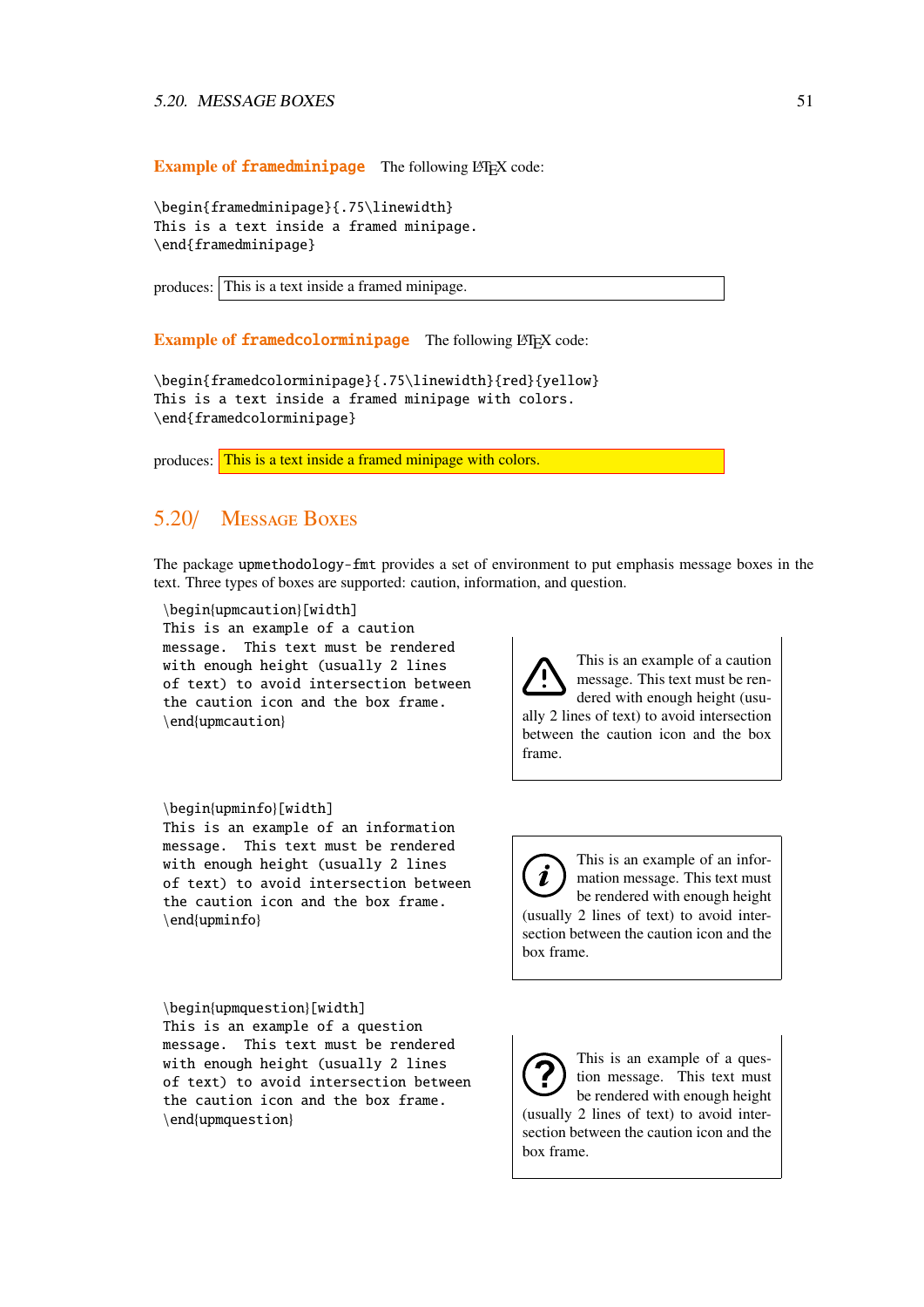## 5.21/ Additional Macros for the Table of Content

The macro \newpageintoc makes it possible to insert a page break inside the table of contents (toc). It may be used to avoid orphan titles in the toc.

# 5.22/ Additional Document Sectioning Macros

The package upmethodology-fmt provides several macros that permit to create special sections.

#### 5.22.1/ Non-numbered Part in Table of Content

If you want to add a document part that has no part number but appearing inside the table of content, the classical LATEX macros \part and \part\* are inefficient. Indeed, \part is adding a numbered part inside the table of content, and \part\* is adding an unnumbered part but not inside the table of content.

```
To add an unnumbered part inside the table of content, you could use one of the macros:
\parttoc[toctitle]{title}
\parttoc*[toctitle]{title}
```
The macros \parttoc and \parttoc\* have the same effect except that \parttoc\* aligns the part's title to the other numbered parts' titles; and \parttoc not.

#### 5.22.2/ Non-numbered Chapter in Table of Content

If you want to add a document chapter that has no chapter number but appearing inside the table of content, the classical LATEX macros \chapter and \chapter\* are inefficient. Indeed, \chapter is adding a numbered chapter inside the table of content, and \chapter\* is adding an unnumbered chapter but not inside the table of content.

```
To add an unnumbered chapter inside the table of content, you could use one of the macros:
\chaptertoc[toctitle]{title}
\chaptertoc*[toctitle]{title}
```
The macros \chaptertoc and \chaptertoc\* have the same effect except that \chaptertoc\* aligns the chapter's title to the other numbered chapters' titles; and \chaptertoc not.

#### 5.22.3/ Non-numbered Section in Table of Content

If you want to add a document section that has no a section number but appearing inside the table of content, the classical LATEX macros \section and \section\* are inefficient. Indeed, \section add a numbered section inside the table of content, and \section\* adds an unnumbered section but not inside the table of content.

```
To add an unnumbered section inside the table of content, you could use one of the macros:
\sectiontoc[toctitle]{title}
\sectiontoc*[toctitle]{title}
```
The macros \sectiontoc and \sectiontoc\* have the same effect except that \sectiontoc\* aligns the section's title to the other numbered sections' titles; and \sectiontoc not.

#### 5.22.4/ Non-numbered Subsection in Table of Content

If you want to add a document subsection that has no subsection number but appearing inside the table of content, the classical LATEX macros \subsection and \subsection\* are inefficient. Indeed, \subsection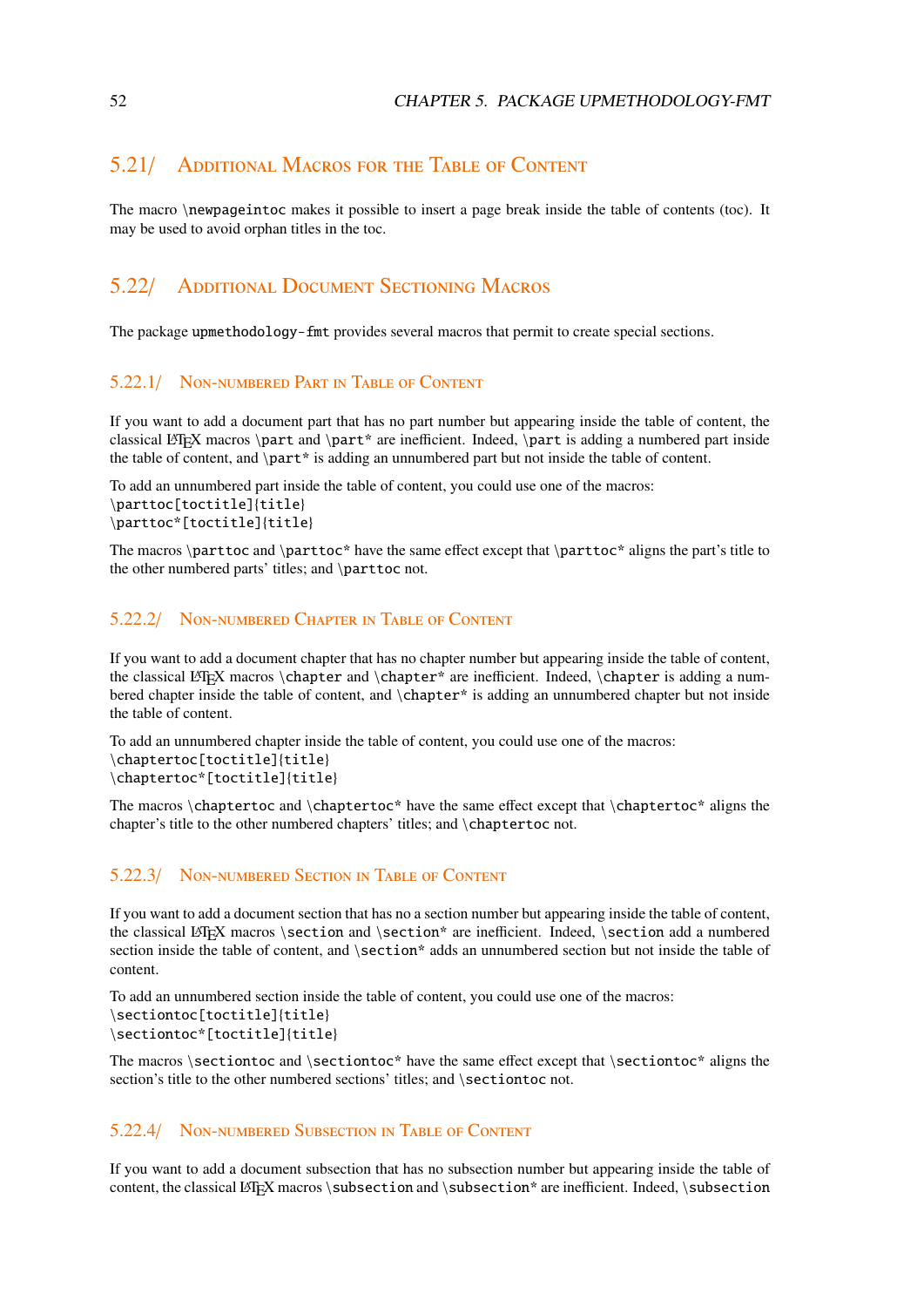is adding a numbered subsection inside the table of content, and \subsection\* is adding an unnumbered subsection but not inside the table of content.

```
To add an unnumbered subsection inside the table of content, you could use one of the macros:
\subsectiontoc[toctitle]{title}
\subsectiontoc*[toctitle]{title}
```
The macros  $\simeq$  and  $\simeq$  and  $\simeq$  have the same effect except that  $\simeq$ aligns the subsection's title to the other numbered subsections' titles; and \subsectiontoc not.

#### 5.22.5/ Non-numbered Subsubsection in Table of Content

If you want to add a document subsubsection that has no subsubsection number but appearing inside the table of content, the classical LATEX macros \subsubsection and \subsubsection\* are inefficient. Indeed, \subsubsection is adding a numbered subsubsection inside the table of content, and \subsubsection\* is adding an unnumbered subsubsection but not inside the table of content.

To add an unnumbered subsubsection inside the table of content, you could use one of the macros: \subsubsectiontoc[toctitle]{title} \subsubsectiontoc\*[toctitle]{title}

The macros \subsubsectiontoc and \subsubsectiontoc\* have the same effect except that \subsubsectiontoc\* aligns the subsubsection's title to the other numbered subsubsections' titles; and \subsubsectiontoc not.

#### 5.22.6/ Chapter with different labels in TOC, headers and document

If you want to control the labels in the table of contents (TOC), the headers and the document for a chapter, the classical LATEX macros  $\char`$  \chapter and  $\char`$  \chapter\* are inefficient.

To control these labels, you could use the macro: \chapterfull[toctitle]{title}{headertitle}

The macro create a chapter with the given label "title" in the core part of the document, with the given label "toctitle" in the table of contents, and with the label "headertitle" in the headers.

#### 5.22.7/ Section with different labels in TOC, headers and document

If you want to control the labels in the table of contents (TOC), the headers and the document for a section, the classical LATEX macros \section and \section\* are inefficient.

To control these labels, you could use the macro: \sectionfull[toctitle]{title}{headertitle}

The macro create a section with the given label "title" in the core part of the document, with the given label "toctitle" in the table of contents, and with the label "headertitle" in the headers.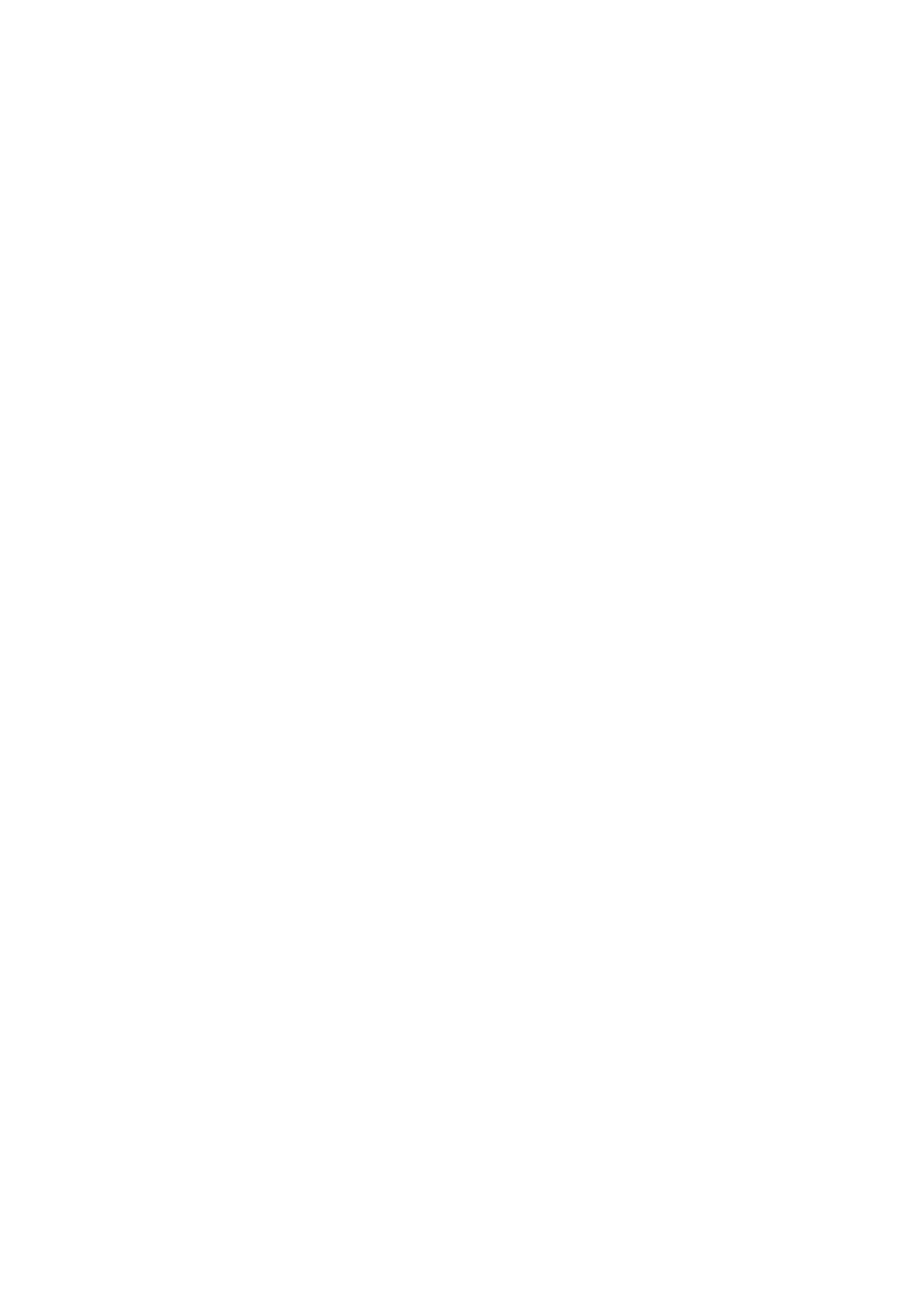6

# PACKAGE UPMETHODOLOGY-DOCUMENT

#### Version: 2021/07/08

The package upmethodology-document provides base functions to manage document information (project, subproject, authors...).

# 6.1/ Document Information and Declaration

The informations associated to an UP document are:

- \theupmproject is the name of the project for which the document was produced;
- \theupmsubproject is the name of the sub-project for which the document was produced;
- \theupmdocname is the name of the document;
- \theupmdocref is the reference number of the document;
- \theupmfulldocname is the complete name of the document (composing by the project, subpproject and name of the document).

You could declare the information about your document with one of the following functions: \declaredocument{project}{name}{ref} \declaredocumentex{project}{subproject}{name}{ref} where the parameters are:

- project is the name of the project the document belongs to;
- subproject is the name of the sub-project the document belongs to;
- name is the name of the document;
- ref is the reference number of the document.

# 6.2/ Abstract and Key-words

You are able to declare the abstract and the key-words for your document. Both are basically used by the back page package.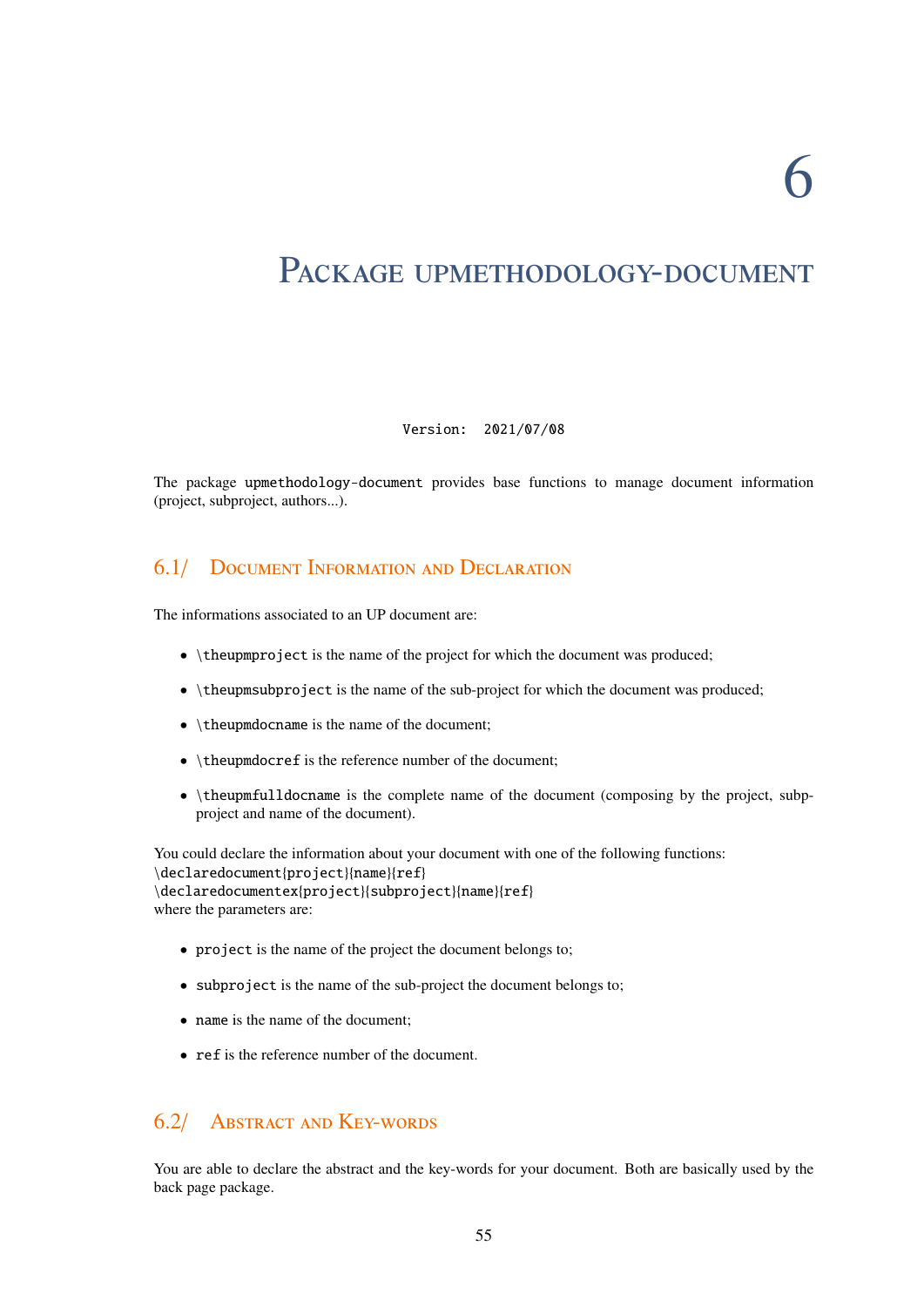#### 6.2.1/ Declarations

The macro \setdocabstract is for entering the docment's abstract:

\setdocabstract[lang]{abstract\_text}

where abstract\_text is the text of your abstract and lang designates for which language the abstract text is for. If the language is not specified, this macro uses the current document language.

The macro \setdockeywords is for entering the document's key-words:

\setdockeywords[lang]{keywords}

where keywords is the list of key-words and lang designates for which language the key-words are for. If the language is not specified, this macro uses the current document language.

#### 6.2.2/ Rendering

The macro \theupmdocabstract is expanded with the abstract text: \theupmdocabstract

The macro \theupmdockeywords is expanded with the key-words: \theupmdockeywords

# 6.3/ Document Summary

You can obtain a document summary with the macro \upmdocumentsummary [width] which produces:

| <b>Document Summary</b> |                                                       |  |
|-------------------------|-------------------------------------------------------|--|
| Project                 | <b>LATEX</b> Packages for Unified Process Methodology |  |
| Document                | <b>Official Documentation</b>                         |  |
| Reference               | UPM-2019-01                                           |  |
| Version                 | 26.0                                                  |  |
| Last Update             | 2021/06/03                                            |  |

# 6.4/ Change Icons

By default, this package uses the logo of  $\text{A}r\alpha\text{k}$  as icons. You could change them with the macros:

- \defupmsmalllogo{filename} defines the small logo used in the headers for instance;
- \defupmlogo{filename} defines the logo used on the front page for instance.

The logos' filenames are accessible with the functions \theupmsmalldoclogo and \theupmdoclogo.

# 6.5/ Document Authors

An author is someone who participates to the writing of the document. You could register author identities with:

```
\addauthor[email]{firstname}{name}
```
\addauthor\*[email]{firstname}{name}{comment}

\addauthorvalidator[email]{firstname}{name}

\addauthorvalidator\*[email]{firstname}{name}{comment}

The list of the authors is accessible by two means: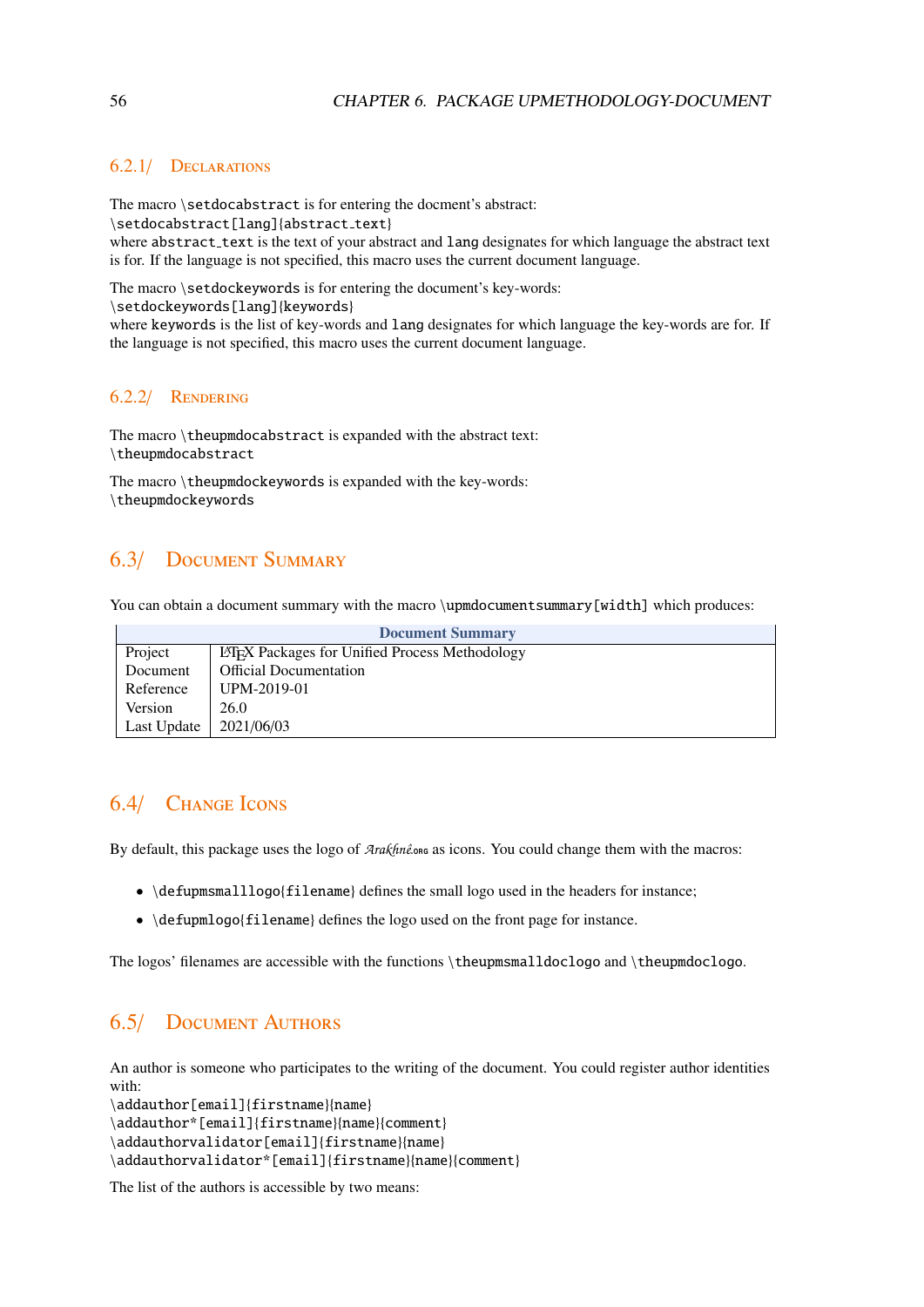#### 6.6. DOCUMENT VALIDATORS 57

- \theauthorlist is a coma-separated list of the authors' names;
- \upmdocumentauthors produces an array of all the authors (see below for an example).

|                  | <b>Authors</b>  |                        |                     |
|------------------|-----------------|------------------------|---------------------|
|                  | <b>Names</b>    | <i>Comments</i>        | Emails              |
| STÉPHANE GALLAND |                 | <b>Original Author</b> | galland@arakhne.org |
|                  | Frans van Dunné | Reviewer               |                     |

You could test if a string is the name of the author with:

• \ifdocumentauthor{lowercasename}{then}{else}; the first parameter **must** be lower case. If the lowercasename is the name of one of the authors, then the then clause is expanded, otherwise the else clause is expanded.

| <b>Authors</b>   |                 |                     |
|------------------|-----------------|---------------------|
| <b>Names</b>     | <i>Comments</i> | Emails              |
| STÉPHANE GALLAND | Original Author | galland@arakhne.org |
| Frans van Dunné  | Reviewer        |                     |

# 6.6/ Document Validators

A validator is someone who participates to the validation of the document. You could register validator identities with:

```
\addvalidator[email]{firstname}{name}
\addvalidator*[email]{firstname}{name}{comment}
\addauthorvalidator[email]{firstname}{name}
\addauthorvalidator*[email]{firstname}{name}{comment}
```
The list of the validators is accessible by two means:

- \thevalidatorlist is a coma-separated list of the validator's names;
- \upmdocumentvalidators produces an array of all the validators (see below for an example).

| <b>Validators</b> |                 |                     |                 |
|-------------------|-----------------|---------------------|-----------------|
| Names             | <i>Comments</i> | Emails              | <i>Initials</i> |
| STÉPHANE GALLAND  | Original Author | galland@arakhne.org |                 |

# 6.7/ Informed People

An informed people is someone who receives the document to be informed about its content. You could register informed people identities with:

\addinformed[email]{firstname}{name}

\addinformed\*[email]{firstname}{name}{comment}

The list of the informed people is accessible by two means:

- \theinformedlist is a coma-separated list of the informed people's names;
- \upmdocumentinformedpeople produces an array of all the informed people (see below for an example).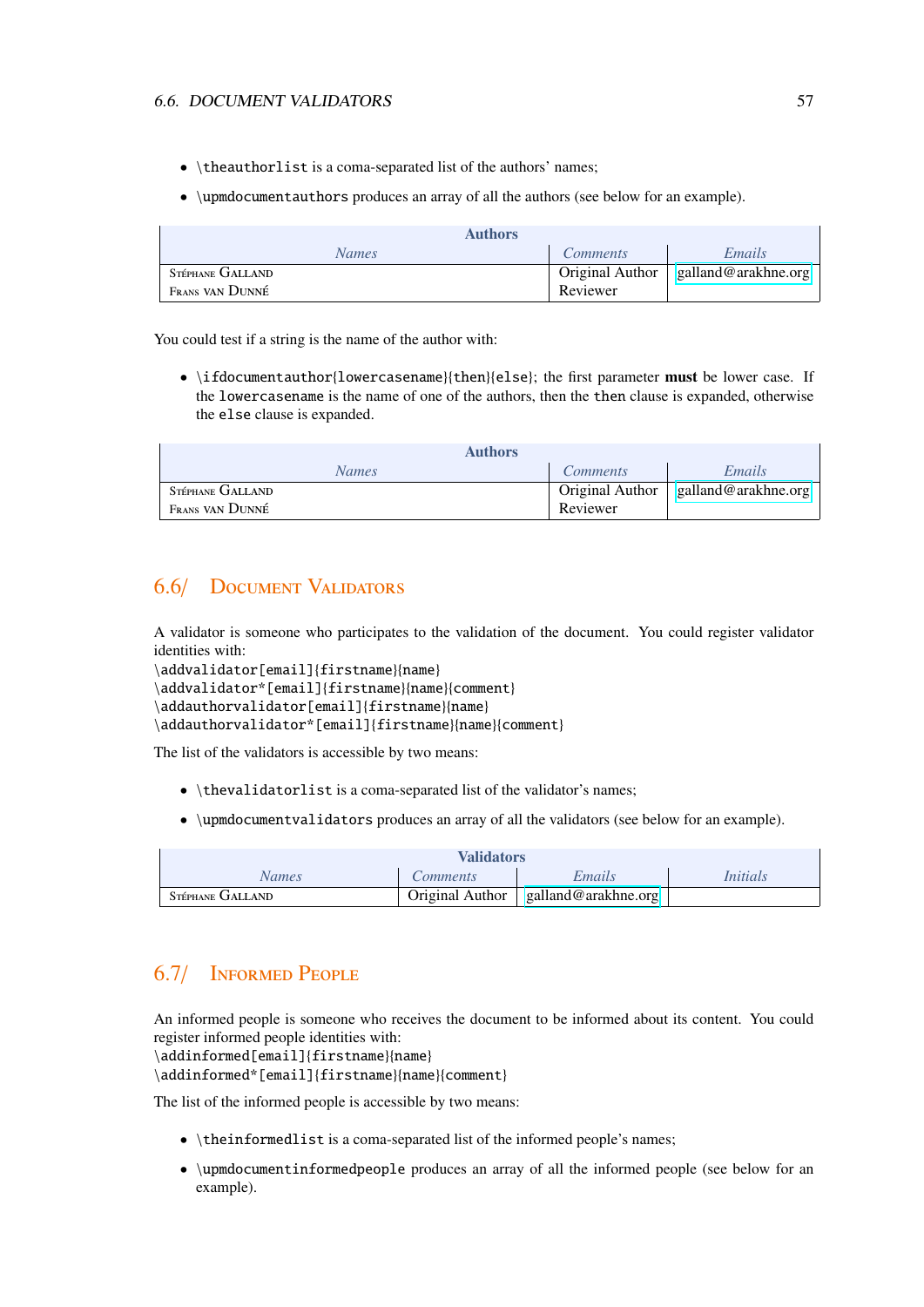# 6.8/ Copyright and Publication Information

Package upmethodology-document provides several macros to define the copyright owner and the publication informations required to generate a publication page.

#### 6.8.1/ Setting Information

The Copyright holder(s) are person(s) or institution(s), that own the copyright on the document. The following macro allows you to set the identity of the copyright holder in all parts of the documents: \setcopyrighter{name}

Publisher is the people or the institution, or both, which is publishing the document. Basically it is the same the copyrighter (see above): \setpublisher{name}

Some times, copyright laws depend on the location where the document is printed. The following macro allows you to put a message in the publication page which is indicating where the document is printed: \setprintingaddress{address}

Publications may be identifier by international identifiers. Package upmethodology-document supports ISBN, ISSN and DOI: \setisbn{number} \setissn{number} \setdoi{number}

The specific text may be provided for explaining the purpose of the document. The text is shown into the copyright page. In order to change the document's purpose, the following macro is provided: \setdocumentpurpose{text}

#### 6.8.2/ Retreiving Information

The information set by the macros described in the previous section may be retreived with the following macros:

- \theupmcopyrighter \theupmpublisher
- \theupmprintedin
- \theupmisbn
- \theupmissn
- \theupmdoi

#### 6.8.3/ Publication Page

The package upmethodology-document provides the \upmpublicationpage macro which is displaying a empty page with publication informations and optionally set the page number (default value is −1). Figure [6.1](#page-59-0) illustrates the publication page of this document.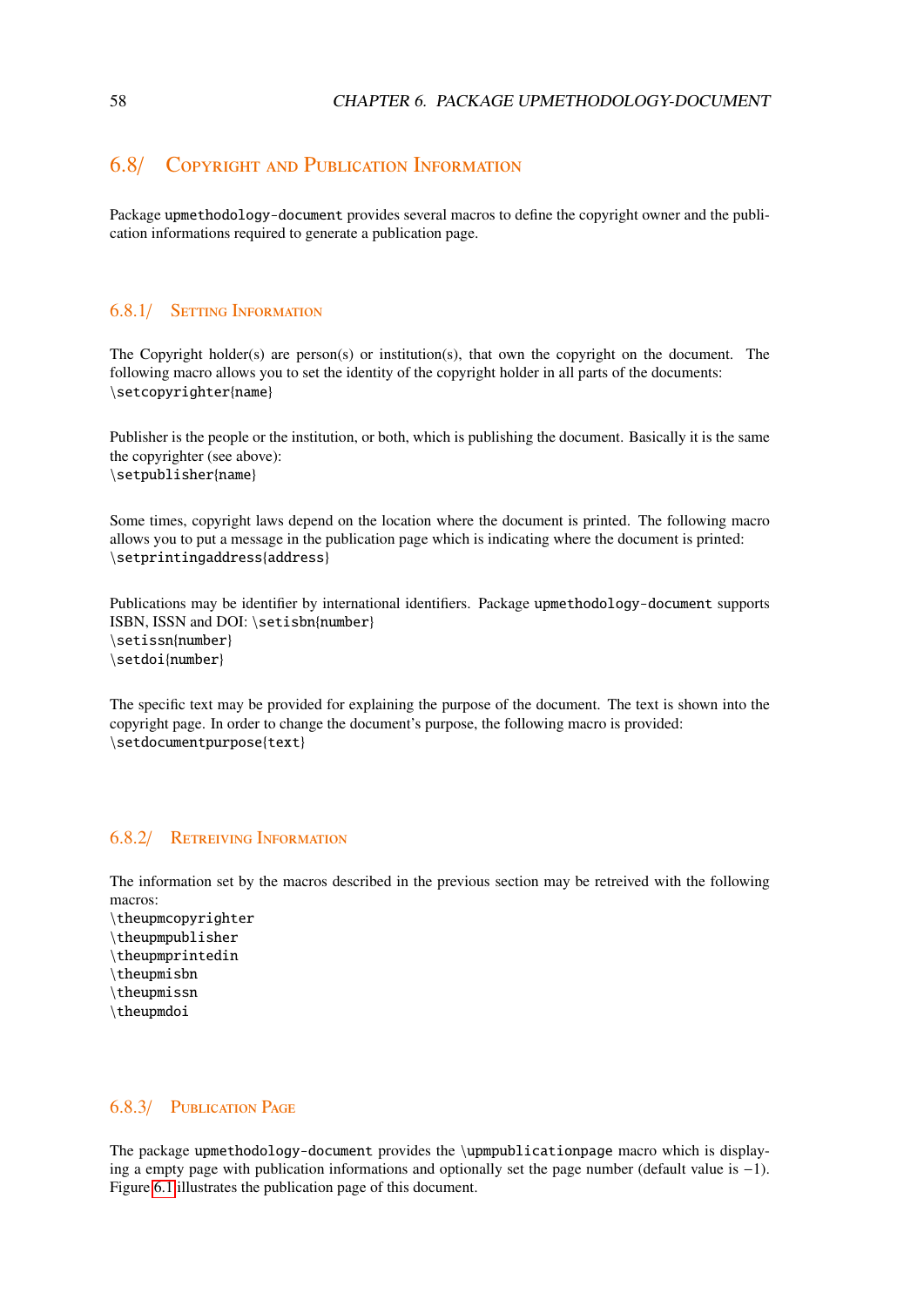## 6.9/ Localization

The current language is defined in the macro \upmcurrentlang.

For testing the current language, you could use the macro \ifuplang{lang\_id}{then macros}{else macros}. This macro tests if the given lang id corresponds to the value expended by the macro \upmcurrentlang. If it is true, the macros specified in the "then macros" are expanded. Otherwise, the macros specified in the "else macros" are expanded.

The following macros defines some localized strings used by upmethodology-document:

- \upm@lang@project: Project;
- \upm@lang@document: Document;
- \upm@lang@docref: Reference;
- \upm@lang@lastupdate: Last Update;
- \upm@lang@document@summary: Document Summary;
- \upm@lang@document@authors: Authors;
- \upm@lang@document@validators: Validators;
- \upm@lang@document@names: Names;
- \upm@lang@document@emails: Emails;
- \upm@lang@document@initials: Initials;
- \upm@lang@document@abstract: Abstract;
- \upm@lang@document@keywords: Key-words.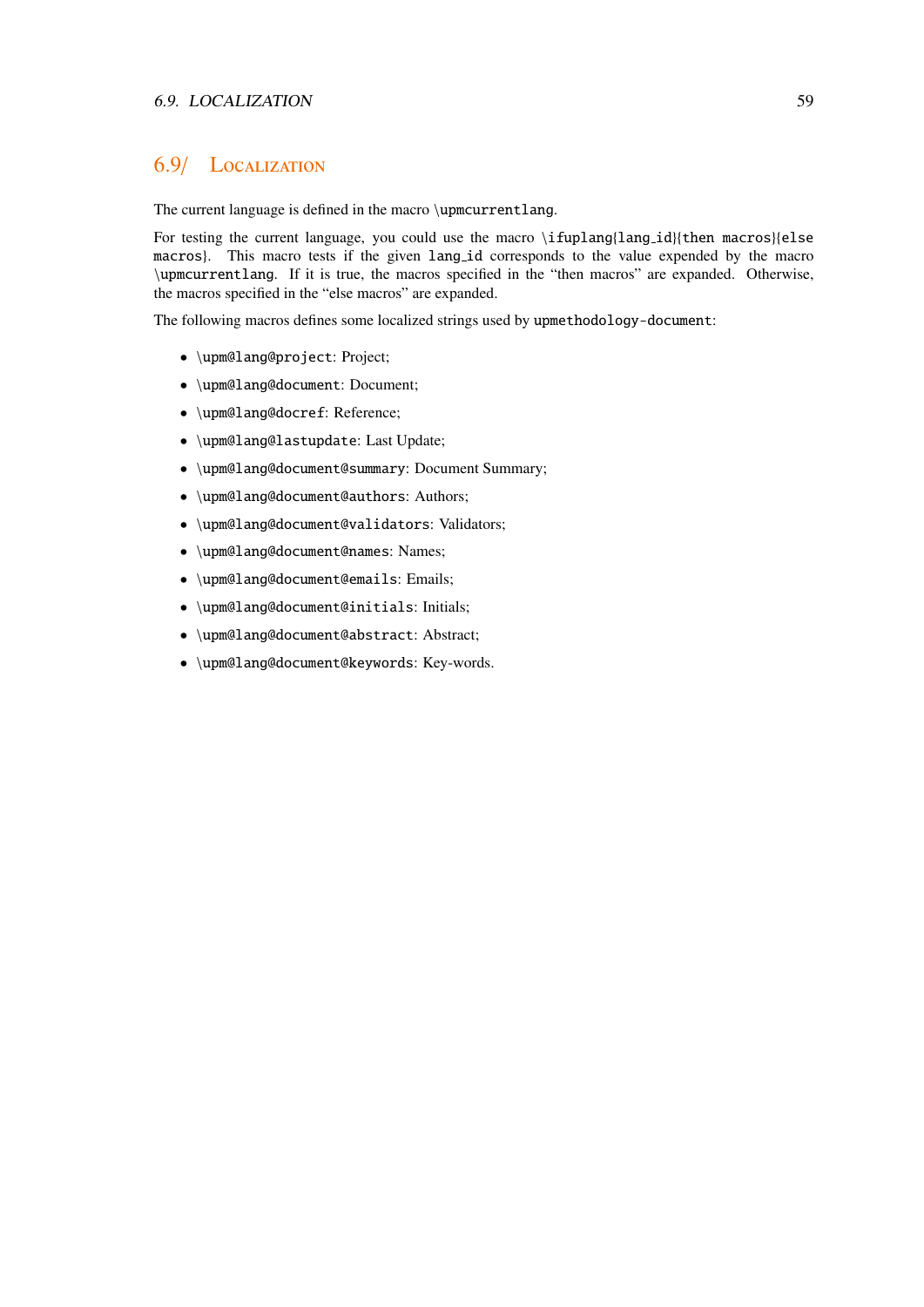<span id="page-59-0"></span>This document describes the LATEX Packages for Unified Process Methodology project.

TEX and LATEX are a trademarks of the American Mathematical Society. tex-upmethodology is owned by Stéphane Galland, Arakhnê.org, France.

This document was realised with LHEX and tex-upmethodology.

Copyright © 2017-2021 Stéphane GALLAND.

This document is published by the Arakhnê.org Group. All rights reserved. No part of this publication may be reproduced, stored in a retreival system, or transmitted, in any form or by any means, electronic, mechanical, photocopying, recording, or otherwise, without the prior written permission of the publishers.

Reference : UPM-2019-01

Figure 6.1: Example of Publication Page generated with \upmpublicationpage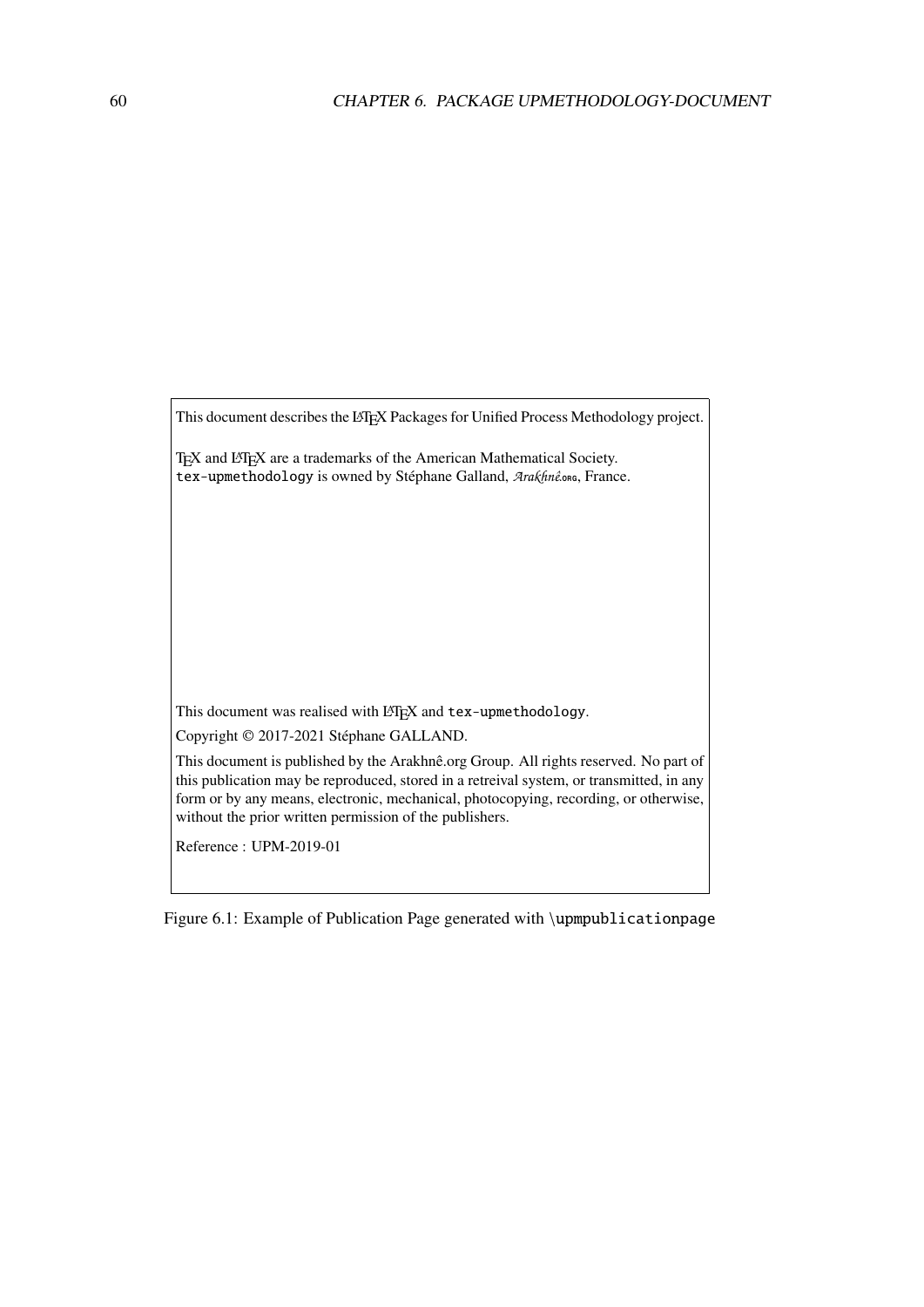# PACKAGE UPMETHODOLOGY-FRONTPAGE

Version: 2021/07/08

The upmethodology-frontpage package provides a front page for the UP documents. This package does not provides any public function. It is based on all the previous packages.

#### 7.1/ Display the front page

The front cover is displayed by invoking one of the following macros: \maketitle \makefrontcover

# 7.2/ Change Front Page Layout

It is possible to change the layout of the front page with the macro: \setfrontlayout{layout name} where layout name must be one of:

- classic: classic front page layout with title and logo;
- modern: front page layout with title and logo and background picture.

The figure [7.1](#page-61-0) illustrates the different layouts.

# 7.3/ Change Illustration Picture

It is possible to insert an illustration picture on the front page. You could specify the image with the macro: \setfrontillustration[width factor]{filename} where:

- width factor is the scaling factor of the picture according to the line width. If you specifies 1 the image will not be scaled, for .5 the image will be the half of its original width...
- filename is the name of picture to use as the illustration.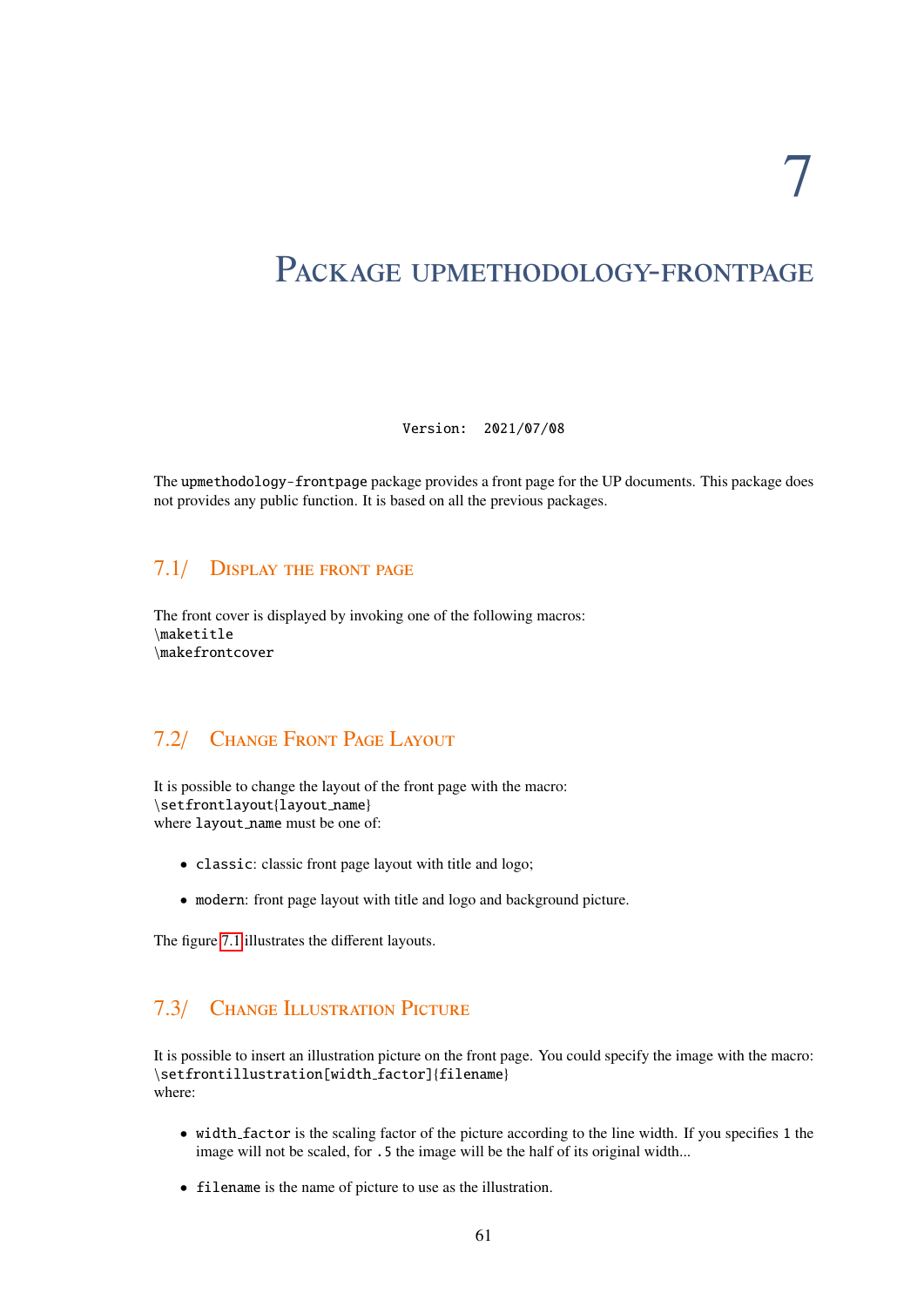<span id="page-61-0"></span>



# 7.4/ Define a Front Page in Extensions

The upmethodology-frontpage package is able to use a page layout defined in a document extension (see chapter [9](#page-66-0) for details on document extension).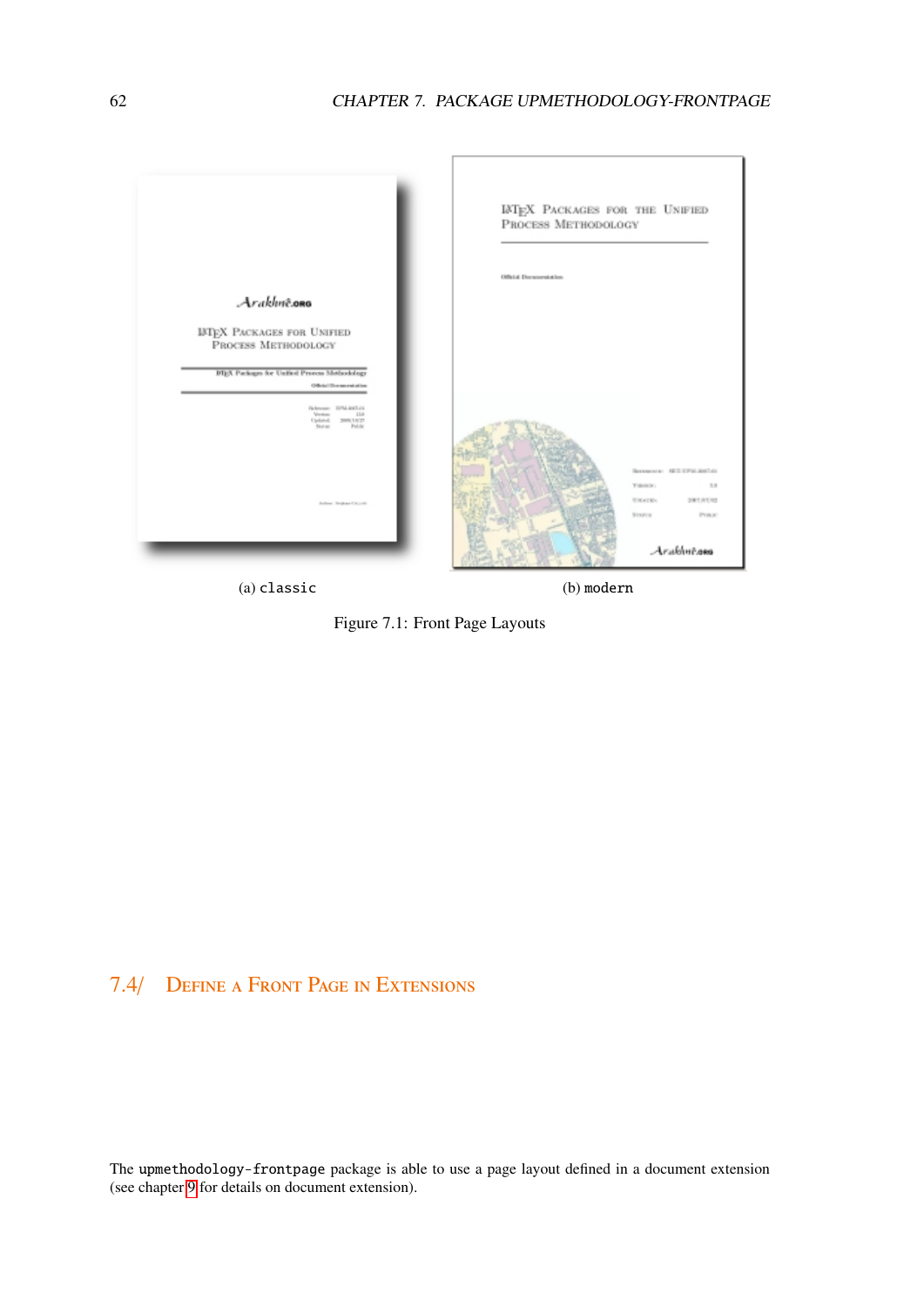#### 7.5. LOCALIZATION 63

A L<sup>AT</sup>EX macro must be defined in the upmext-NAME.cfg file of the extension. The name of this macro (for example mylayout) must be set with the \set macro in the same file: \Set{frontpage}{mylayout}

# 7.5/ Localization

The following macros defines some localized strings used by upmethodology-frontpage:

• \upm@lang@front@authors: Authors;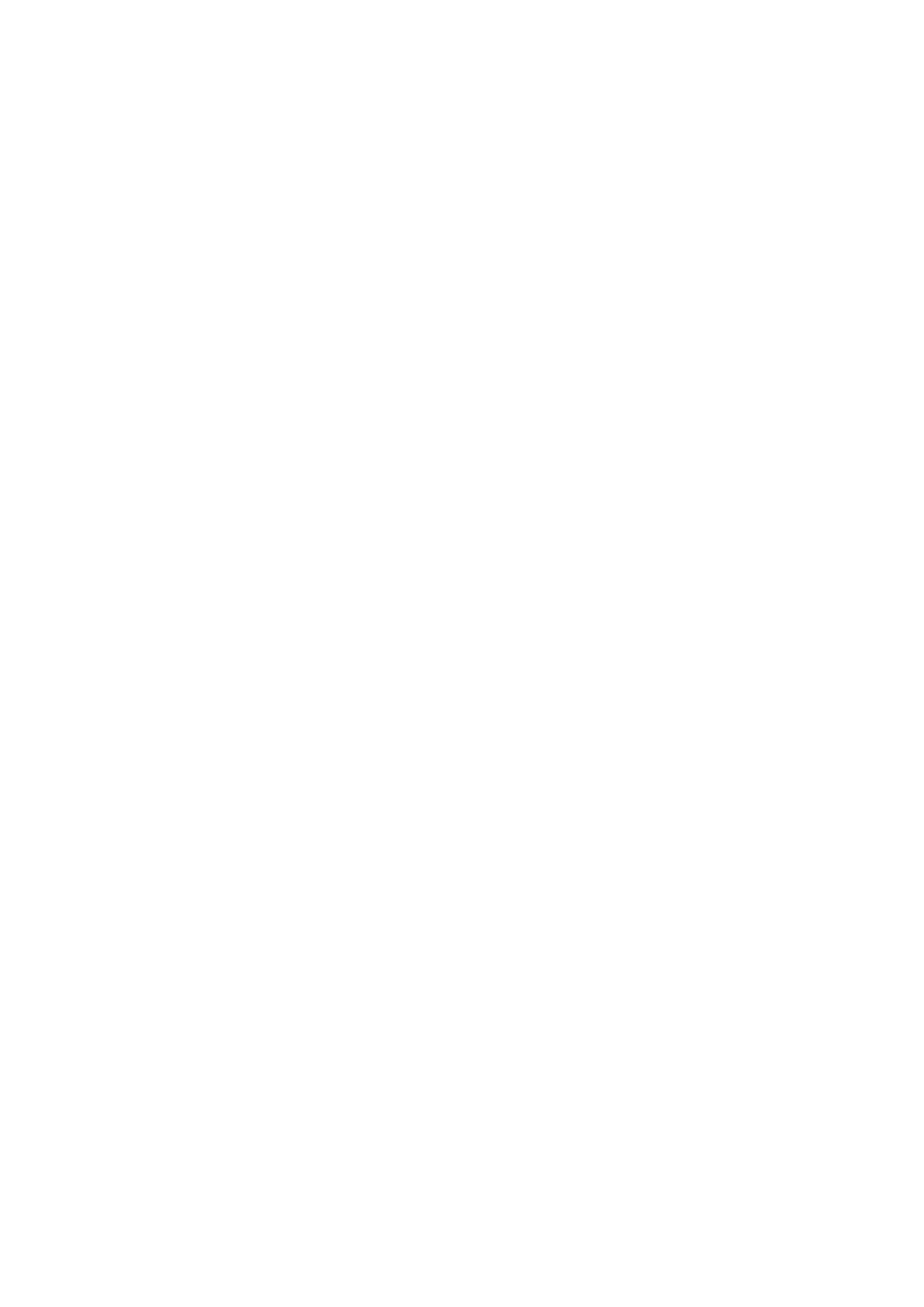# PACKAGE UPMETHODOLOGY-BACKPAGE

#### Version: 2021/07/08

The package upmethodology-backpage provides a back page for the UP documents. This package does not provides any public function. It is based on all the previous packages.

#### 8.1/ Display the back page

The back cover is displayed by invoking the following macro: \makebackcover

# 8.2/ Change Back Page Layout

It is possible to change the layout of the back page with the macro: \setbacklayout{layout name} where layout name must be one of:

• none: no back page.

# 8.3/ SMALL TEXT BEFORE THE BACK PAGE

It is possible to insert a text at the bottom of the page just before the back page (usually the inner page of the cover for a two sided document). You must set the macro backcovermessage with the \Set macro: \Set{backcovermessage}{text}

# 8.4/ Define a Back Page in Extensions

The upmethodology-backpage package is able to use a page layout defined in a document extension (see chapter [9](#page-66-0) for details on document extension).

A LATEX macro must be defined in the upmext-NAME.cfg file of the extension. The name of this macro is backpage, and it must be set with the \Set macro in the same file: \Set{backpage}{TEX macros}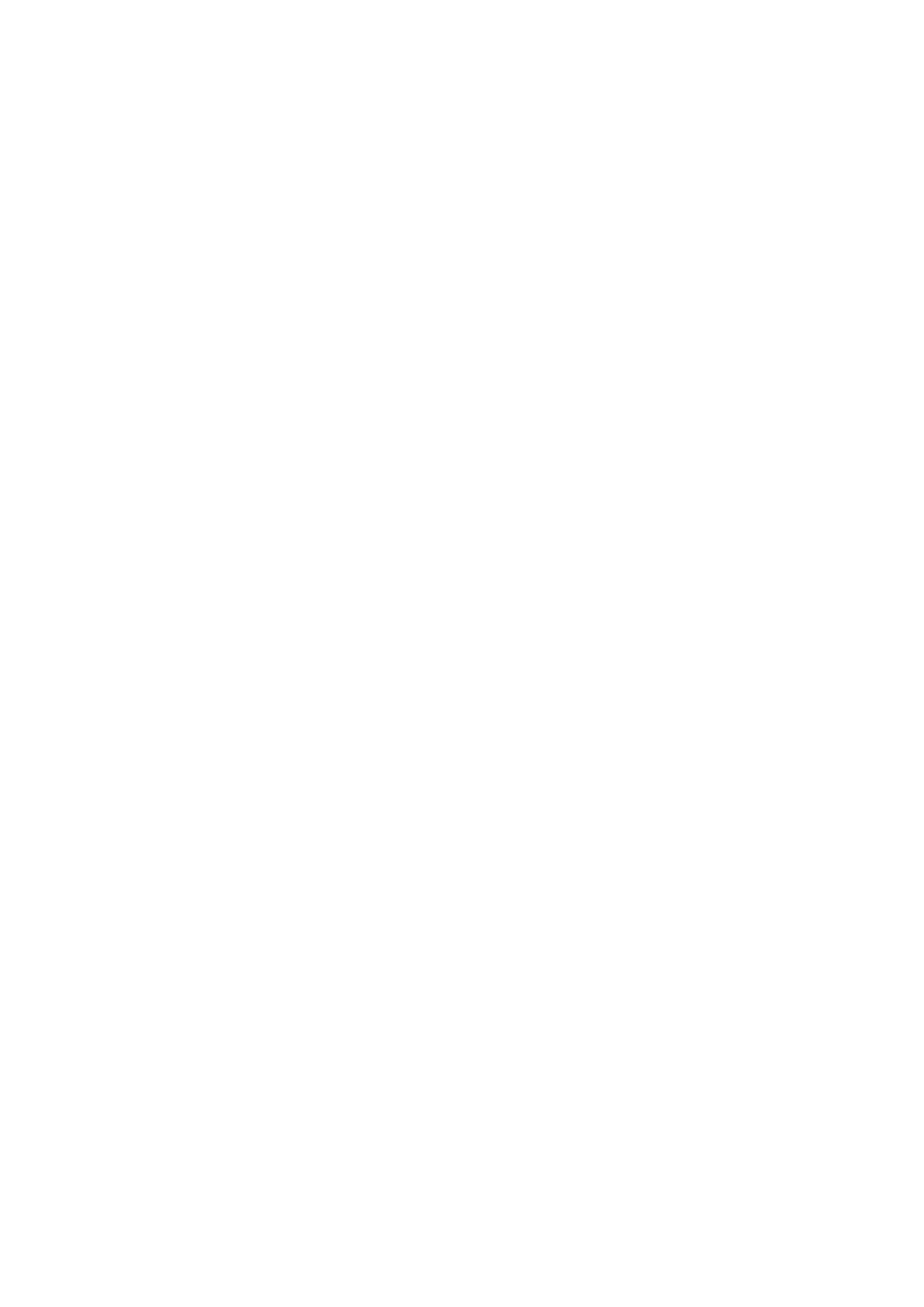# <span id="page-66-0"></span>PACKAGE UPMETHODOLOGY-EXTENSION

#### Version: 2021/07/08

The package upmethodology-extension provides tools to create layout and rendering extensions. It is possible to write an extension to the upmethodology-document package. An extension is able to override several values from the default upmethodology-packages or may be used by the other suite's packages. For example, the Systems and Transport laboratory $\overline{1}^{(13)}$  extension is providing laboratory's icons, publisher's name and page layouts.

# 9.1/ LOAD A DOCUMENT EXTENSION

To load and use a document extension, you must invoke the macro:

\UseExtension{extension name}

where extension name is the identifier of the extension to load. The extension's files must be inside your LATEX search path.

# 9.2/ WRITE A DOCUMENT EXTENSION

A document extension could be written and described inside a file named upmext-NAME.cfg, where NAME is the name of the extension. This file must be put in your LATEX search path.

The upmext-NAME.cfg file is a LATEX file in which a set of definition macros are put. These macros must respect the L<sup>AT</sup>EX syntax.

The \DeclareCopyright macro enables you to declare additional copyright information about the extension:

\DeclareCopyright[lang]{extension name}{year}{copyrighter}{trademark and copyright information}

This macro declares the copyright value which contains the copyright text (for this documentation ""). This macro also declares the trademarks value which contains the trademark and other related informations about the extension (for this documentation "").

Additional macros are provided to redefine the upmethodology-document constants: \Set[lang]{variable name}{value}

The variable name is the name of the value to override. It must be taken in one of the names listed in table [9.1.](#page-67-0) The lang parameter is a language identifier. It is used to restrict the definition to a specific language. If not given, the default language is used instead. The image name and image scale are the name of the image file and the scaling factor respectively.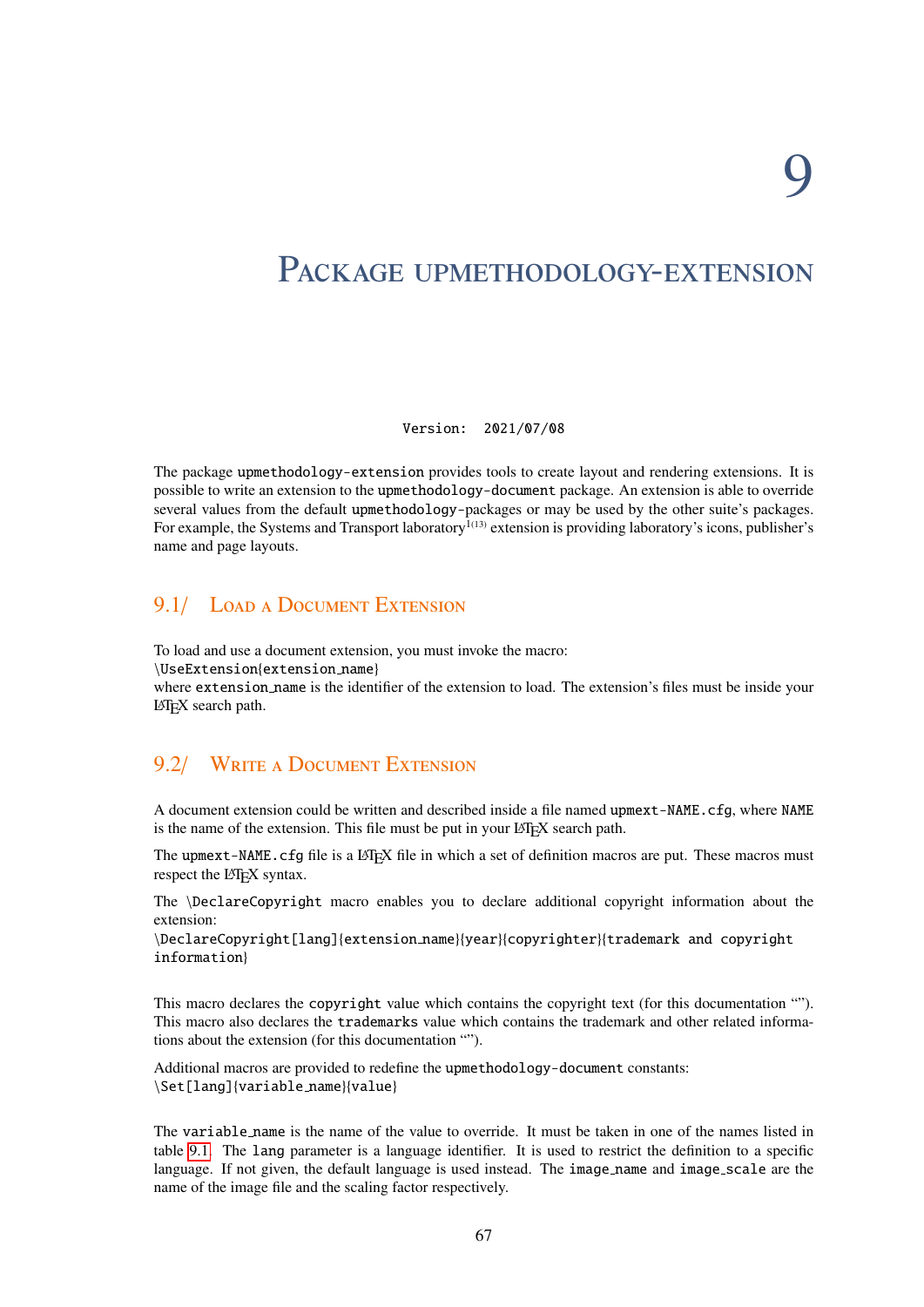<span id="page-67-0"></span>

| <i>Value Name</i> | <b>Description</b>                                                                       |
|-------------------|------------------------------------------------------------------------------------------|
| logo              | the filename of the picture which must be used as a large logo.                          |
| smalllogo         | the filename of the picture which must be used as a small logo.                          |
| copyrighter       | the name of the authors or the institution which own the copyright on the                |
|                   | document.                                                                                |
| publisher         | the name of the document's publisher. The lang parameter is supported.                   |
| printedin         | the location/address where this document is printed.                                     |
| frontillustration | the image to use as illustration. The lang parameter is ignored.                         |
| frontpage         | the name of the front page style $-$ not the LAT <sub>F</sub> X macros $-$ to layout the |
|                   | front page.                                                                              |
|                   | OR.                                                                                      |
|                   | the front page illustration.                                                             |
| backpage          | the LAT <sub>F</sub> X macros to layout the back page.                                   |
|                   | <b>OR</b>                                                                                |
|                   | the back page illustration.                                                              |
| cfrontpage        | the LAT <sub>E</sub> X macros — not the name of the front page style — to layout the     |
|                   | front page.                                                                              |

Table 9.1: List of overiddable value names

The  $\Set{Set}$  macro allows you to retrieve the value defined by a  $\Set{Set}$ : \Get{variable name}

The \Append macro allows you to append text to an existing definition of a value: \Append{variable name}{text to append}

The \Unset macro allows you to remove the definition of a value: \Unset{variable name}

The  $\I$ fnotempty macro allows you to expand the LATEX macros if the given text is not empty: \Ifnotempty{text}{latex code}

The  $\Ipsilon$  is empty macro allows you to expand the LAT<sub>EX</sub> macros if the given text is empty: \Ifempty{text}{latex\_code}

The \Ifelsedefined macro allows you to expand the LATEX macros in then code if a value with the given name was defined, or to expand the LATEX macros in else\_code if no value with the given name was defined:

\Ifelsedefined{value name}{then code}{else code}

The \Put macro is an extension of the standard picture \put macro. It takes into account the joint margin applied in two sided documents when it is used on page's backside (eg. the back page of the document): \Put(x,y){macros}

This macro must be used inside a picture environment in place of the standard \put macro.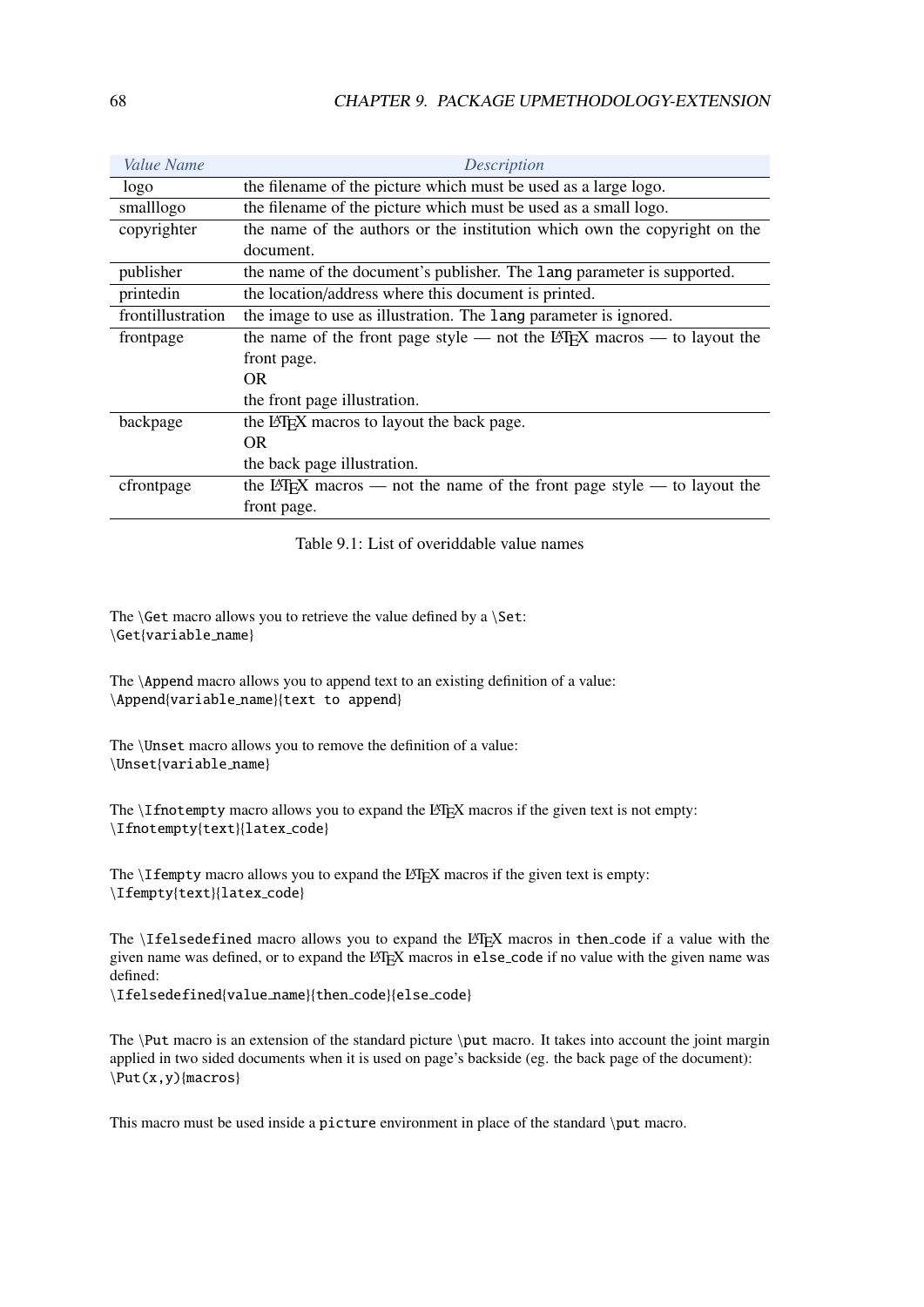10

# PACKAGE UPMETHODOLOGY-TASK

Version: 2021/07/08

The LIFX package upmethodology-task provides a set of macros to define project's tasks.

During L'F<sub>K</sub>X compilation this package could log the message "Project Task(s) may have changed. Rerun to get cross-references right" when some task information was not found or due to crossreferences on them.

# 10.1/ TASK DEFINITION

The definition of a task could be made only inside one of the following environments: \begin{taskdescription}{id}...\end{taskdescription} \begin{taskdescription\*}{id}...\end{taskdescription\*} where id is the identifier of the task.

The environment taskdefinion displays the task's description with a call to \thetaskdescription{id}. On the other hand, taskdefinition\* never displays the task's description.

Inside one of the task's definition environment above, you could use one of the following macros to define the task's attributes:

- \taskname{name} to define the name of the task;
- \tasksuper{id} indicates that the current task is a sub-task of the task identified by the given identifier;
- \taskcomment{text} to describe the task's purposes and goals (will be shown in the description box of the task's description);
- \taskprogress{percent} to set the percentage for task achievement;
- \taskstart{date} to set the starting date of the task (real or predicted);
- \taskend{date} to set the finished date of the task (real or predicted);
- \taskmanager{name} to add a task's manager into the list of the managers;
- \taskmember{name} to add a task's member into the list of the members;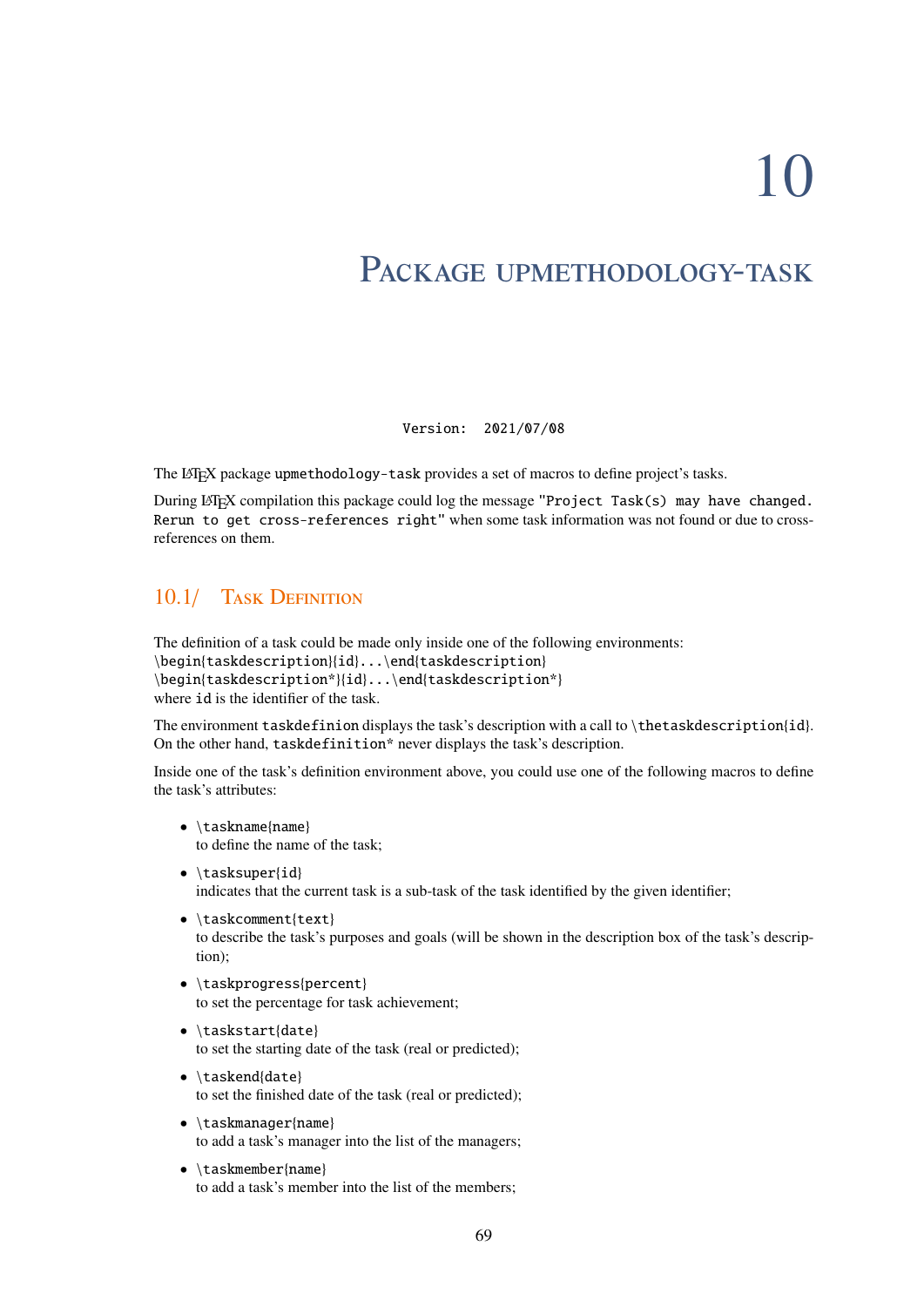• \taskmilestone{date}{comment} to add a milestone into the task for the given date and described by the given comment.

# 10.2/ Task Reference

You could reference any information about the defined tasks in your document. In case you used cross-references this package could log the message "Project Task(s) may have changed. Rerun to get cross-references right" to complain about rebuilding of our document.

The following macros are available:

- \thetasksuper{id} replies the identifier of the parent task corresponding to the task identified by id;
- \thetaskname{id} replies the name of the the task identified by id;
- \thetaskcomment{id} replies the description for the the task identified by id;
- \thetaskprogress{id} replies the archieving percent for the the task identified by id;
- \thetaskstart{id} replies the starting date for the the task identified by id;
- $\theta$ replies the ending date for the the task identified by id;
- \thetaskmanagers{id} replies the managers' list for the the task identified by id;
- \thetaskmembers{id} replies the members' list for the the task identified by id;
- \thetaskmilestones{id} replies the list of milestone's dates for the the task identified by id;
- \thetaskmilestonecomment{id}{date} replies the comment of the given milestone for the the task identified by id;
- \thetaskdescription[width]{id} replies the complete description of the the task identified by id.

# 10.3/ Localization

The following macros defines some localized strings used by upmethodology-task:

- \upm@task@lang@task: Task;
- \upm@task@lang@escription: Description;
- \upm@task@lang@startat: Start at;
- \upm@task@lang@endat: End at;
- \upm@task@lang@archieved: Achieved;
- \upm@task@lang@managers: Managers;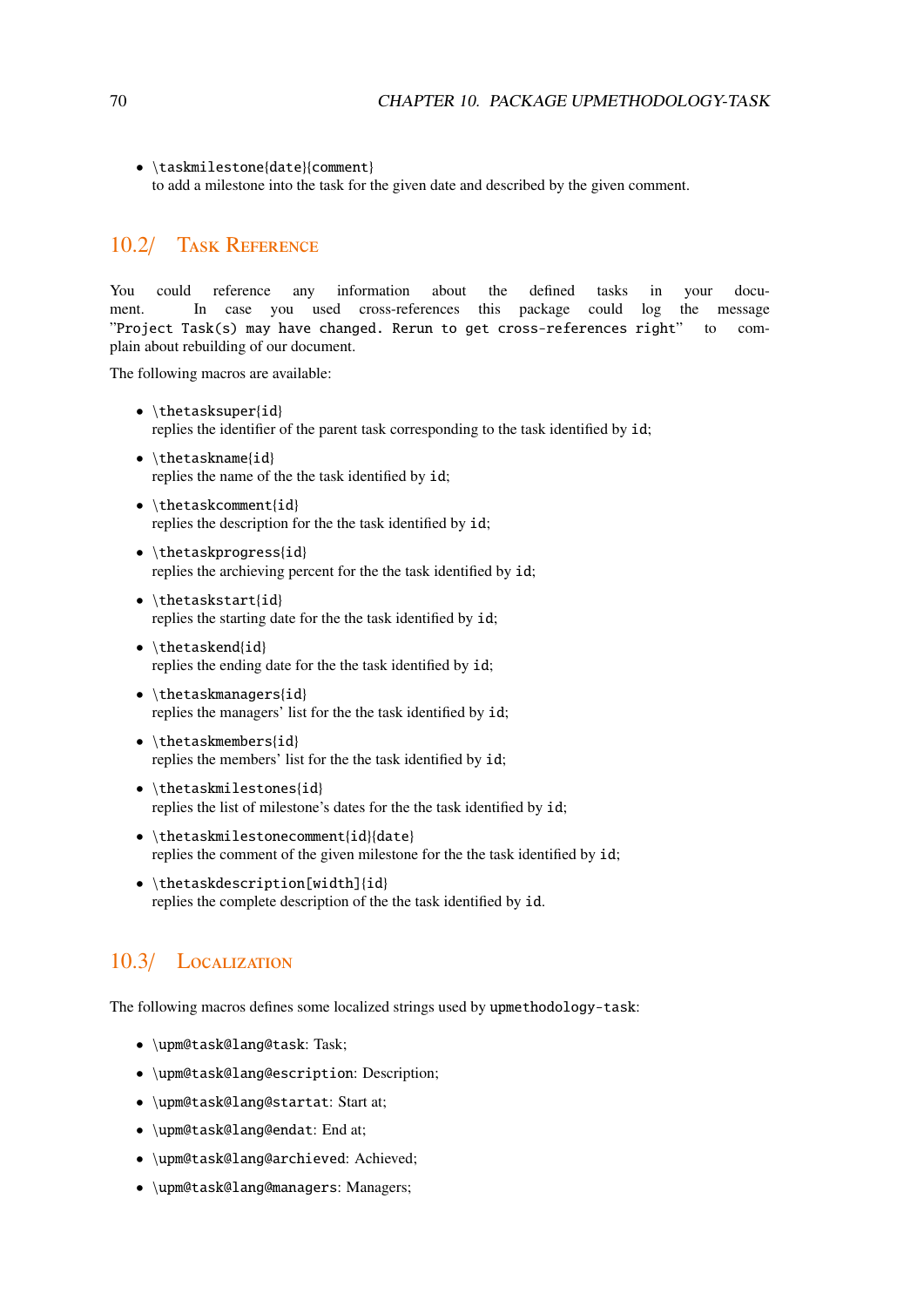#### 10.3. LOCALIZATION 71

- \upm@task@lang@members: Members;
- \upm@task@lang@Milestones: Milestones;
- \upm@task@lang@subtask: Sub-task of.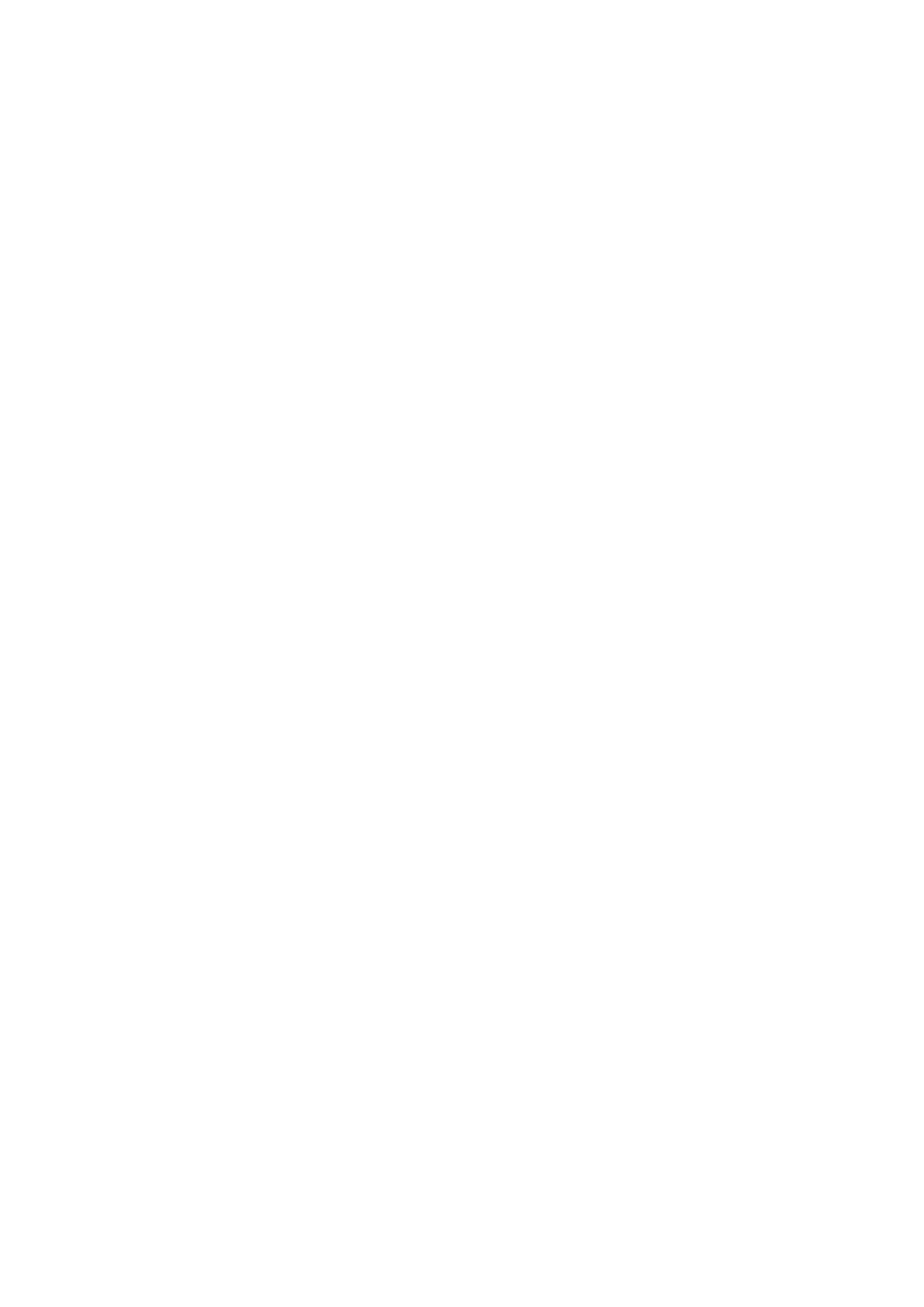11

## PACKAGE UPMETHODOLOGY-CODE

Version: 2021/07/08

The LATEX package upmethodology-code provides a set of macros for source code formatting. The supported source codes are UML, Java and C++.

You could load the package with the following options:

| uml | use the UML notation (default value) |
|-----|--------------------------------------|
|     | java $\vert$ use the Java notation   |
|     | $cpp$ ase the C++ notation           |

You could also change the notation language with the macro: \upmcodelang{upm|java|cpp}

The provided macros are listed in the following table:

| macro                      | UML                 | Java                       | $C++$                        |  |  |  |
|----------------------------|---------------------|----------------------------|------------------------------|--|--|--|
| Prototypes                 |                     |                            |                              |  |  |  |
| \jclass{TheClass}          | <b>THECLASS</b>     | <b>THECLASS</b>            | <b>THECLASS</b>              |  |  |  |
| \jinterface{TheInterface}  | <i>TheInterface</i> | <i>TheInterface</i>        | <i>TheInterface</i>          |  |  |  |
| \jpackage{ThePackage}      | <b>THEPACKAGE</b>   | <b>THEPACKAGE</b>          | <b>THEPACKAGE</b>            |  |  |  |
| \jfunc{FunctionName}       | FunctionName        | FunctionName               | FunctionName                 |  |  |  |
| <b>Types</b>               |                     |                            |                              |  |  |  |
| \jclazz                    | class               | <b>Class</b>               | class                        |  |  |  |
| \jvoid                     | void                | void                       | void                         |  |  |  |
| \jboolean                  | boolean             | boolean                    | bool                         |  |  |  |
| \jint                      | integer             | int                        | int                          |  |  |  |
| \jlong                     | long integer        | long                       | long                         |  |  |  |
| \jfloat                    | float               | float                      | float                        |  |  |  |
| \jdouble                   | double              | double                     | double                       |  |  |  |
| \jchar                     | character           | char                       | char                         |  |  |  |
| \jstring                   | string              | <b>STRING</b>              | <b>STD::STRING</b>           |  |  |  |
| $\langle jarray T \rangle$ | array of Ts         | TH                         | TII                          |  |  |  |
| \jcollection{T}            | collection of Ts    | $C$ <i>OLLECTION</i> $< T$ | STD::VECTOR <sub>T&gt;</sub> |  |  |  |
| \jset{T}                   | set of Ts           | SET < T                    | STD::SET < T>                |  |  |  |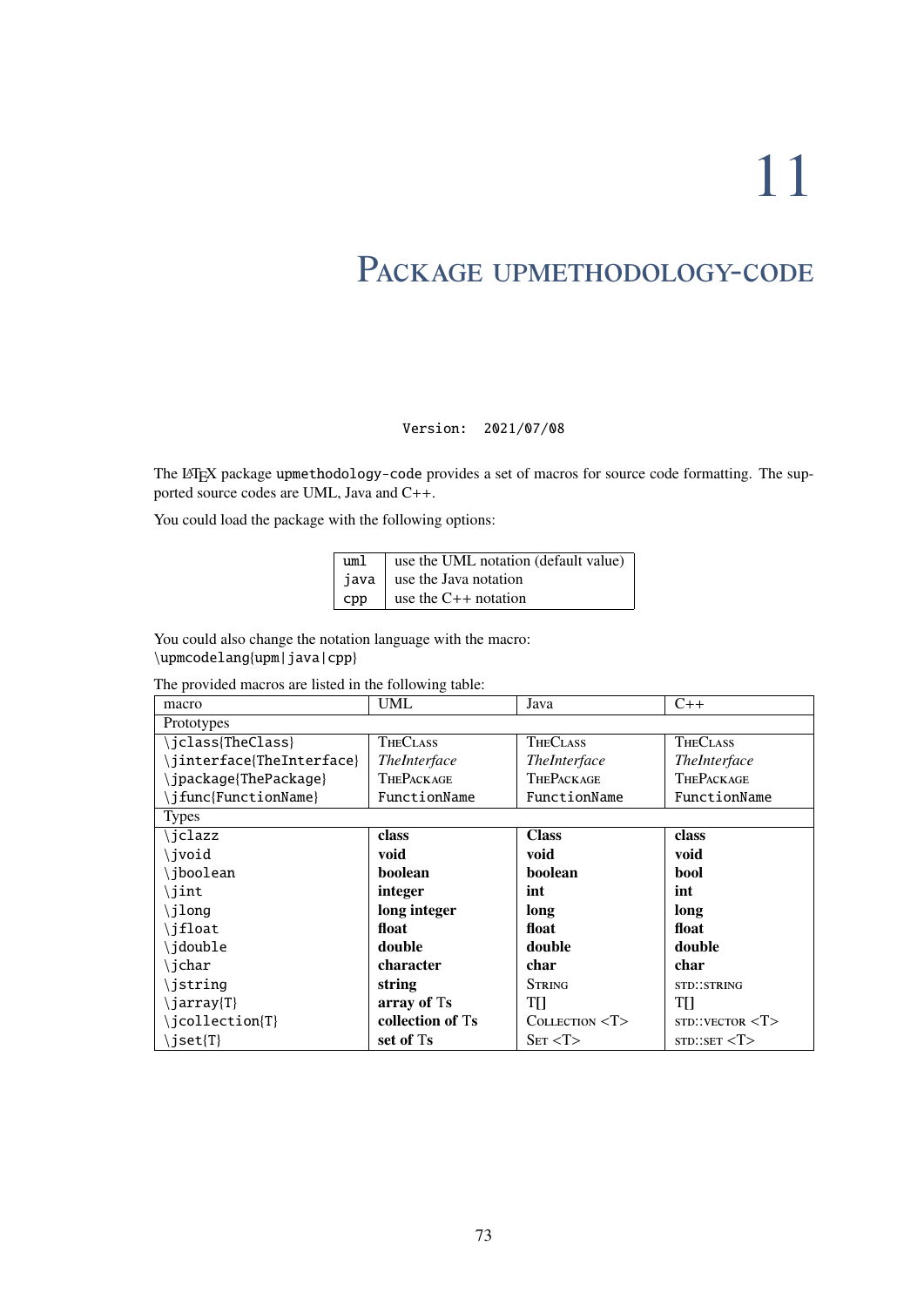| macro              | UML          | Java         | $C++$        |  |  |  |  |
|--------------------|--------------|--------------|--------------|--|--|--|--|
| Constants          |              |              |              |  |  |  |  |
| itrue              | <b>TRUE</b>  | <b>TRUE</b>  | <b>TRUE</b>  |  |  |  |  |
| \ifalse            | <b>FALSE</b> | <b>FALSE</b> | <b>FALSE</b> |  |  |  |  |
| <b>Operations</b>  |              |              |              |  |  |  |  |
| jcode{source code} | source code  | source code  | source code  |  |  |  |  |
| jcall{fct}{params} | fct(params)  | fct(params)  | fct(params)  |  |  |  |  |
| \jop{operator}     | operator     | operator     | operator     |  |  |  |  |